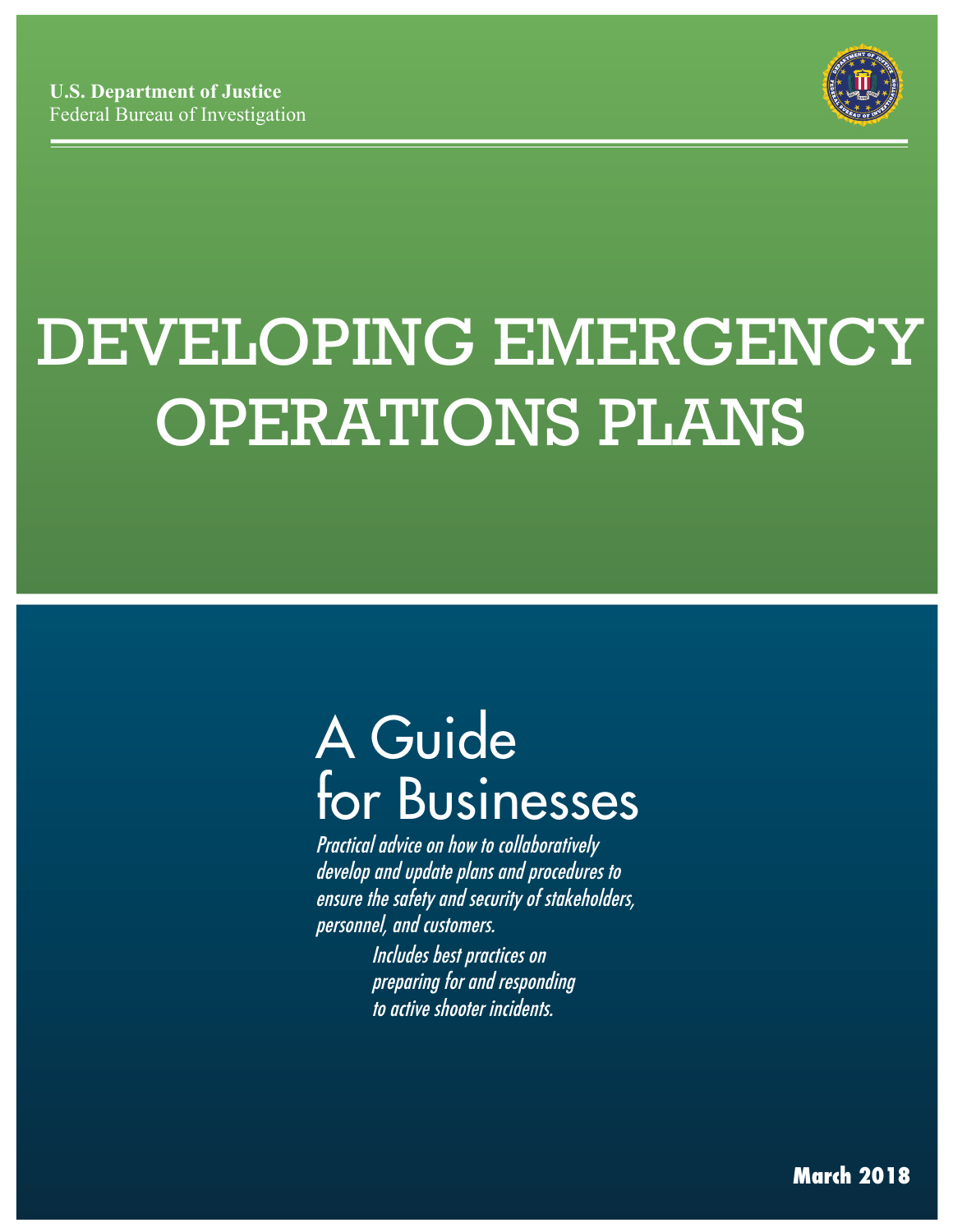# **Table of Contents**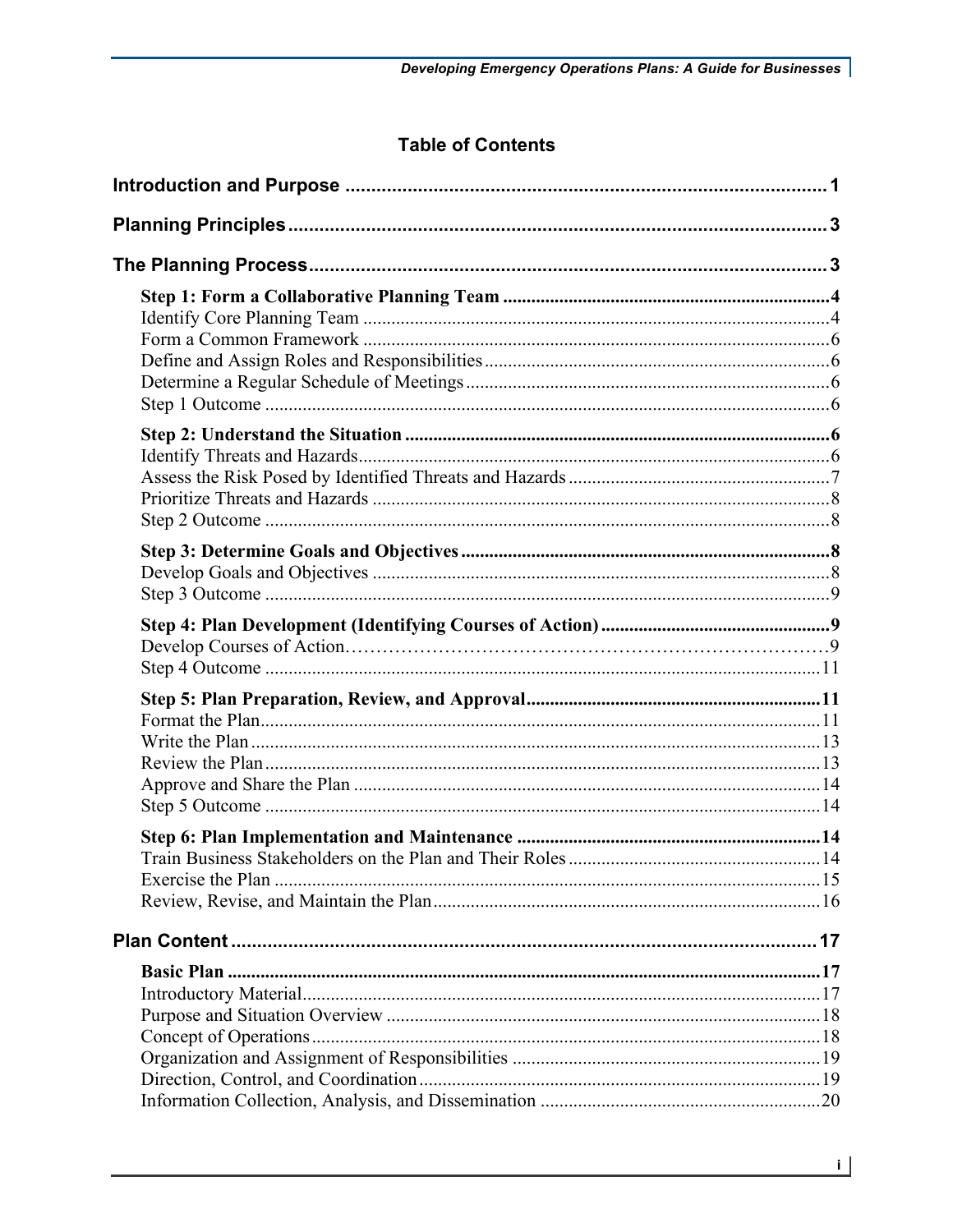| A Closer Look: Active Shooter/Targeted Violence and Other Mass Casualty |  |
|-------------------------------------------------------------------------|--|
|                                                                         |  |
|                                                                         |  |
|                                                                         |  |
|                                                                         |  |
|                                                                         |  |
|                                                                         |  |
|                                                                         |  |
|                                                                         |  |
|                                                                         |  |
|                                                                         |  |
|                                                                         |  |
|                                                                         |  |
|                                                                         |  |
|                                                                         |  |
|                                                                         |  |
|                                                                         |  |
|                                                                         |  |
|                                                                         |  |
|                                                                         |  |
|                                                                         |  |
|                                                                         |  |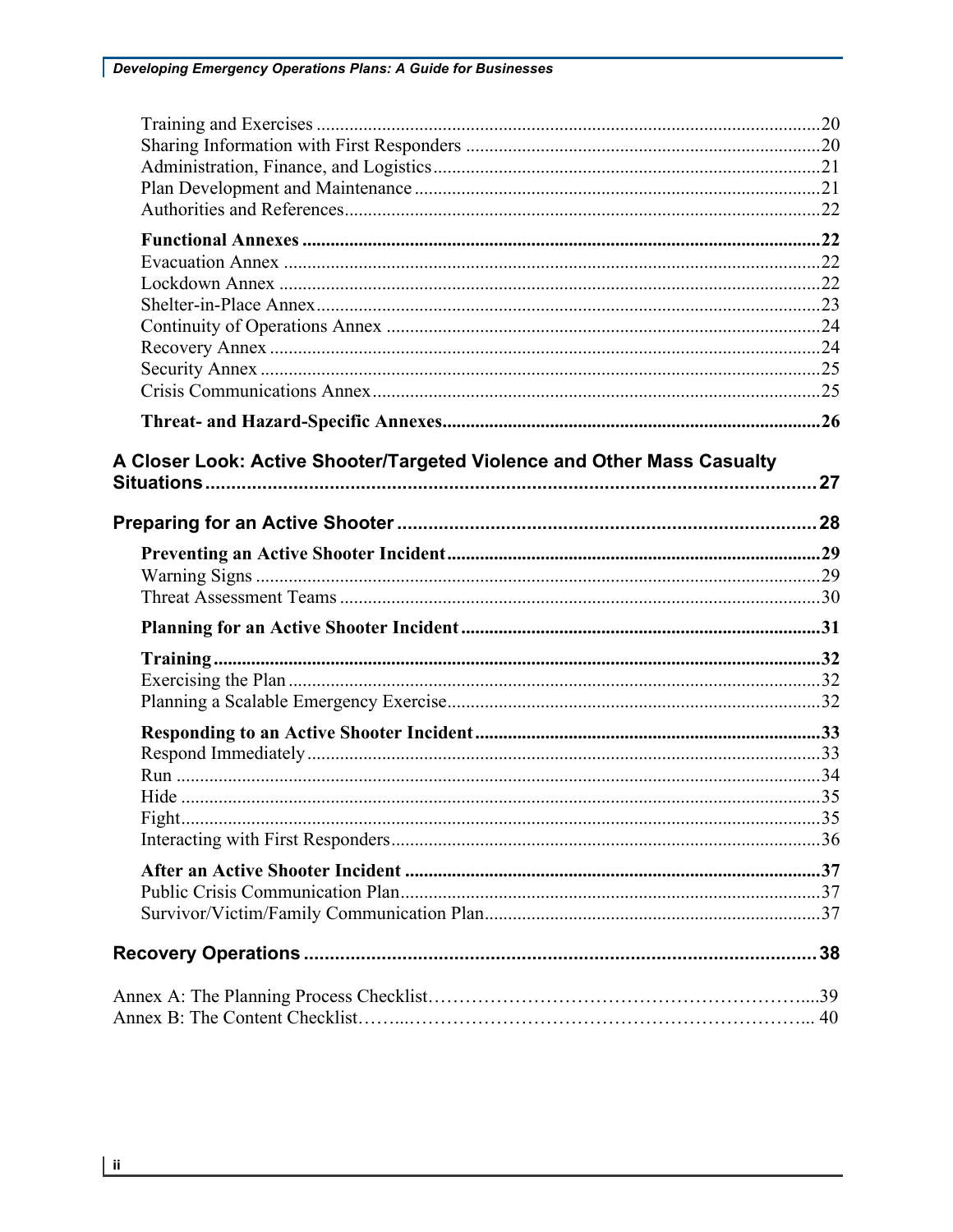# **Introduction and Purpose**

 floods, hurricanes, winter weather, and man-made violence can occur with little to no warning. In preparation, many businesses are developing and updating plans and procedures to ensure the safety and security of the business stakeholders and transient Families and individuals out shopping and running errands may give little thought to what they might do in the case of an emergency. That is all the more reason that business owners consider what they can do to protect not only their employees but the customers in their care. Violent acts, earthquakes, and severe weather, including tornadoes, fire, personnel.

 responders, public health officials, and mental health officials), businesses can take steps In collaboration with business stakeholders, other businesses, and community partners (that is, governmental entities that have a responsibility in the plan, including first to plan for these potential emergencies through the creation of an emergency operations plan (EOP).

 document prior to initiating their planning efforts and refer back to it throughout the planning process.<sup>1</sup> The guide is organized into three sections: It is recommended that planning teams responsible for developing and revising a business's EOP use this document to guide their efforts. Users should read the entire

- Planning Principles
- The Planning Process
- Active Shooter/Targeted Violence and Other Mass Casualty Situations

 This guide, developed by the Federal Bureau of Investigation (FBI) and consistent with guidance from the Department of Homeland Security/Federal Emergency Management endnotes section.) At a minimum, businesses are encouraged to complete the planning process and develop a basic plan. This guide does not impose any new federal requirements. While some federal requirements may apply to businesses that receive Agency (DHS/FEMA) and other federal agencies, is designed to be scalable depending on corporate size and to help businesses anticipate concerns and solutions. Used in its entirety, the guide provides information on the fundamentals of planning and their application. (Citations and links for additional resource materials are included in the federal funding, they are not addressed in this document.

 practices at the local, state, and national levels. Recent developments have put a new which was signed on March 30, 2011. PPD-8 represents an evolution in our collective Emergency planning efforts work best when they are aligned with emergency planning emphasis on the process for developing EOPs. National preparedness efforts, including planning, are informed by *Presidential Policy Directive/PPD-8: National Preparedness*, understanding of national preparedness, based on the lessons learned from criminal activities, hurricanes, and other natural disasters.

**1**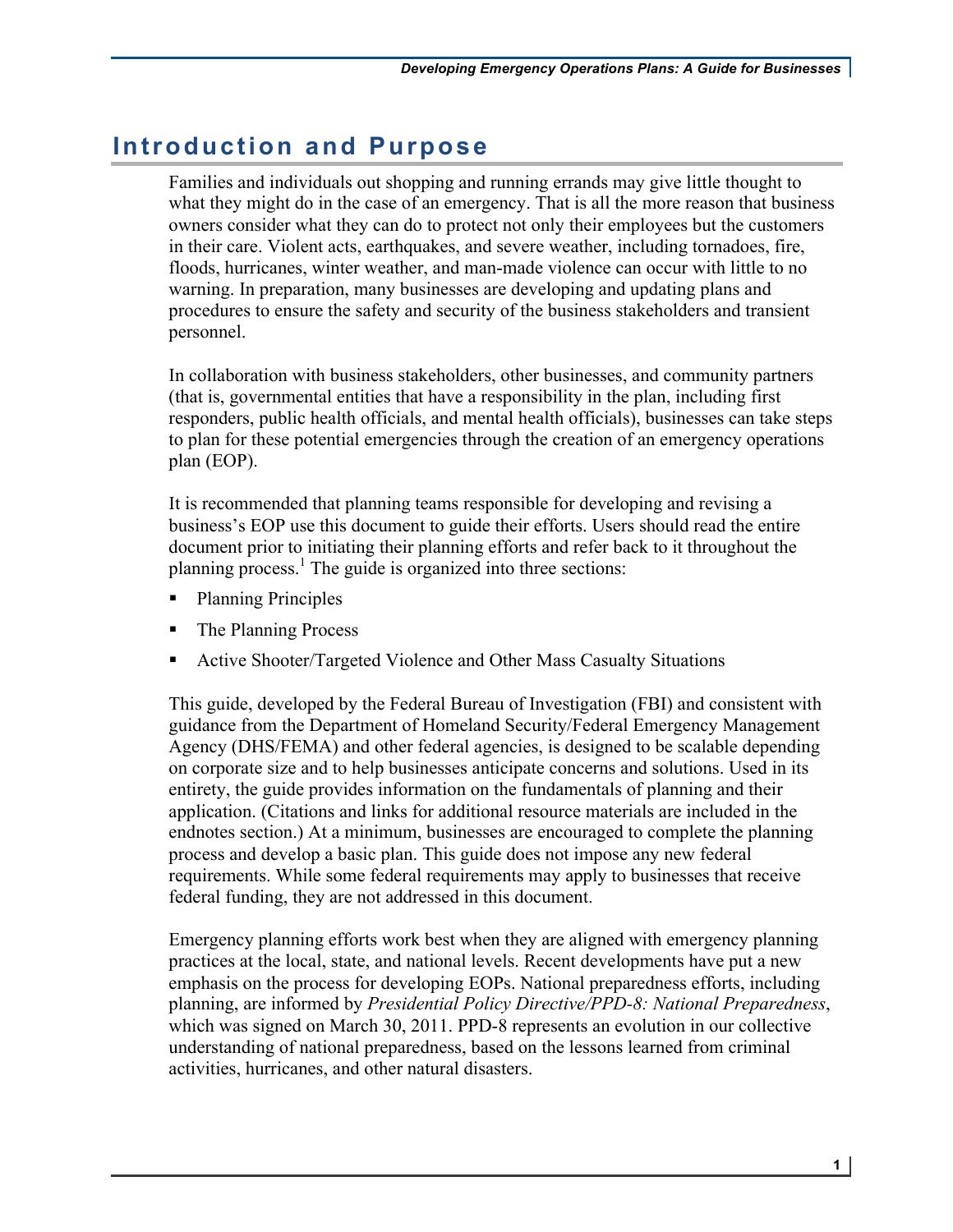PPD-8 defines preparedness around five mission areas: Prevention, Protection, Mitigation, Response, and Recovery.

- **Prevention**, for the purposes of this guide, means the capabilities necessary to avoid, deter, or stop an imminent crime or a threatened or actual mass casualty incident. $2$ Prevention is the action businesses take to prevent a threatened or actual incident from occurring.
- **Protection** means the capabilities to secure businesses against acts of terrorism and man-made or natural disasters. Protection focuses on ongoing actions that protect people, networks, and property from a threat or hazard.
- property damage by lessening the impact of an incident. In this guide, mitigation also • **Mitigation** means the capabilities necessary to eliminate or reduce the loss of life and means reducing the likelihood that threats and hazards will happen.
- happened or is certain to happen in an unpreventable way, establish a safe and secure environment, save lives and property, and facilitate the transition to recovery. **• Response** means the capabilities necessary to stabilize an incident once it has already
- • **Recovery** means the capabilities necessary to assist businesses affected by an incident in restoring their environment.

 Emergency management officials and emergency responders engaging with businesses time frames associated with an incident: before, during, and after. The majority of begin during an incident and occur after an incident. To help avoid confusion over terms and allow for ease of reference, this guide uses the terms *before*, *during*, and *after*. are familiar with this terminology. These mission areas generally align with the three Prevention, Protection, and Mitigation activities generally occur before an incident, although these three mission areas do have ongoing activities that can occur throughout the incident. Response activities occur during an incident and Recovery activities can

 they should consider using the concepts and principles of the National Incident Management System (NIMS). NIMS provides everyone involved with a common incidents. Businesses may also find NIMS suitable for managing other large-scale, non- emergency events, such as fairs or festivals. One component of NIMS is the Incident community. $3$ As businesses plan for and execute response and recovery activities through the EOP, language and common understanding of roles and responsibilities during a response to Command System (ICS), which provides a standardized approach for incident management, regardless of cause, size, location, or complexity. By using ICS during an incident, businesses will be able to work more effectively with the responders in their

 new to some businesses' stakeholders, they are critical to the creation of emergency stakeholders. If a business has an existing plan, revising and adapting that plan using the While some of the vocabulary, processes, and approaches discussed in this guide may be management practices and plans that are integrated with the efforts of first responders (for example, fire, law enforcement, emergency medical services [EMS]) and other key principles and processes described in this guide will help ensure alignment with the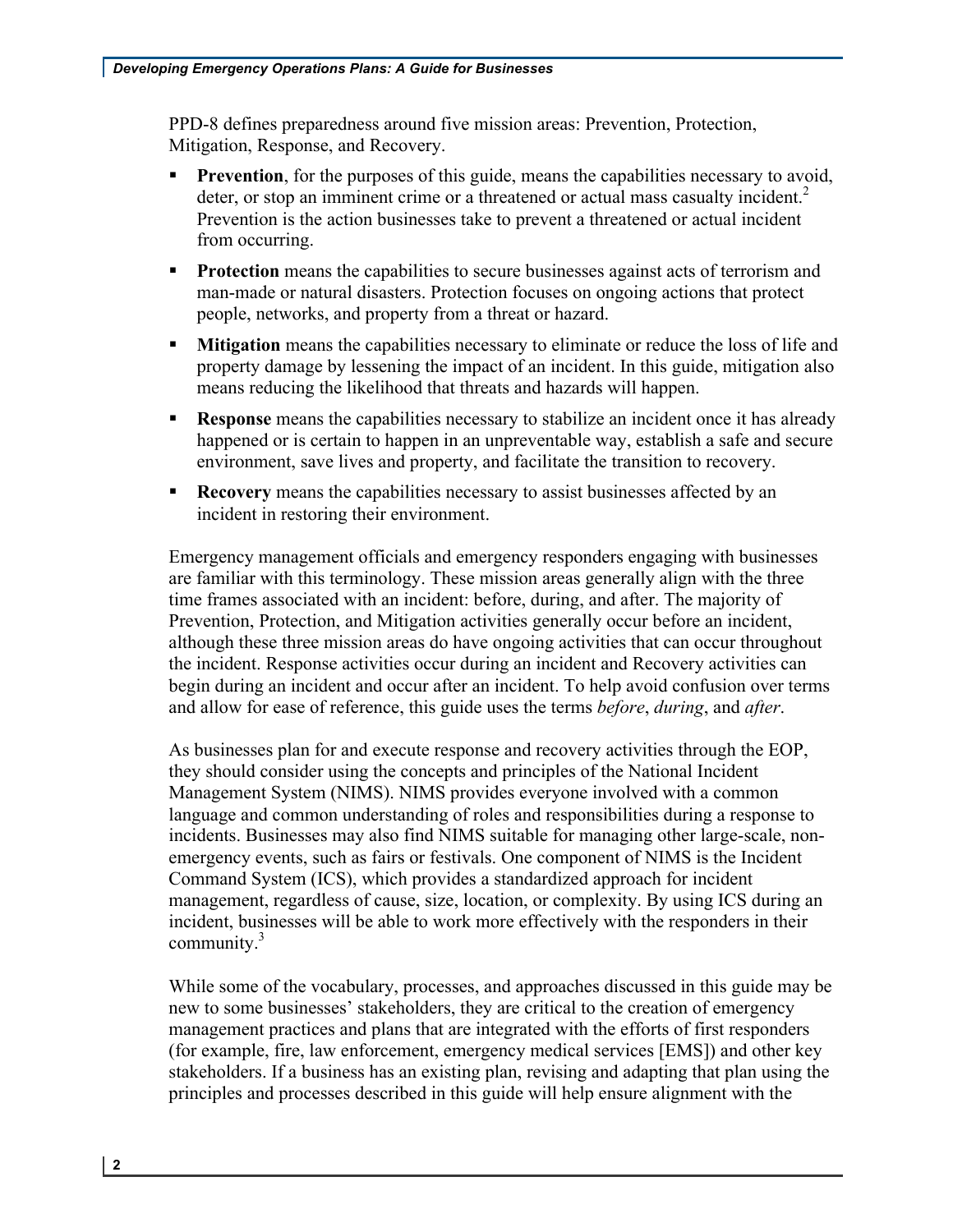business will need to collaborate with before, during, and after an incident. terminology and approaches used across the Nation, including the first responders the

# **Planning Principles**

 The following principles are key to developing a business EOP that addresses a range of threats and hazards:

- **Planning should be supported by leadership.** The leadership of the business should to all business stakeholders. Regardless of the size of the business, one or more initiate and support planning efforts to ensure engagement, participation, and outreach persons should lead emergency planning efforts.
- account a wide range of possible threats and hazards that may affect the business. Emergency operations planning should consider all threats and hazards throughout • **Planning considers all threats and hazards.** The planning process should take into the planning process, addressing safety needs before, during, and after an incident.
- • **Planning considers all settings and all times.** It is important to remember that threats and hazards can affect a business at nonstandard times (for example, when facilities are shut down for the evening), as well as off-site (for example, a nearby emergency that may block roads or access to the business).
- **Planning provides for the access and functional needs of the entire business community.** The entire business community includes regular employees of the business; patrons, including those with disabilities and others with access and people with limited English language proficiency. functional needs; individuals from racially and ethnically diverse backgrounds; and
- • **A model EOP is created by following a collaborative process.** The guide provides a process, plan format, and content guidance that is flexible enough for use by all business emergency planning teams. If the planning team also uses templates, it undermine the collaborative initiative and collectively shared plan. There are some should take steps to first evaluate their usefulness to ensure the tools do not jurisdictions that provide templates and these will reflect local and state mandates, as applicable.

# **The Planning Process**

 flexible and can be adapted to accommodate a business's unique characteristics and situation. Effective emergency operation planning is not done in isolation. It is critical that businesses work with their local emergency management agency and community partners, including first responders, during the planning process, as an effective business EOP is integrated with community, regional, and state plans. This collaboration makes more resources available and helps to ensure the seamless integration of all responders. There are many ways to develop a plan. The planning process discussed in this section is

Figure 1 depicts the six steps in the planning process.<sup>4</sup> At each step in the planning process, businesses should consider the impact of their decisions on ongoing activities such as training and exercises, as well as on equipment and resources.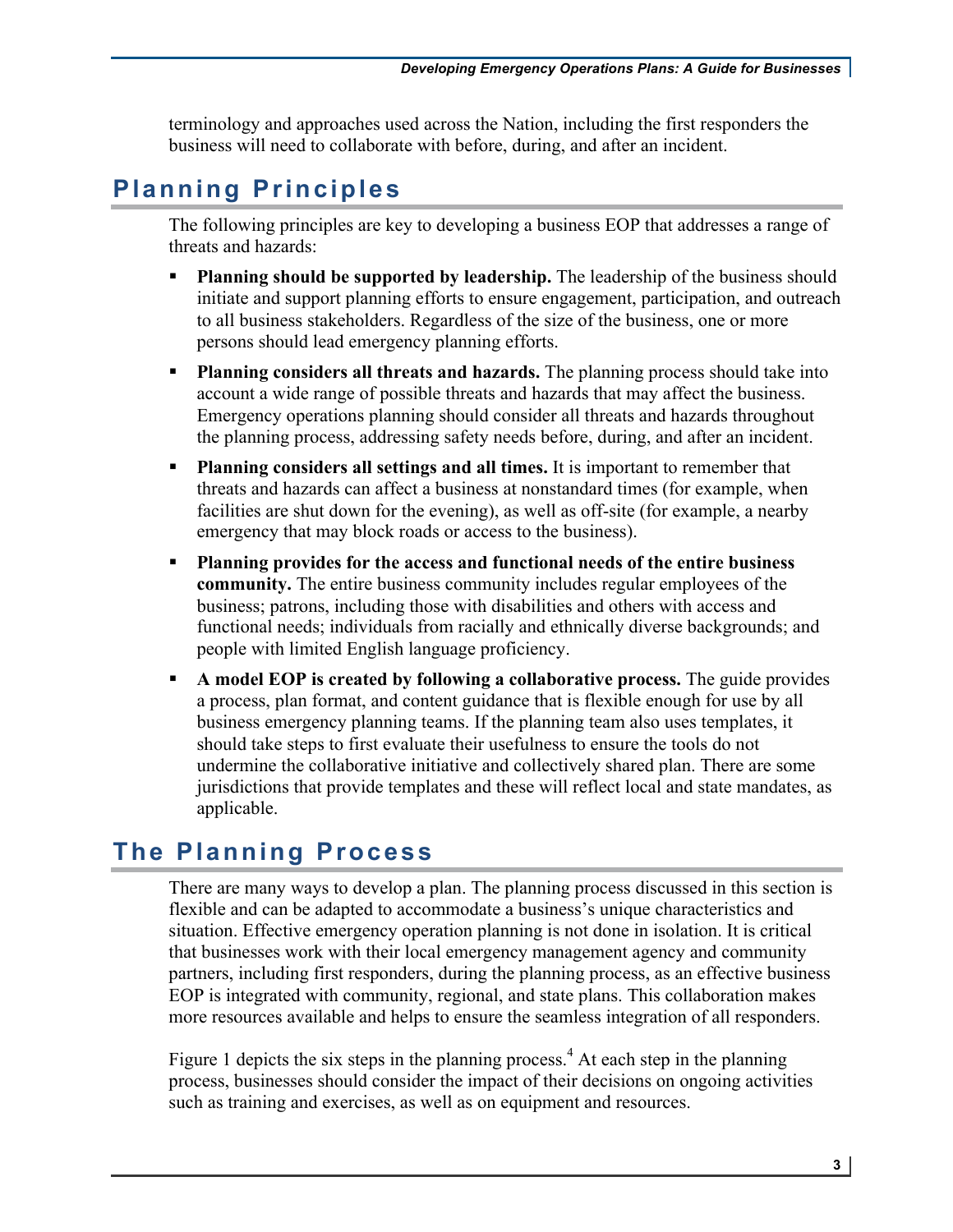#### *Developing Emergency Operations Plans: A Guide for Businesses*



 **Figure 1: Steps in the Planning Process** 

# **Step 1: Form a Collaborative Planning Team**

 their roles. Close collaboration between businesses and surrounding community partners, Businesses may consider joining or collaborating with other nearby businesses to form example, a strip-mall, outlet shopping center, and indoor mall). In addition, first responders and emergency managers may want to work with multiple businesses to address common goals and objectives. Experience and lessons learned indicate that operational planning is best performed by a team. Case studies reinforce this concept by pointing out that the common thread found in successful operations is that participating organizations have understood and accepted including first responders, ensures the coordination of efforts and the integration of plans. joint emergency planning teams. This may be particularly valuable and necessary when the business is part of a broader indoor or outdoor complex of contiguous stores (for

#### **Identify Core Planning Team**

 The core planning team should include representatives from across the business organization, as well as first responders and other stakeholders who may have roles and responsibilities in the business's emergency management before, during, and after an incident. Some businesses may have current or former first responders or others with special emergency planning expertise within their organization. Their expertise can help inform the development, implementation, and refinement of the business's plan. Where called on for assistance during or after an emergency. The planning team should be small enough to permit close collaboration, yet large enough to be representative of the business, its stakeholders, and its surrounding community partners. It should also be large enough that it does not place an undue burden on any single person. possible, consider including representatives from the surrounding community that may be

**4**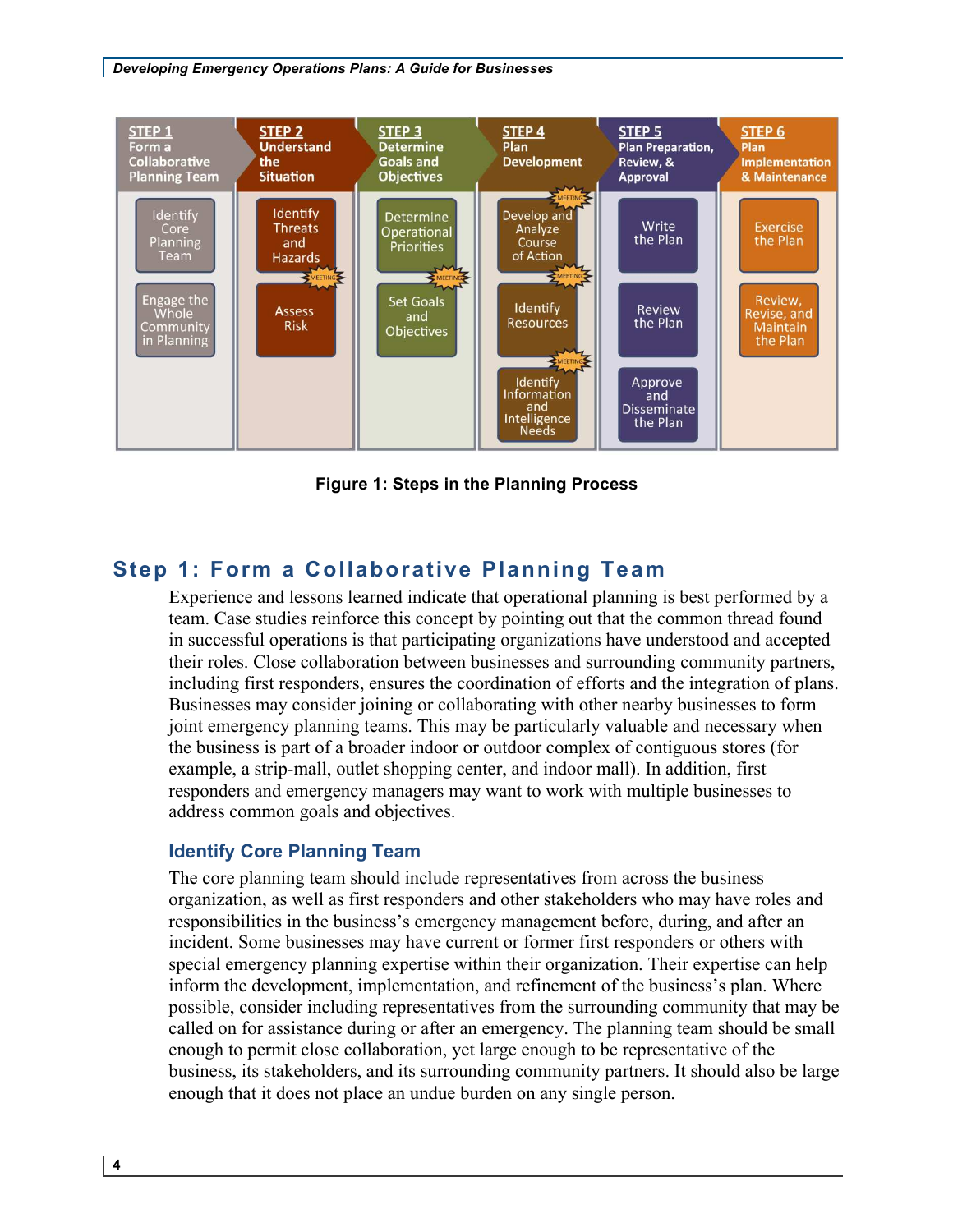The planning team may include but not be limited to the following:

- **•** Business Components
	- Corporate
	- **Operations**
	- Facilities
	- Customer Service
	- Corporate Security
	- Emergency Preparedness
	- Store Managers
	- Information Technology
	- Legal
	- External Affairs
	- Media Relations
- Public Safety
	- Police Department/Agency
	- Fire Department/Rescue
	- Emergency Medical Services
	- FBI
	- FBI Joint Terrorism Task Force (JTTF)
	- State and Major Urban Area Fusion Centers
- **External and Mutual Aid Partners** 
	- Additional Stakeholders (for example, frequent vendors)
	- Nearby businesses/public facilities
	- Community Services
	- Hospitals

#### **Connecting the Planning Team to Local or State, Tribal, Regional, and Federal Emergency Planning**

 Businesses undertake emergency operations planning within the context of local or state, tribal, regional, and federal agency emergency planning. In order to promote coordination among these entities, the planning team is strongly encouraged to include a local or regional emergency planning representative. Similarly, representatives from the planning team should participate on their partners' teams.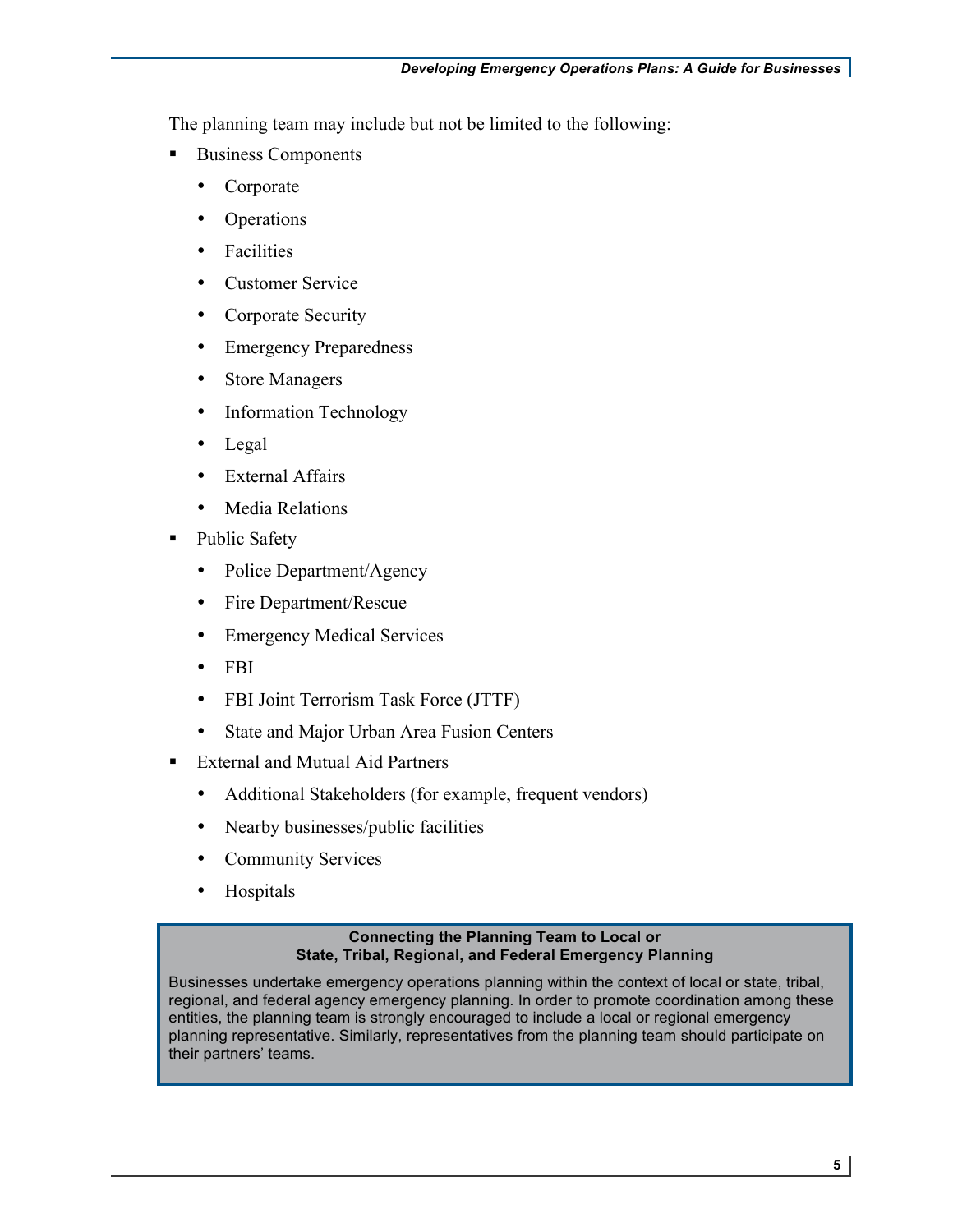In addition, the planning team should be aware from the onset of any local, state, or federal requirements that may apply to the business EOP.

#### **Form a Common Framework**

All team members should consider taking time to learn each other's vocabulary, command structure, and culture in order to facilitate effective planning.

#### **Define and Assign Roles and Responsibilities**

 roles so he or she knows with whom to speak regarding particular issues and questions Each person involved in the development and refinement of the plan should know his or her role and responsibility in the planning process, as well as generally understand others' that might arise during the planning process.

#### **Determine a Regular Schedule of Meetings**

Regularly scheduled planning meetings reinforce the ongoing planning effort. Establishing a flexible but regular schedule of meeting times will facilitate greater collaboration, coordination, and communication among team members and will help solidify crucial relationships.

#### **Step 1 Outcome**

 After completing Step 1, the business will have formed a planning team with planning process, and set a schedule of planning meetings. representation from all necessary stakeholders. The planning team will have taken initial steps to form a common framework, define and assign roles and responsibilities in the



# **Step 2: Understand the Situation**

 In Step 2, the planning team identifies possible threats and hazards and assesses the risks depends on an analysis and comparison of the threats and hazards a particular business assessment process that collects information about threats and hazards and assigns values and vulnerabilities posed by those threats and hazards. Effective emergency planning faces. This is typically performed through a threat and hazard identification and risk to risk for the purposes of deciding which threats and hazards the plan should prioritize and subsequently address.

#### **Identify Threats and Hazards**

 by the business and the surrounding community. The planning team can draw upon a faced by the business. First, the planning team members should share their own knowledge and expertise of threats and hazards the business and surrounding community has faced in the past or may face in the future. Businesses should work with their local The planning team first needs to understand and anticipate the threats and hazards faced wealth of existing information to identify the range of threats and hazards that may be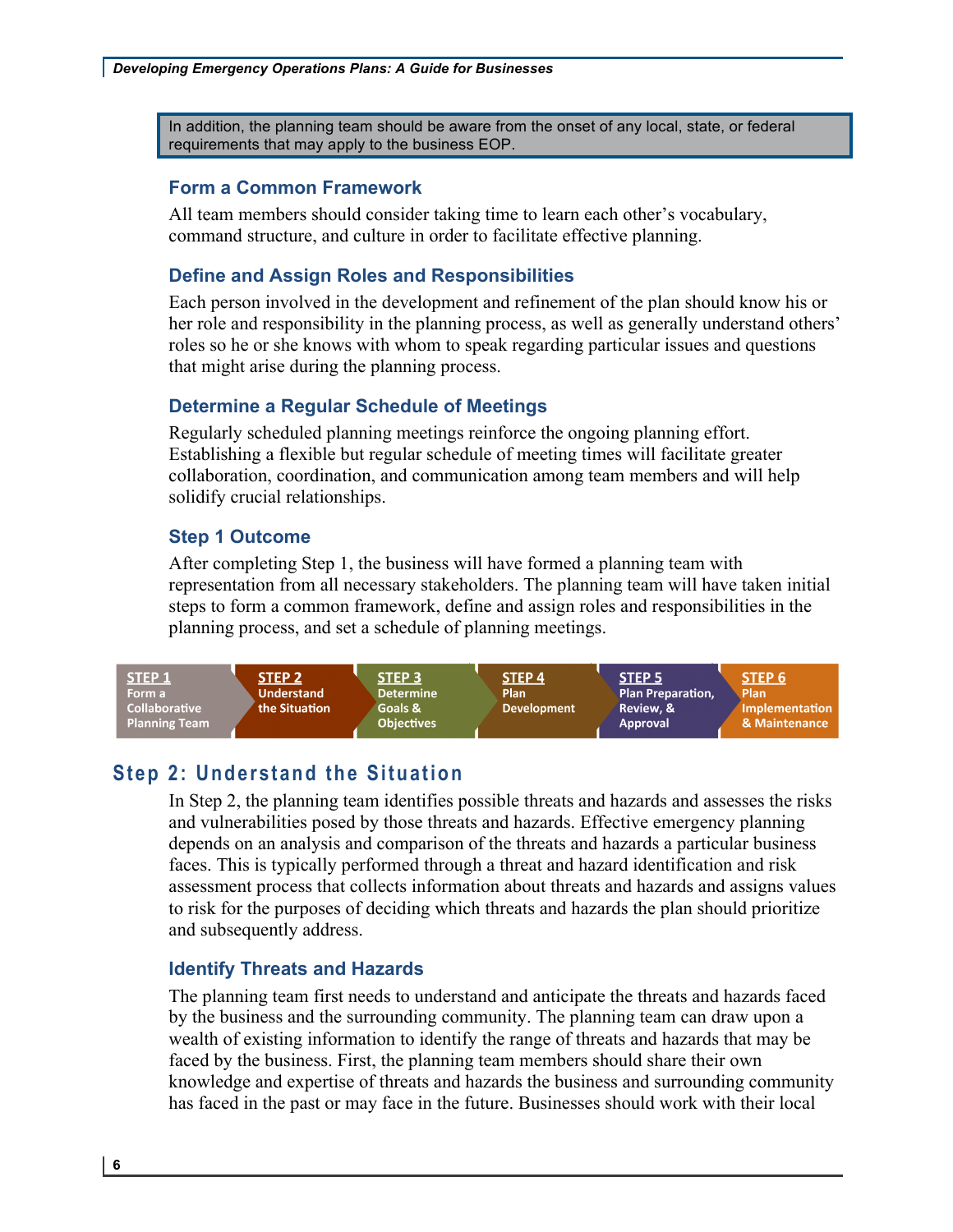emergency management agency to obtain a copy of the local, state, tribal, or federal risk assessments. These assessments contain information regarding the potential threats and hazards in the community that may also affect the business.

#### **Assess the Risk Posed by Identified Threats and Hazards**

 described above, the planning team should select suitable assessment tools to evaluate the the probability that the specific threat or hazard will occur and the effects the threat or hazard will likely have, including the severity, the time the business will have to warn Once an initial set of threats and hazards has been identified through the process risk posed by the identified threats and hazards.<sup>5</sup> Evaluating risk involves understanding occupants about the threat or hazard, and how long the threat or hazard may last.

 The locale's investigative and intelligence community, which is made up of local, state, tribal, and federal partners and associated emergency management agencies, should be community. The FBI's JTTF and state and major urban area fusion centers, in particular, are valuable sources of intelligence. This enables the planning team to focus its vulnerabilities of a business elsewhere within the same business sector.  $6$  Assessing risk able to provide information on the threats and hazards identified for the surrounding assessment efforts on threats and hazards unique to the business, as well as the particular and vulnerability enables the planning team to focus its efforts on prioritized threats and hazards.

 business's buildings and grounds. This assessment includes, but is not limited to, a review of the interior of the business and building access, visibility around the exterior of the building or buildings, structural integrity of the building or buildings, perimeters, and A site assessment examines the safety, accessibility, and emergency preparedness of the emergency vehicle access and compliance with applicable architectural standards for individuals with disabilities and others with access and functional needs. The planning team also may identify additional threats and hazards through the site assessment process.

 through the assessment process. The table should include: After conducting threat and hazard identification, the planning team should organize the information into a format that is useful for comparing the risks posed by the identified threats and hazards. This information will then be used to assess and compare the threats and hazards and their likely consequences, commonly referred to as a risk assessment. One effective method for organizing information is to create a table with information about each possible threat and hazard, including any new threats or hazards identified

- The probability or frequency of occurrence (that is, how often it may occur).
- The magnitude (that is, the extent of expected damage).
- The time available to warn occupants.
- The duration (that is, how long the threat or hazard will be occurring).
- The follow-on effects.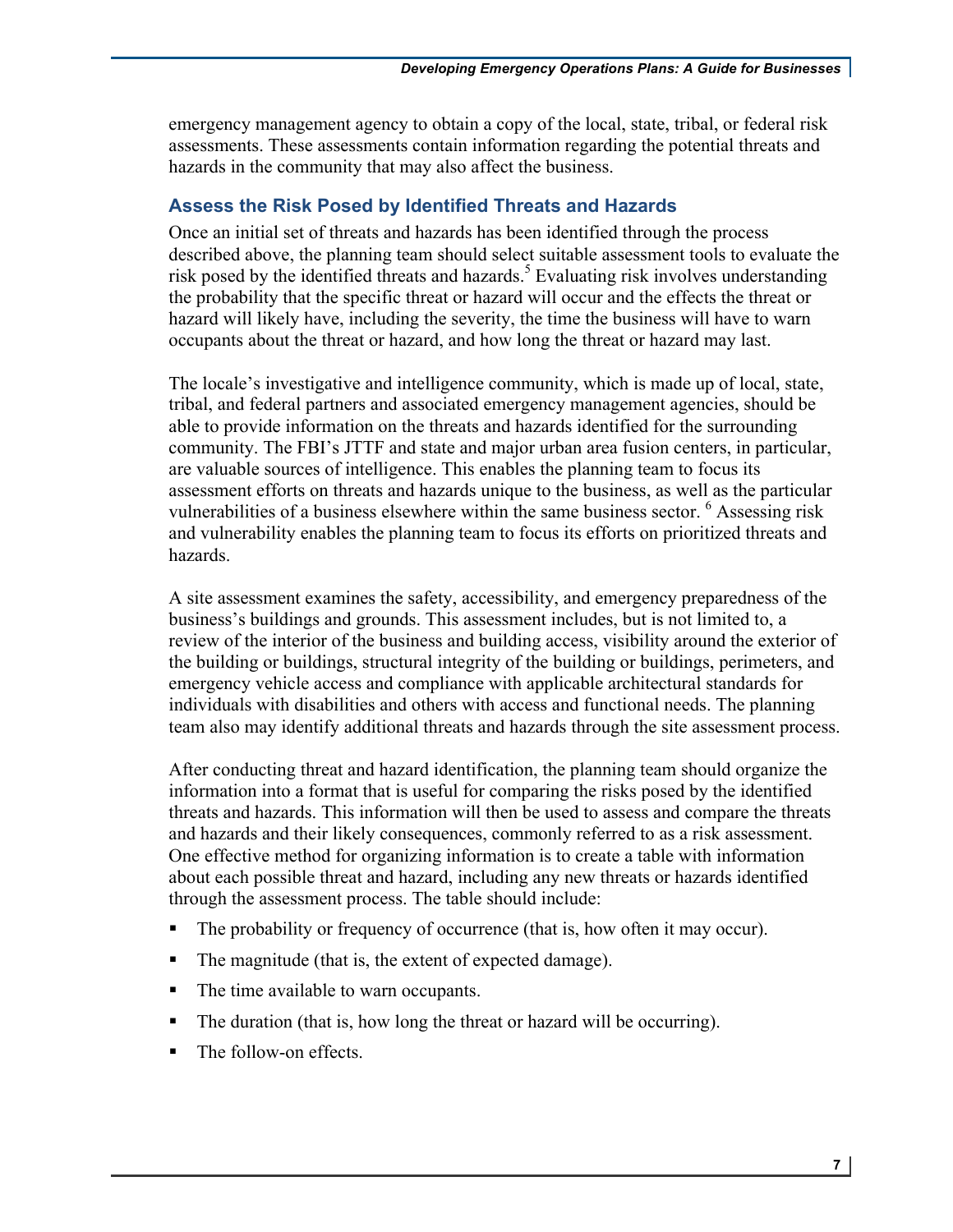#### **Prioritize Threats and Hazards**

 risks posed by the threats and hazards. This will allow the team to decide which threats or hazards it will directly address in the plan. The team should consider multiple factors in order to develop an indicator of risk. One option is a mathematical approach, which assigns index numbers (for example, a 1 to 4 scale) for different categories of information and hazards as posing a relatively high, medium, or low risk. Table 1 provides an The planning team should use the information it has organized to compare and prioritize used in the ranking scheme. Using this approach, the planning team can categorize threats example risk assessment worksheet for comparing and prioritizing threats and hazards.

| <b>Hazard</b> | <b>Probability</b> | <b>Magnitude</b> | <b>Warning</b>  | <b>Duration</b> | <b>Risk Priority</b> |
|---------------|--------------------|------------------|-----------------|-----------------|----------------------|
|               | 4. Highly Likely   | 4. Catastrophic  | 4. Minimal      | 4. $12 + Hrs$   | $\Box$ High          |
| Fire          | 3. Likely          | 3. Critical      | $3.6 - 12$ Hrs. | $3.6 - 12$ Hrs. | $\sqcap$ Medium      |
|               | 2. Possible        | 2. Limited       | 2.12-24 Hrs.    | 2. 3-6 Hrs.     | $\Box$ Low           |
|               | 1. Unlikely        | 1. Negligible    | 1.24 + $Hrs$ .  | 1. $<$ 3 Hrs.   |                      |
|               | 4. Highly Likely   | 4. Catastrophic  | 4. Minimal      | 4. $12 + Hrs$   | $\Box$ High          |
| Active        | 3. Likely          | 3. Critical      | $3.6 - 12$ Hrs. | $3.6 - 12$ Hrs. | $\sqcap$ Medium      |
| Shooter       | 2. Possible        | 2. Limited       | 2.12-24 Hrs.    | $2.3 - 6$ Hrs.  | $\Box$ Low           |
|               | 1. Unlikely        | 1. Negligible    | 1.24 + $Hrs$ .  | 1. $<$ 3 Hrs.   |                      |

#### **Table 1: Sample Risk Assessment Worksheet**

#### **Step 2 Outcome**

After completing Step 2, the planning team will have a prioritized (for example, high, medium, or low risk) list of threats and hazards based on results of the threat and hazard identification and risk assessment.



# **Step 3: Determine Goals and Objectives**

 Step 2 will be addressed in the business's plan. The planning team may decide to In Step 3, the planning team decides which of the threats and hazards identified in address only those threats and hazards that were classified as high risk, or to include some of the threats and hazards that were classified as medium risk as well. This is a critical decision point in the planning process. It is recommended that the planning team address more than only the high-risk threats and hazards.

#### **Develop Goals and Objectives**

Once the planning team has determined the threats and hazards that will be addressed in the plan, it should develop goals and objectives for each threat or hazard.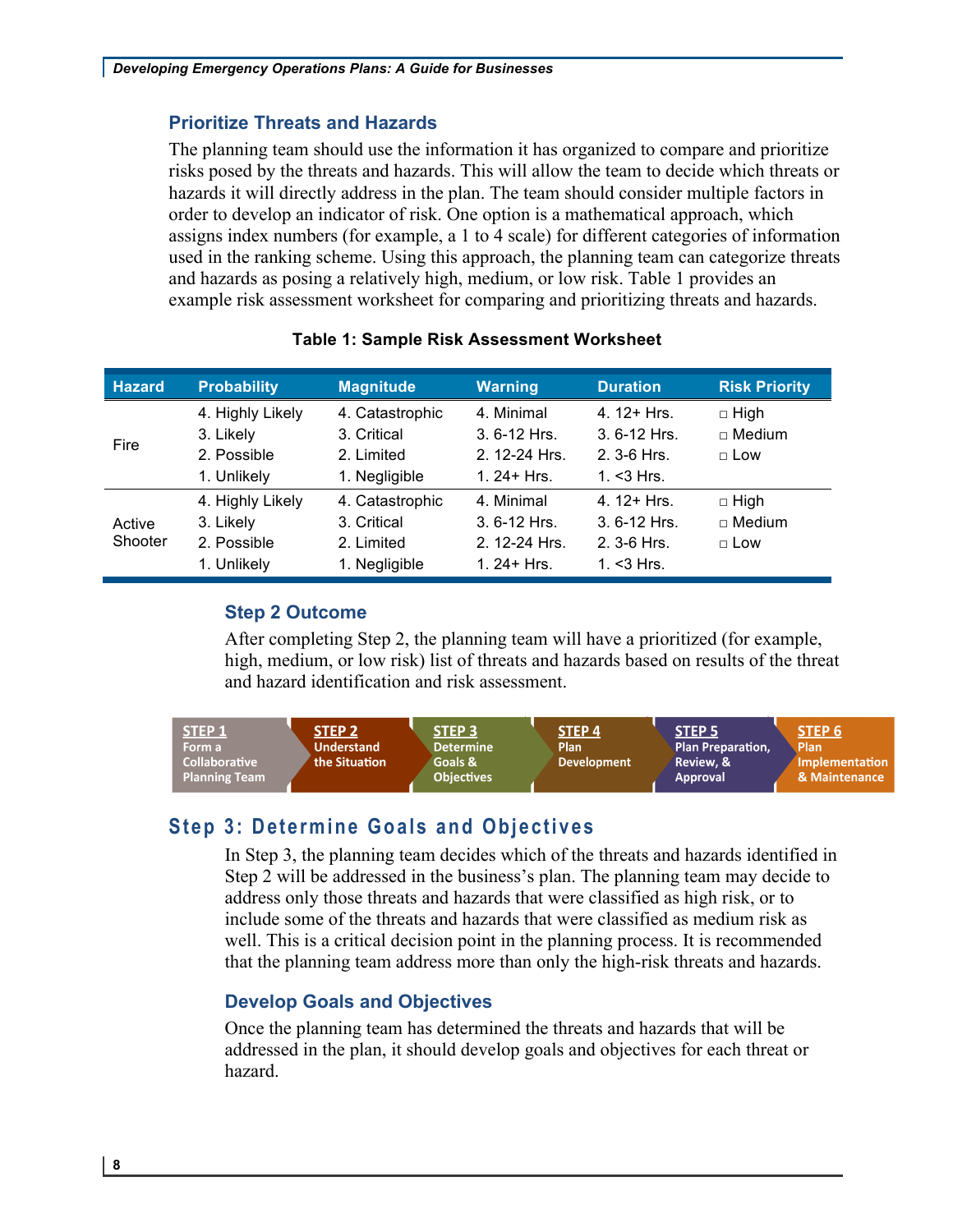to a threat or hazard. Goals are what personnel and other resources are supposed **Goals** are broad, general statements that indicate the desired outcome in response to achieve. Goals also help identify when major activities are complete and what defines a successful outcome.

 or hazard (although the planning team may want to identify more). Those three The planning team should develop at least three goals for addressing each threat goals should indicate the desired outcome for before, during, and after the threat or hazard.

#### **Example: Goals for a Fire Hazard**

Three possible goals for a fire hazard include:

- *Goal 1 (Before):* Prevent a fire from occurring on business property.
- *Goal 2 (During):* Protect all persons and property from injury by the fire.
- *Goal 3 (After):* Provide necessary medical attention to those in need.

**Objectives** are specific, measurable actions that are necessary to achieve the goals. Often, planners will need to identify multiple objectives in support of a single goal.

 these functions are included in the **Plan Content** section of this guide, including issues to consider as goals and objectives are developed for these functions. Once the goals for a function are identified, possible supporting objectives can then be After the planning team has developed the objectives for each goal, it will find that certain critical functions or activities apply to more than one threat or hazard. Examples of these cross-cutting functions include evacuation, sheltering-in-place, and lockdown. After identifying these functions, the planning team should develop three goals for each function. As with goals already identified for threats and hazards, the three goals should indicate the desired outcome for before, during, and after the function has been executed. These commonly occurring functions will be contained in functional annexes to the plan.<sup>7</sup> More details on identified.

#### **Step 3 Outcome**

After completing Step 3, the planning team will have at least three goals for each threat or hazard and function, as well as objectives for each goal.



# **Step 4: Plan Development (Identifying Courses of Action)**

 the objectives identified in Step 3 (for threats, hazards, and functions). Courses of action address the who/what/when/where/why/how questions for each threat or In Step 4, the planning team develops courses of action for accomplishing each of

**9**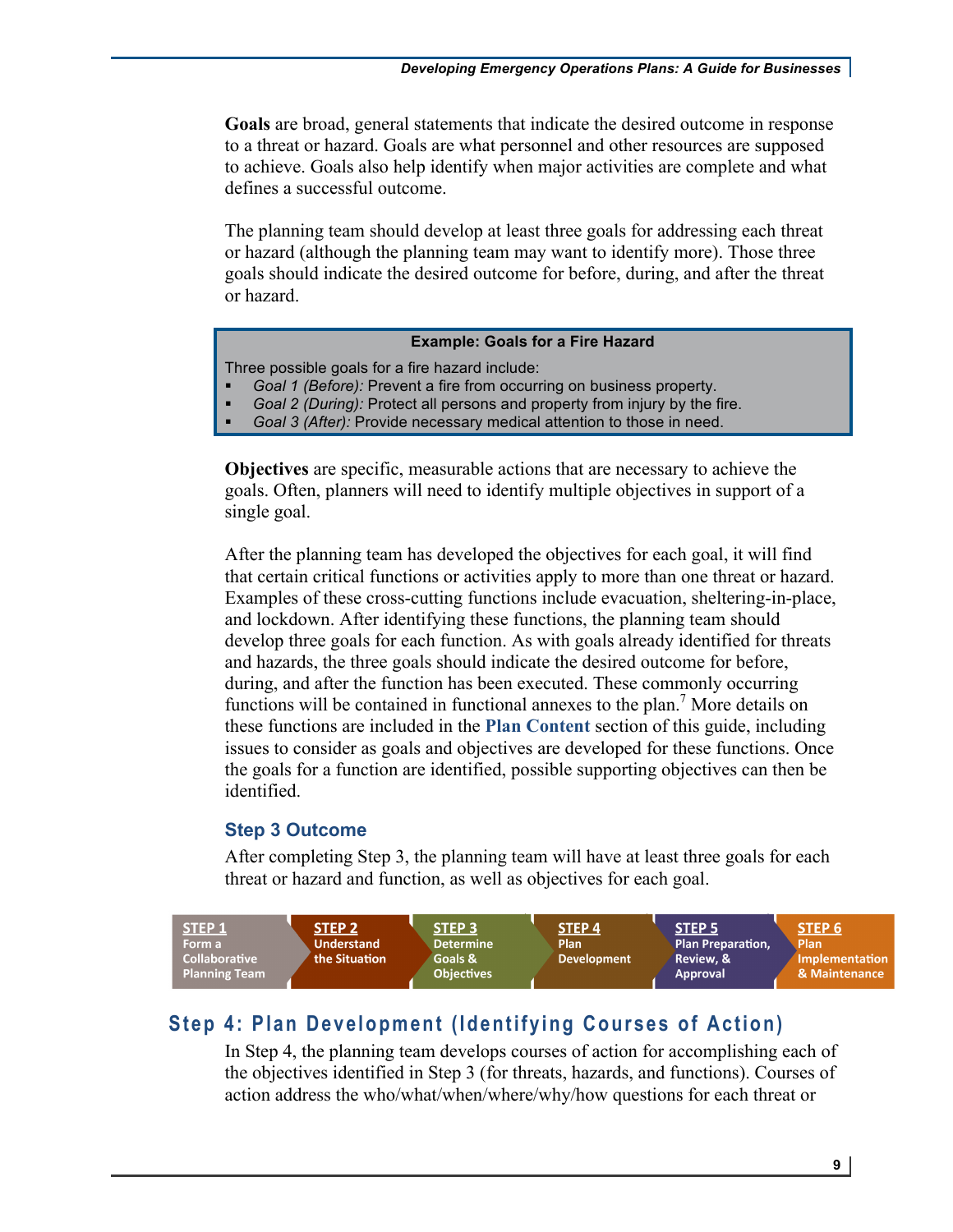necessary to implement it. For additional considerations for developing courses of action, please see the **Plan Content** section of this guide. hazard and function. The planning team should examine each course of action to determine whether it is feasible and whether it is acceptable to the stakeholders

 Courses of action include criteria for determining when and how each response Possible courses of action typically: will be implemented under a variety of circumstances. Subsequently, the planning team develops response protocols and procedures to support these efforts.

- **Depict the scenario.** Create a potential scenario based on the threats and hazards identified earlier in the planning process.
- on the type of threat or hazard and the particular scenario. For example, in the case of a hurricane, the business might have days or hours to respond before the storm makes landfall, while the business will have to respond in minutes **• Determine the amount of time available to respond.** This will vary based to an active shooter.
- action. Walking through each scenario in detail will help identify the relevant **Identify decision points.** Decision points indicate the place in time, as threats or hazards unfold, when leaders anticipate making decisions about a course of decision points for each scenario, such as whether to evacuate, shelter-inplace, or go into lockdown.
- their goals and objectives by answering the following questions: • **Develop courses of action.** Planners develop courses of action to achieve
	- What is the action?
	- Who is responsible for the action?
	- When does the action take place?
	- Where does the action take place?
	- How long should the action take and how much time is available?
	- What has to happen before the action?
	- What happens after the action?
	- What resources and skills are needed to perform the action?
	- How will this action affect specific populations, such as children, seniors, and individuals with disabilities and others with access and functional needs?
- course to move forward in the planning process. Plans often include multiple • **Select courses of action.** After developing courses of action, planners compare the costs and benefits of each proposed course of action against the goals and objectives. Based on this comparison, planners select the preferred courses of action for a given scenario to reflect the different ways it could unfold.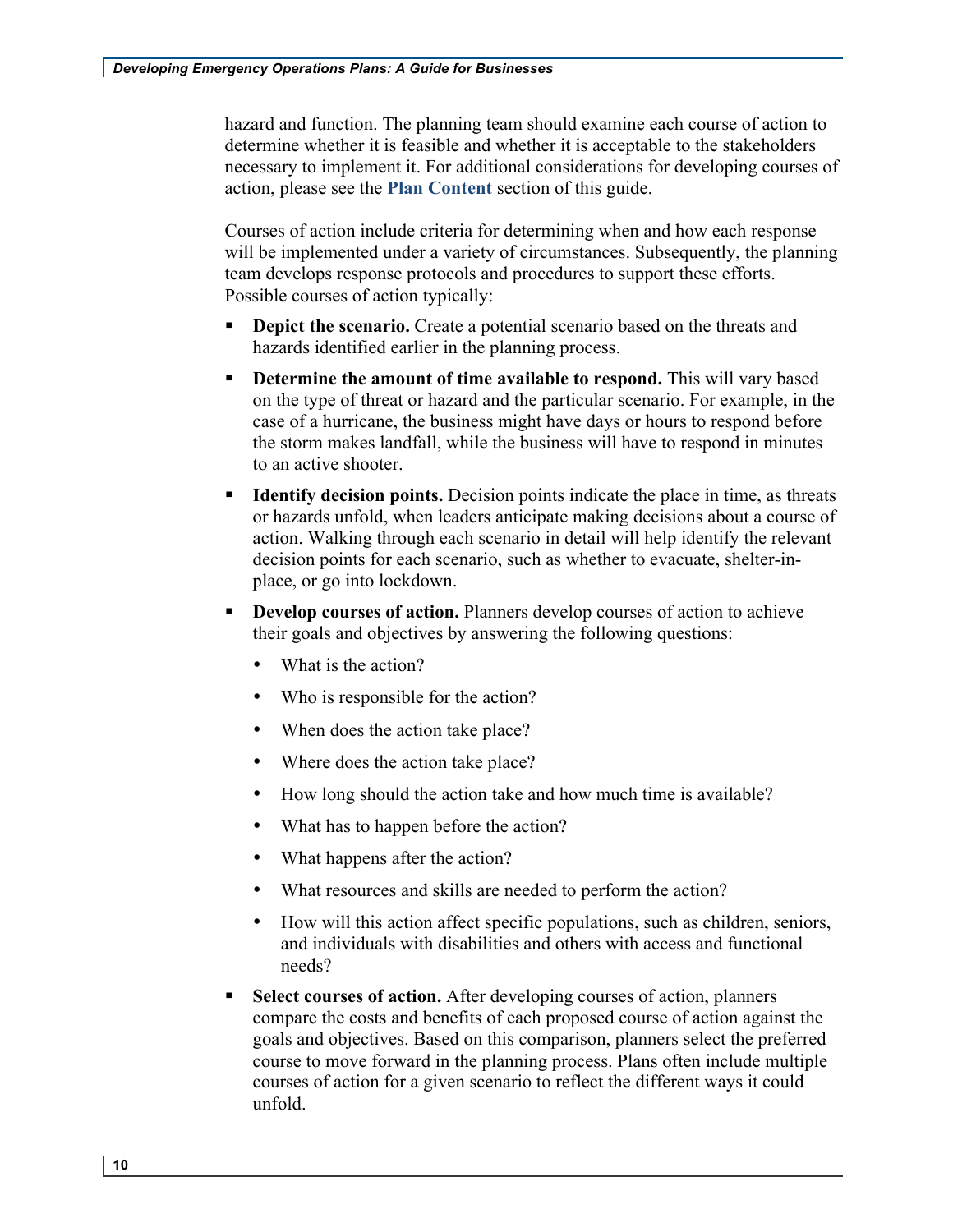necessary to accomplish each course of action without regard to resource they begin matching available resources to the requirements. This step provides After selecting courses of action, the planning team should identify the resources availability. Once the planning team identifies all of the resource requirements, planners with an opportunity to identify resource gaps or shortfalls that should be taken into account.

#### **Step 4 Outcome**

 and courses of action before, during, and after threats or hazards and functions. in the threat- and hazard-specific annexes of this plan. Goals, objectives, and After completing Step 4, the planning team will have identified goals, objectives, Goals, objectives, and courses of action for threats and hazards will be contained courses of action for functions will be contained in the functional annexes of this plan.



# **Step 5: Plan Preparation, Review, and Approval**

In Step 5, the planning team develops a draft of the EOP using the courses of action developed in Step 4. In addition, the team reviews the plan, obtains official approval, and shares the plan with surrounding community partners and other stakeholders.

# **Format the Plan**

 information that is compatible with local and state plans. This may include the use of plain language, providing pictures or visual cues for key action steps. This guide presents a traditional format that can be tailored to meet individual business needs. This format has three major sections: the basic plan, functional annexes, and threat- and hazard-specific annexes.3. An effective plan is presented in a way that makes it easy for users to find

 The basic plan provides an overview of the business's approach to emergency operations. Although the basic plan guides the development of the more operationally oriented annexes, its primary audience consists of the business stakeholders, local emergency management officials, and the surrounding community (as appropriate). The elements listed in this section should meet the needs of this audience while providing a solid foundation for the development of supporting annexes.

 The functional annexes detail the goals, objectives, and courses of action of functions (for example, evacuation, lockdown, and recovery) that apply across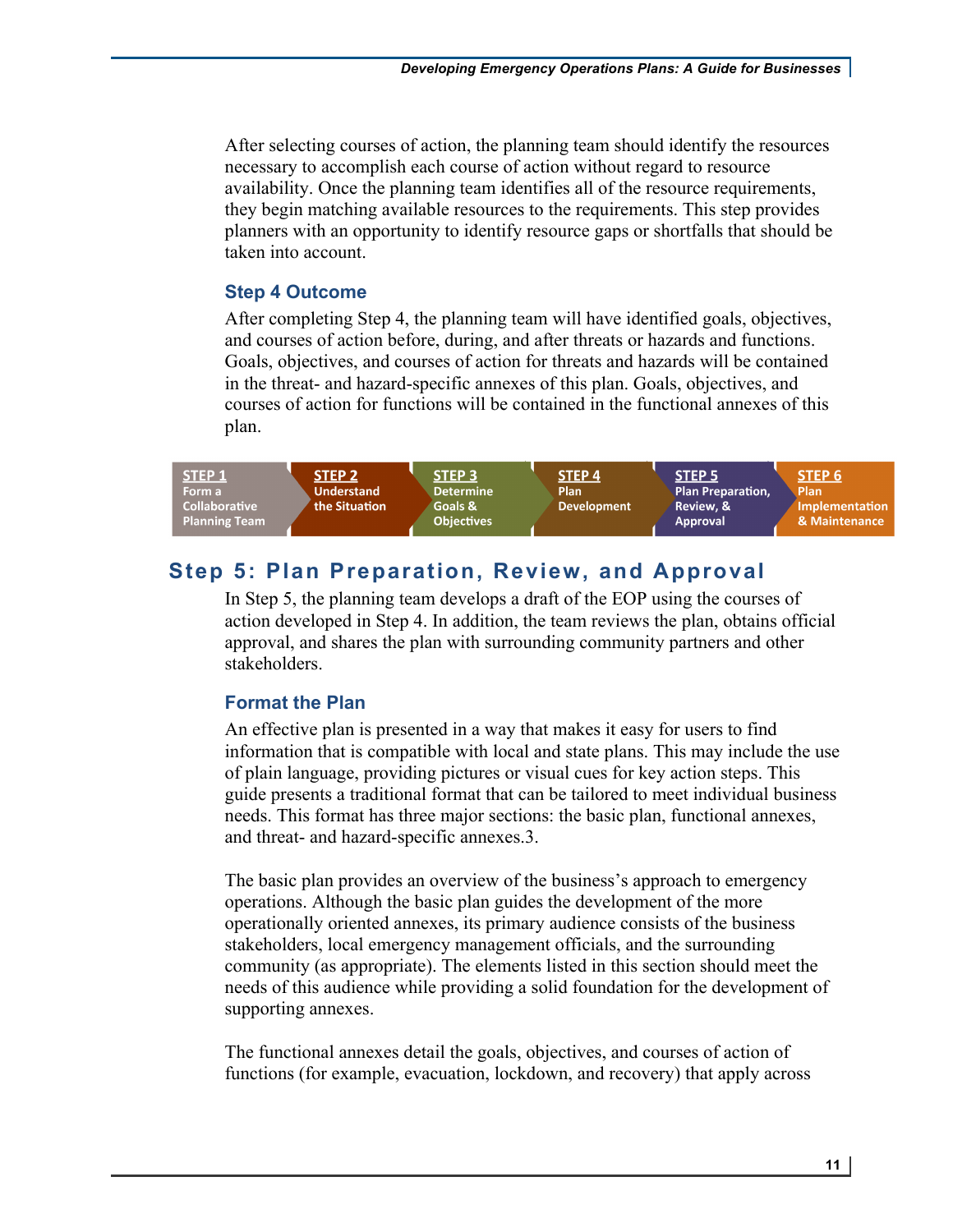multiple threats or hazards. Functional annexes discuss how the business manages specific aspects of an emergency before, during, and after an incident.

 The threat- and hazard-specific annexes specify the goals, objectives, and courses of action that a business will follow to address a particular type of threat or hazard (for example, a hurricane or active shooter). Threat- and hazard-specific annexes, like the functional annexes, discuss how the business manages a threat or hazard before, during, and after an incident.

 the threat- and hazard-specific annexes. Using the following format and the work The following functional format can be used for the functional annexes as well as the planning team did in Step 4, each function, threat, and hazard will have at least three goals, with one or more objectives for each goal and a course of action for each objective.

#### **Sample Annex Format**

- Title (Function, Threat, or Hazard)
- Goal(s)
- Objective(s)
- • Course(s) of Action (i.e., describe the courses of action developed in Step 4 in the sequence in which they will occur)

Figure 2 outlines the different components of each of these three sections.

 The **Plan Content** section of this guide discusses content for each of these objectives. Each annex should specify the title of the annex and list the goals, components. The format presented in this guide can be used for both the basic plan and annexes. Each function, threat, or hazard will have at least three goals, with one or more objectives for each goal, and a course of action for each of the objectives, and courses of action (in the sequence in which they would occur).

| <b>Introductory Material</b><br>(Note: This is a not a complete list; however, it is<br>1.<br>1.1. Promulgation Document/Signatures<br>annexes.)<br>1.2. Approval and Implementation<br>Evacuation<br>1.<br>1.3. Record of Changes<br>Lockdown<br>2.<br>1.4. Record of Distribution<br>Shelter-in-Place<br>3.<br>1.5. Table of Contents<br>Recovery<br>4.<br>Purpose and Situation Overview<br>2.<br>5.<br>Security<br>2.1. Purpose<br>2.2. Situation Overview<br><b>Concept of Operations</b><br>3.<br>Annexes<br>Organization and Assignment of Responsibilities<br>4.<br>5.<br>Direction, Control, and Coordination<br>6.<br>Information Collection, Analysis, and<br>identification and risk assessment.) | <b>Basic Plan</b>    | <b>Functional Annexes</b>                                                                                                                           |
|---------------------------------------------------------------------------------------------------------------------------------------------------------------------------------------------------------------------------------------------------------------------------------------------------------------------------------------------------------------------------------------------------------------------------------------------------------------------------------------------------------------------------------------------------------------------------------------------------------------------------------------------------------------------------------------------------------------|----------------------|-----------------------------------------------------------------------------------------------------------------------------------------------------|
|                                                                                                                                                                                                                                                                                                                                                                                                                                                                                                                                                                                                                                                                                                               |                      | recommended that all plans include these functional                                                                                                 |
| Severe Storm<br>1.<br>Training and Exercises<br>7.<br>Earthquake<br>2.                                                                                                                                                                                                                                                                                                                                                                                                                                                                                                                                                                                                                                        | <b>Dissemination</b> | Hazard-, Threat-, or Incident-Specific<br>(Note: This is not a complete list. Each business's<br>annexes will vary based on their threat and hazard |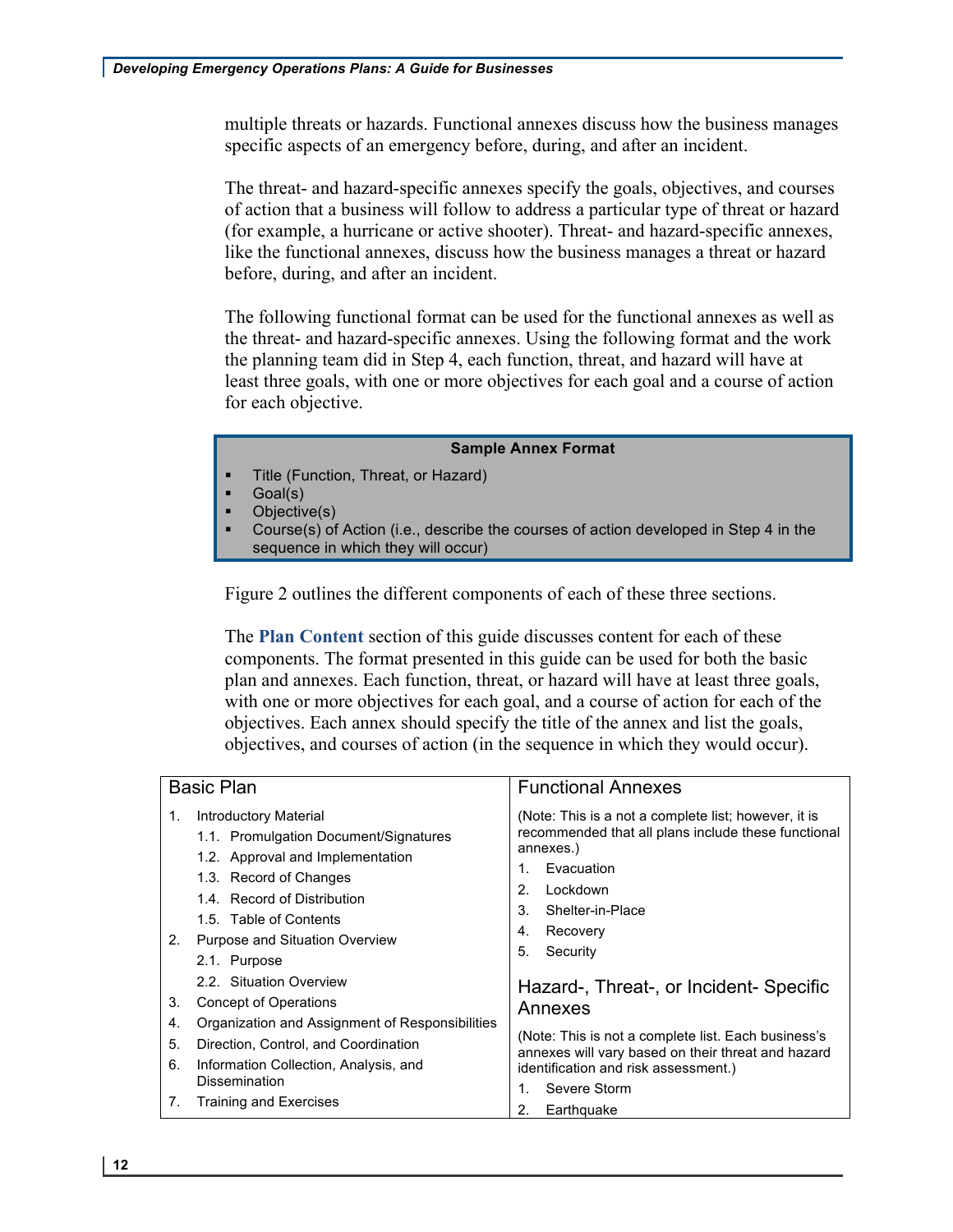| 8. Administration, Finance, and Logistics | Tornado           |
|-------------------------------------------|-------------------|
| 9. Plan Development and Maintenance       | 4. Active Shooter |
| 10. Authorities and References            |                   |

#### **Figure 2: Traditional Functional EOP Format**

#### **Write the Plan**

 add necessary tables, charts, and other supporting graphics. The planning team have responsibilities for implementing the plan. Successful plans reflect these As the planning team works through successive drafts of the plan, the members prepares and circulates a draft plan to obtain the comments of stakeholders who simple rules:

- Use clear and simple writing with plain language.
- Summarize important information with checklists and visual aids, such as maps and flowcharts.
- Avoid using jargon and minimize the use of abbreviations.
- • Use short sentences and the active voice. Qualifiers and vague wording create confusion.
- Use a logical, consistent structure that makes it easy for readers to understand the rationale for the sequence of information and to find the information they need.
- action, through the functional- and threat- and hazard-specific annexes, but • Provide enough detail to convey an easily understood plan that is actionable. Organize the contents in a way that helps users quickly identify solutions and options. Plans should provide guidance for carrying out common courses of "stay out of the weeds."
- services necessary for effective communication, such as accessible Web sites; • Develop accessible tools and documents. Use appropriate auxiliary aids and convert digital text to audio or Braille; use text equivalents for images; and caption audio of video content.

#### **Review the Plan**

Planners should check the written plan for compliance with applicable laws and for its usefulness in practice. Commonly used criteria can help determine the effectiveness and efficiency of the plan. The following measures can help determine if a plan is high quality.

- • A plan is **adequate** if the plan identifies and addresses critical courses of action effectively, the plan can accomplish the assigned function, and the plan's assumptions are valid and reasonable.
- • A plan is **feasible** if the business can accomplish the assigned critical courses of action by using available resources within the time contemplated by the plan.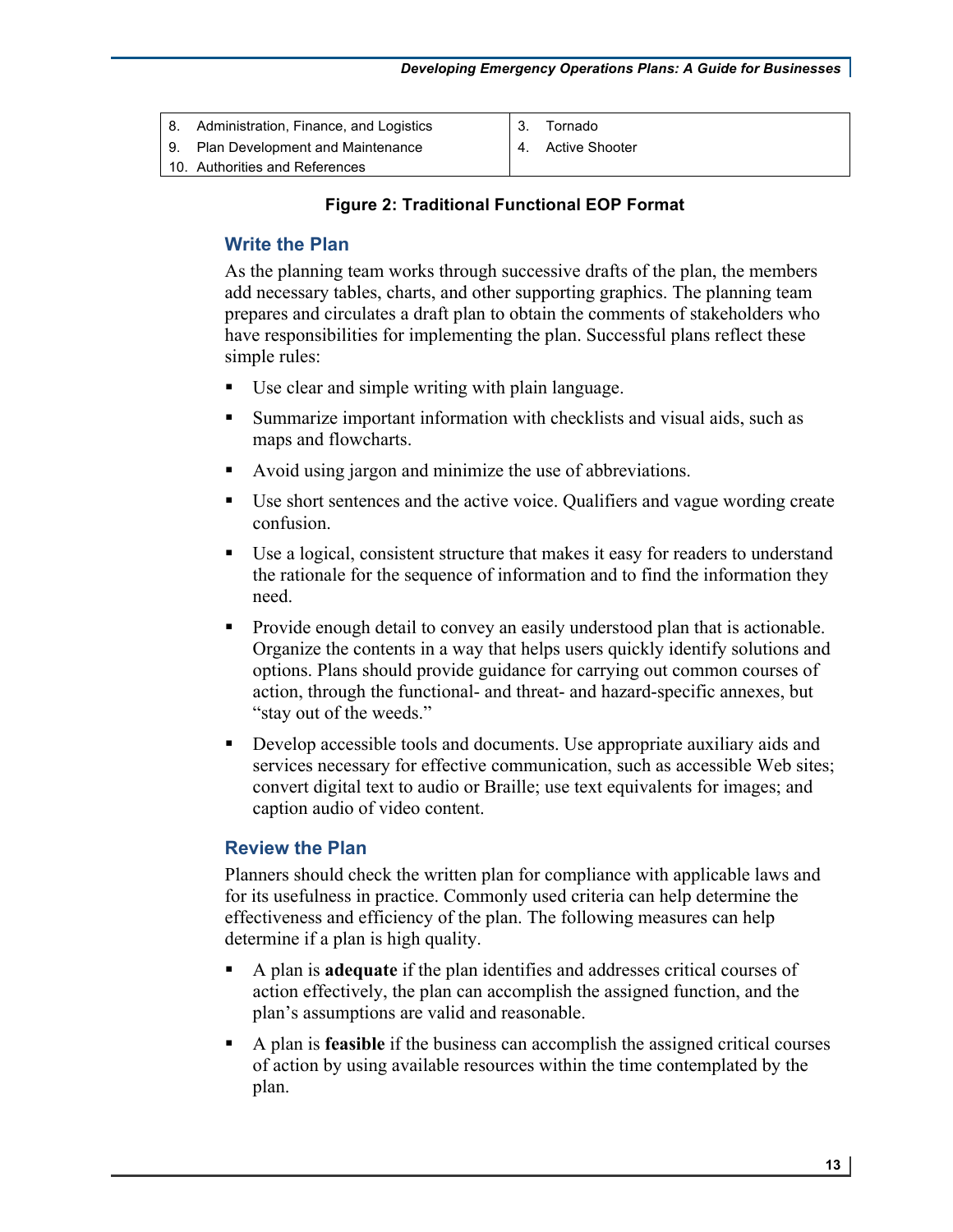- • A plan is **acceptable** if it meets the requirements driven by a threat or hazard, meets costs and time limitations, and is consistent with the law.
- • A plan is **complete** if it:
	- Incorporates all courses of action to be accomplished for all selected threats and hazards and identified functions.
	- Integrates the needs of the entire business population.
	- Provides a complete picture of what should happen, when, and at whose direction.
	- Makes time estimates for achieving objectives, with safety remaining the utmost priority.
	- Identifies success criteria and a desired end-state.
	- Is developed with the planning principles described in this guide.
- • The plan should **comply** with the applicable local and state requirements as they provide a baseline that facilitates both planning and execution.

 However, the plan should explain where or how the business would obtain the The planning team does not have to provide all of the resources needed to execute a course of action or meet a requirement established during the planning effort. resources to support those requirements.

# **Approve and Share the Plan**

 appropriate leadership and obtain official approval of the plan. Once approval is management officials and surrounding community partners that have a role in the plan. The planning team should maintain a record of the people and partners that After finalizing the plan, the planning team should present the plan to the granted, the planning team should share the plan with local emergency receive a copy of the plan.

# **Step 5 Outcome**

After completing Step 5, the planning team will have a final EOP for the business.



# **Step 6: Plan Implementation and Maintenance**

# **Train Business Stakeholders on the Plan and Their Roles**

 Everyone involved in the plan (for example, employees, frequent vendors, customer service, and facilities) needs to know his or her roles and responsibilities in the phases before, during, and after an incident. Key training components include: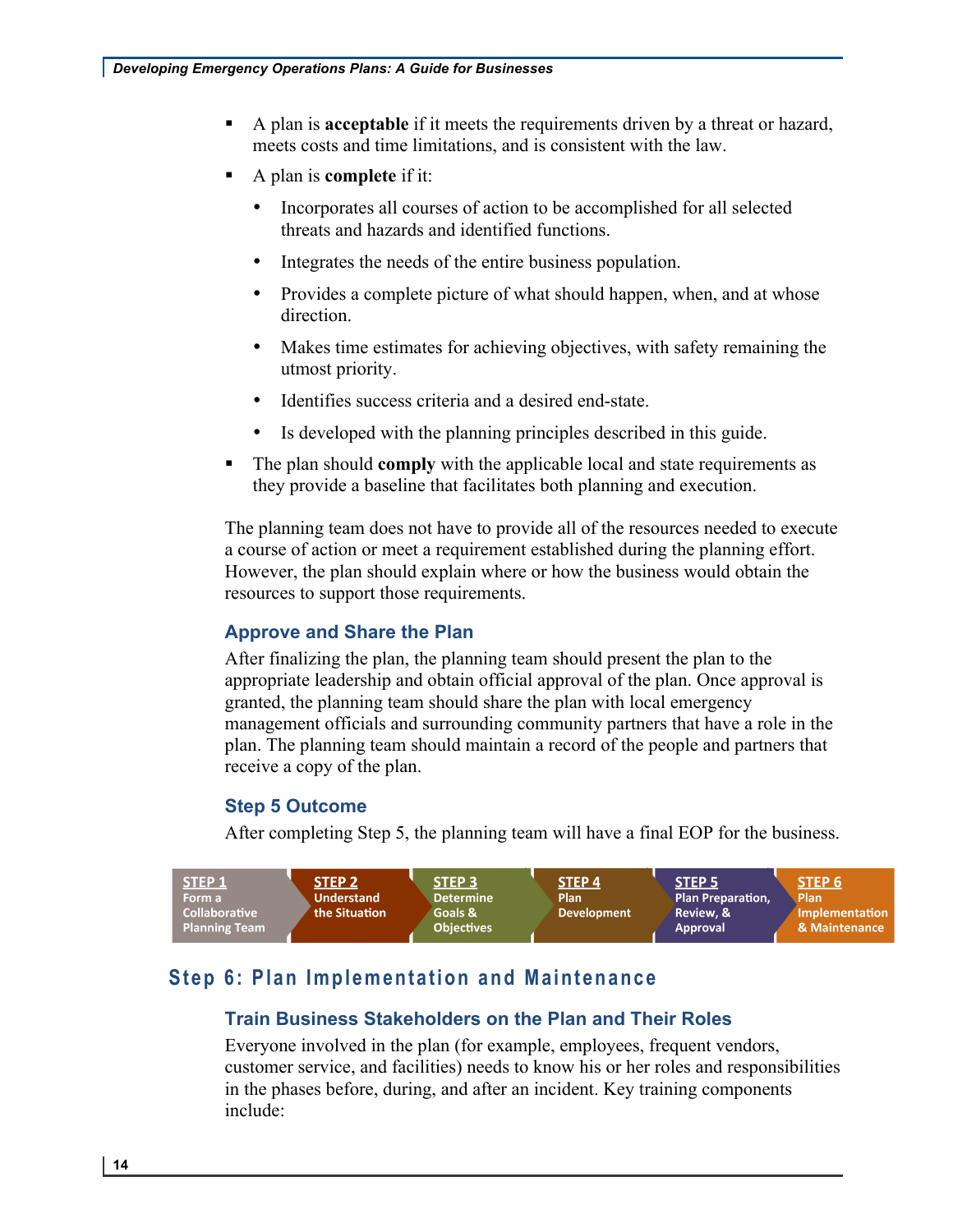- • **Holding a meeting.** At least once a year, hold a meeting or series of meetings business stakeholders. to educate all parties on the plan. Go through the plan in order to familiarize
- • **Visiting evacuation sites.** Show involved parties not only where evacuation media areas, and triage areas, will be located. sites are located, but also where specific areas, such as reunification areas,
- **plan, policies, and procedures***.* It may also be helpful to provide them with • **Giving business stakeholders appropriate and relevant literature on the**  quick reference guides that remind them of key courses of action.
- **Posting key information throughout the business.** It is important that procedures and locations is communicated effectively to business stakeholders with disabilities and others with access and functional needs. Clear signage business stakeholders are familiar with and have easy access to information such as evacuation routes and shelter-in-place procedures and locations. Ensure information concerning evacuation routes and shelter-in-place should be posted for business patrons, including evacuation routes and shelterin-place locations.
- community partners who have a role in the plan into the business to talk about these partners. • **Familiarizing business stakeholders with the plan and the role of community partners***.* Bringing law enforcement, fire, EMS personnel, and the plan will make stakeholders and others more comfortable working with
- **Training business stakeholders on the skills necessary to fulfill their roles.**  Persons will be assigned specific roles in the plan that will require special skills, such as first aid, how to use ICS, and the provision of services for children, seniors, and individuals with disabilities and others with access and functional needs.

# **Exercise the Plan**

 The more a plan is practiced and business stakeholders are trained on the plan, the lessen the impact on life and property. Exercises provide opportunities to practice identify gaps and weaknesses in the plan. The following exercises require more effectively they will be able to act before, during, and after an incident to with local emergency management officials and community partners, as well as to increasing amounts of planning, time, and resources. Ideally, businesses will create an exercise program, building from a tabletop exercise to a more advanced exercise, like a functional exercise.<sup>8</sup>

 and the courses of action a business will need to take before, during, and after • **Tabletop exercises** are small group discussions that walk through a scenario an incident. This activity helps assess the plan and resources and facilitates an understanding of emergency management and planning concepts.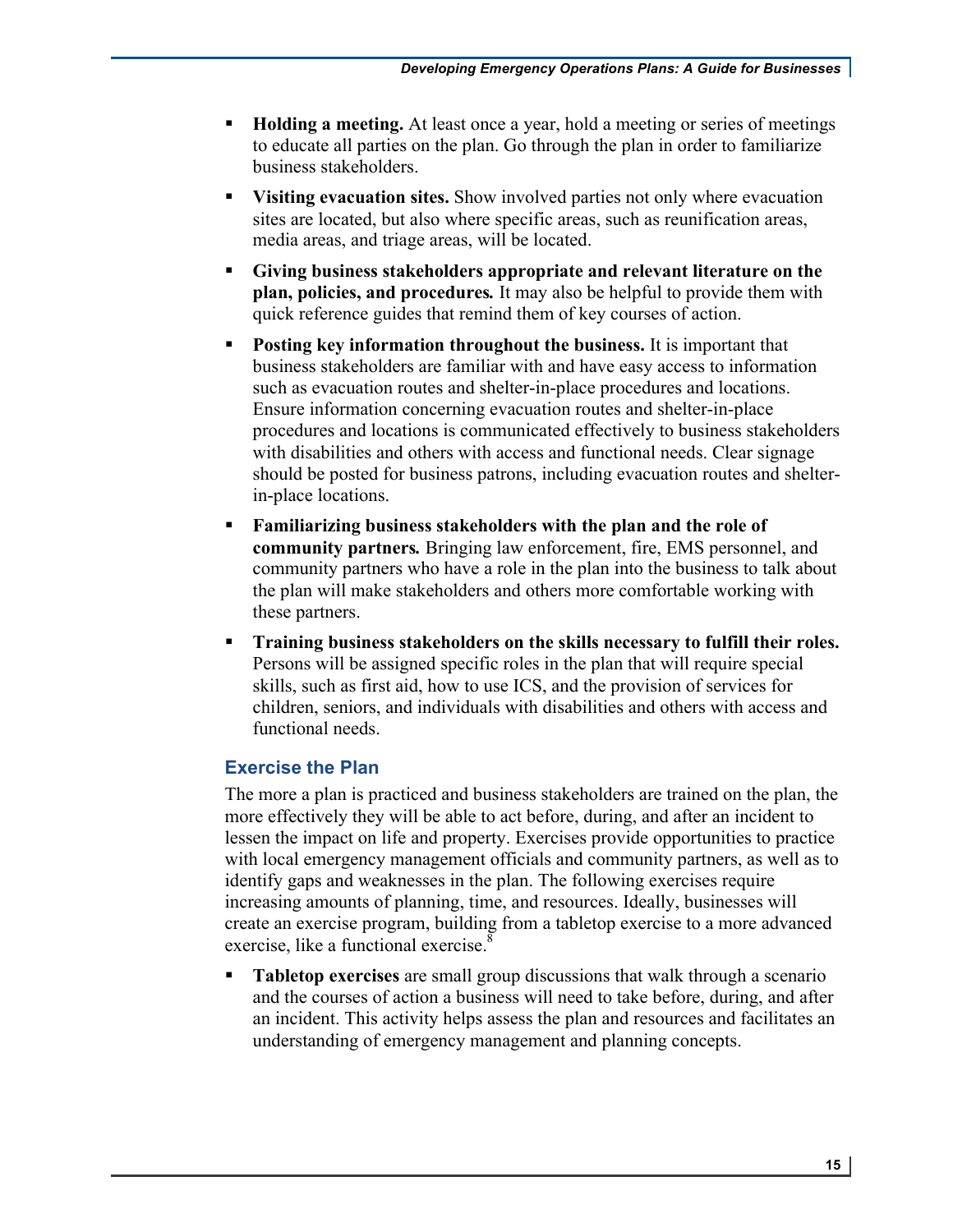- relevant business stakeholders to use the actual business grounds and • **Drills** allow local emergency management officials, community partners, and buildings to practice responding to a scenario.
- **Functional exercises** are similar to drills, but involve multiple partners. Participants react to realistic simulated events (for example, a bomb threat or an active shooter) and implement the plan and procedures using ICS.
- continuum and are multiagency, multijurisdictional efforts in which resources participants, the business stakeholders, public information systems, communications systems, and equipment. An emergency operations center is • **Full-scale exercises** are the most time-consuming activity in the exercise are deployed. This type of exercise tests collaboration among the agencies and established (usually by the local emergency management agency) and ICS is activated.

 implement, a business should consider the costs and benefits. Businesses also exercises to ensure that their efforts are synchronized with the entire community's Before making a decision about how many and which types of exercises to should consider having a representative(s) participate in larger community efforts.

 While frequent exercises are important, it is imperative that exercises are of high quality. To conduct an exercise effectively: It is up to the planning team to decide how often exercises should be conducted.

- Include local emergency management officials and community partners.
- Communicate information in advance to avoid confusion and concern.
- [peak and nonpeak hours] and weather). • Exercise under different and nonideal conditions (for example, time of day
- Be consistent with common emergency management terminology.
- • Debrief and develop an after-action report that evaluates results, identifies gaps or shortfalls, and documents lessons learned.
- Discuss how the plan and procedures will be modified, if needed, and specify who has the responsibility for modifying the plan.

# **Review, Revise, and Maintain the Plan**

 Plans should evolve as lessons are learned, new information and insights are obtained, new threats or hazards emerge, and priorities are updated. Reviews reviewing and revising the plan. Plans should include elements of and be consistent with the security plans of a larger business interest of which they are basis. In no case should any part of the plan go more than two years without being Planning is a continuous process that does not stop when the plan is published. should be a recurring activity. Planning teams should establish a process for merely a part, such as a mall. Many organizations review their plans on an annual reviewed and revised.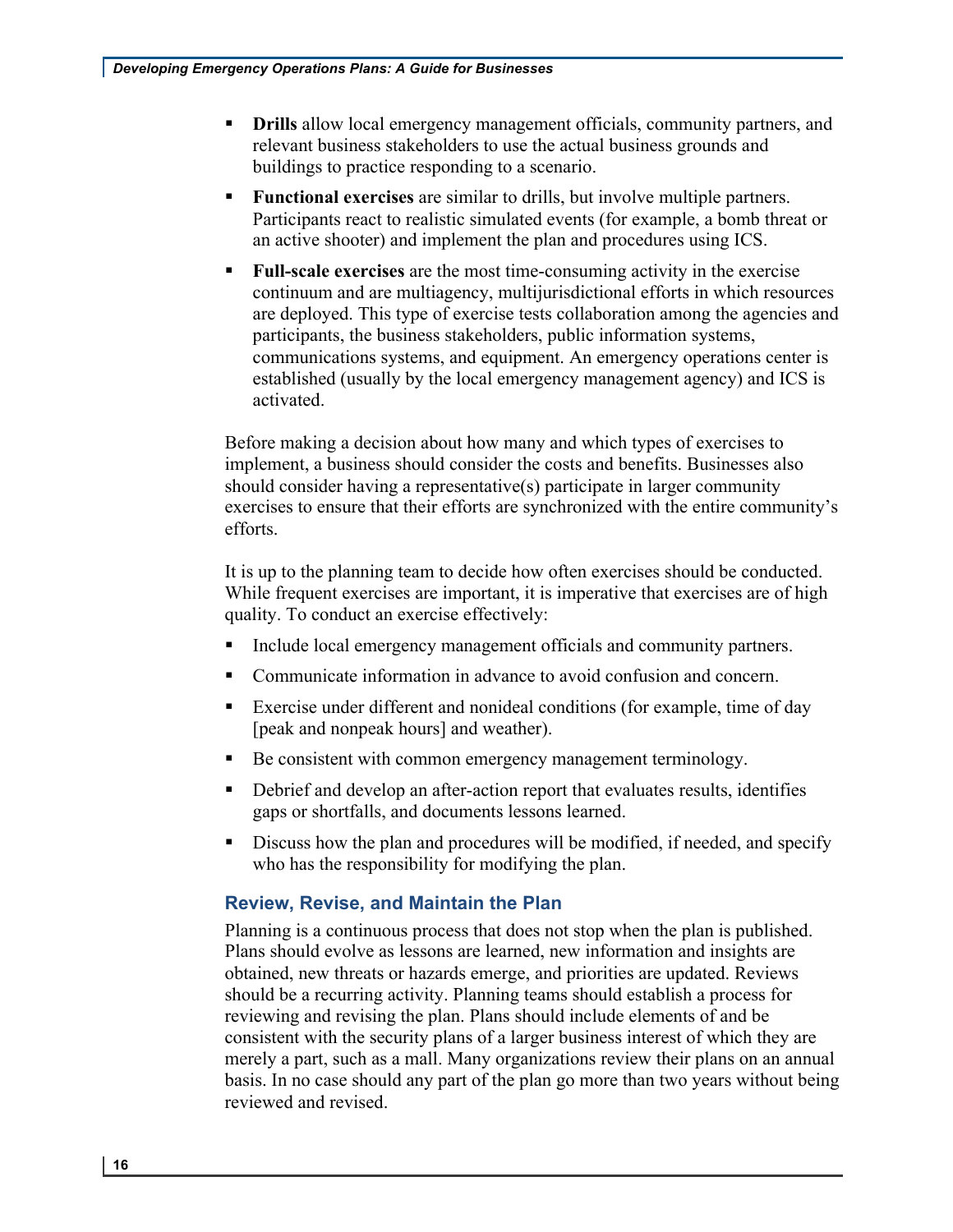that will be used to inform the plan. Businesses should consider reviewing and Some organizations have found it useful to review and revise portions instead of reviewing the entire plan at once. Certain events will provide new information updating their plan after:

- Actual emergencies.
- Changes in policy, personnel, organizational structures, processes, facilities, equipment, or membership size.
- Formal updates of planning guidance or standards.
- Formal exercises.
- Threats or hazards changes or new threats or hazards emerge.
- • Changes in the business's demographics (for example, changing language needs) or site assessment.

 and community partners have the most current version of the business's plan. The planning team should ensure that all local emergency management officials

# **Plan Content**

 sections for businesses to follow in developing an EOP. This section provides Step 5 of the planning process in this guide introduced a format with three greater detail about what each of the three sections should include and provides some key considerations in developing the content.

# **Basic Plan**

 The basic plan provides an overview of the business's approach to operations activities the business undertakes regardless of the function, threat, or hazard. The content in this section provides a solid foundation for the business's operations. plan should be able to come from the planning team. If the planning team finds before, during, and after an incident. This section addresses the overarching The information in this section should not duplicate information contained in other sections of the plan. Almost all of the information contained in the basic that it has to go outside the planning team for a significant amount of information, it may be an indication that the planning team membership needs to be expanded.

#### **Introductory Material**

Introductory material can enhance accountability with local emergency management officials and community partners and make a plan easier to use. Typical introductory material includes:

- • **Cover Page.** The cover page has the title of the plan. It should include a date and identify the business covered by the plan.
- statement formally recognizing and adopting the plan as the business's plan. It **• Promulgation Document/Signature Page.** This document/page is a signed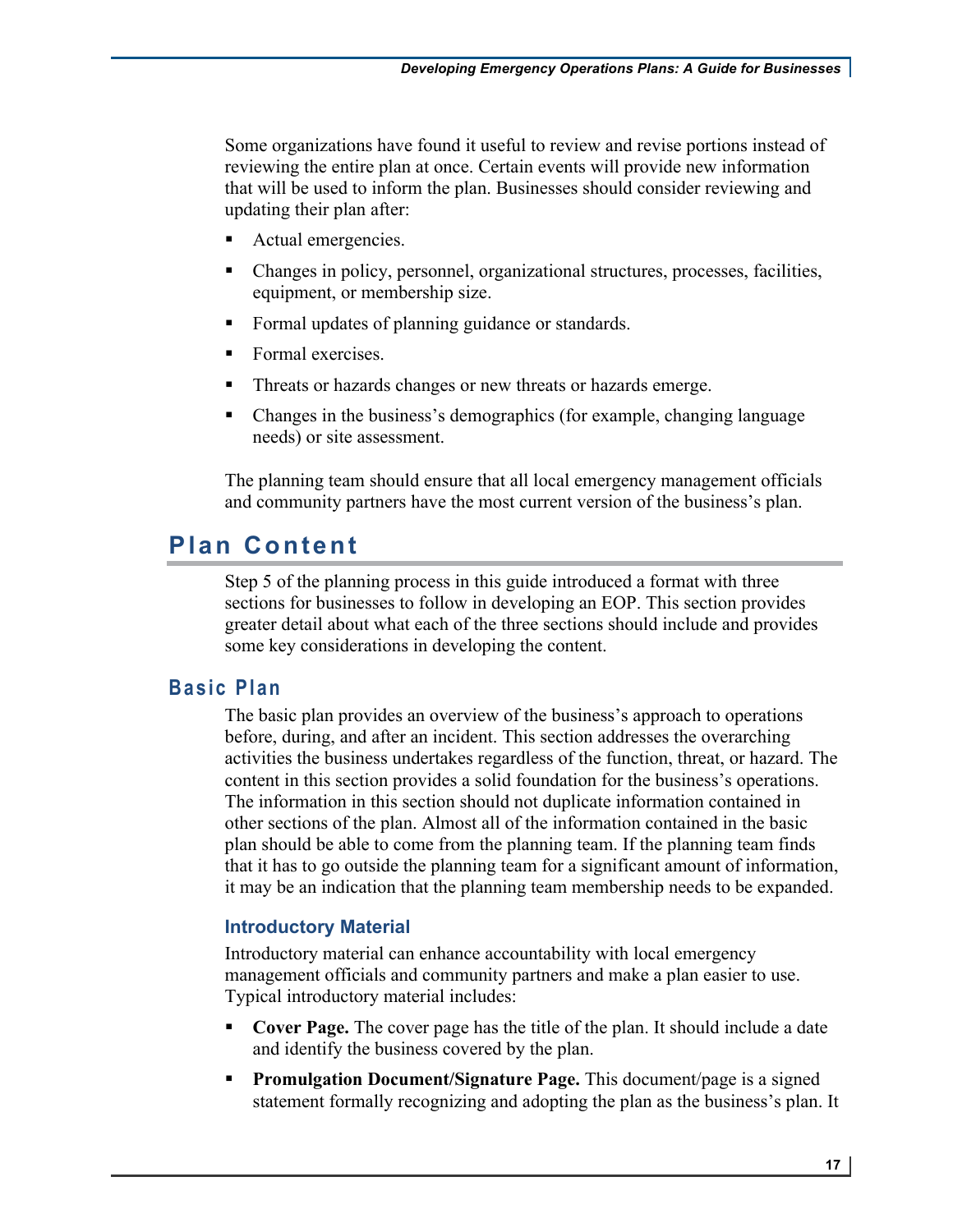be signed by the business's senior leadership. gives both the authority and the responsibility to business leadership to perform their tasks before, during, and after an incident, and therefore should

- • **Approval and Implementation Page.** The approval and implementation page without the signature of leadership. It should be dated and signed by the business's senior leadership. introduces the plan, outlines its applicability, and indicates that it supersedes all previous plans. It should include a delegation of authority statement that identifies the individual(s) who can make specific modifications to the plan
- The record of changes, usually in a table format, contains, at a minimum, a • **Record of Changes.** Each update or change to the plan should be tracked. change number, the date of the change, the name of the person who made the change, and a summary of the change.
- relevant information could be considered. The record of distribution can be • **Record of Distribution.** The record of distribution, usually in a table format, indicates the title and the name of the person receiving the plan and his or her organization, the date of delivery, and the number of copies delivered. Other used to prove that tasked individuals and organizations have acknowledged their receipt, review, and/or acceptance of the plan.
- **Table of Contents.** The table of contents is a logically ordered and clearly identified layout of the major sections and subsections of the plan that will make finding information within the plan easier.

# **Purpose and Situation Overview**

This section includes the following components:

- **Purpose.** The purpose sets the foundation of the rest of the plan. The basic plan's purpose is a general statement of what the plan is meant to do. The statement should be supported by a brief synopsis of the basic plan and annexes.
- **Situation Overview.** The situation overview explains why the plan is necessary. The situation overview covers a general discussion of:
	- • The threats and hazards that pose a risk to the business and would result in a need to use the plan.
	- Dependencies on parties outside the business for critical resources.

#### **Concept of Operations**

 operation. This section provides an overall impression of how the business will This section explains in broad terms the decision maker's intent with regard to an protect its occupants and should:

- Identify those with authority to activate the plan.
- Describe the process by which the business coordinates with all appropriate agencies within the jurisdiction.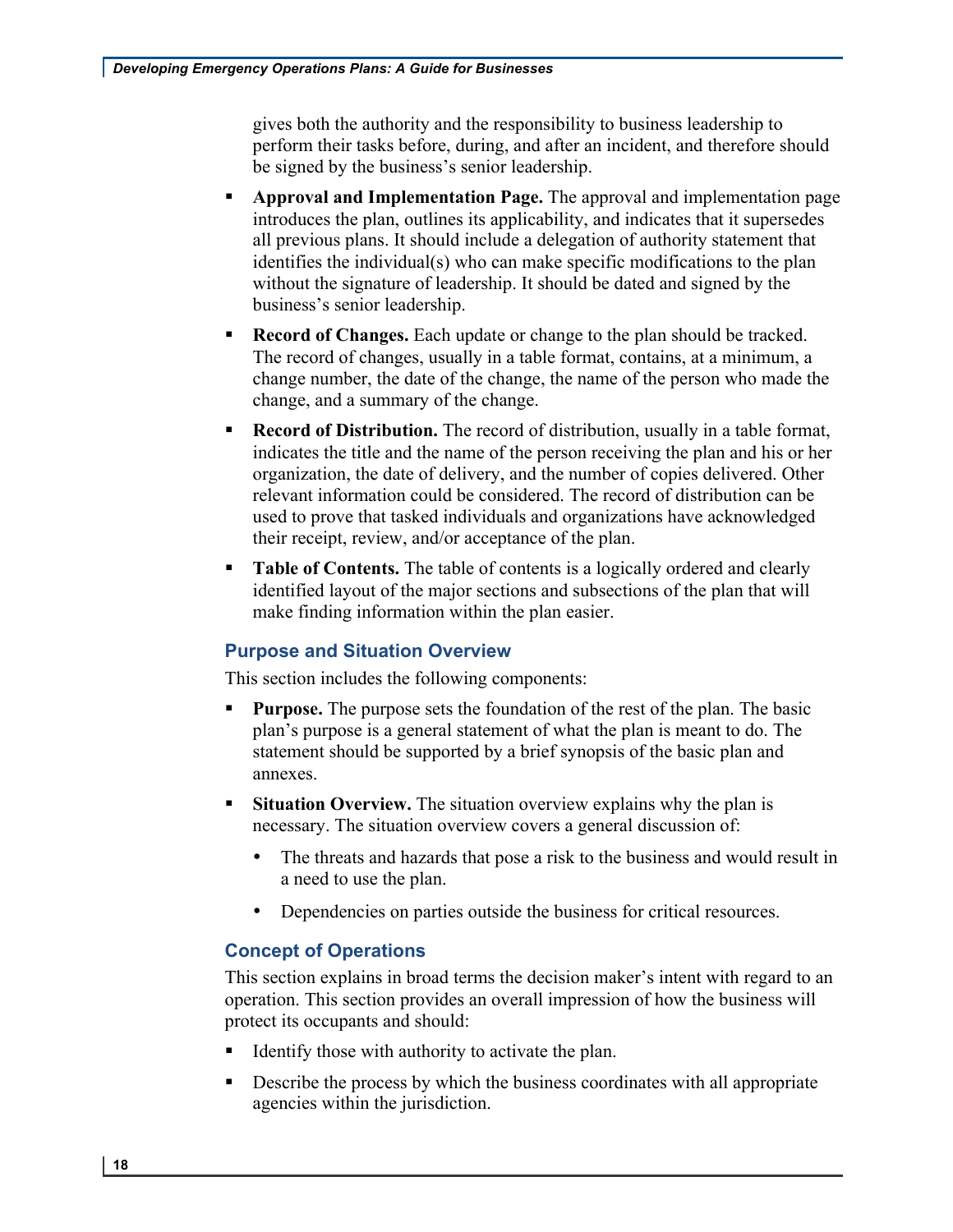- Describe how plans take into account the architectural, programmatic, and communication needs of children, seniors, and individuals with disabilities and others with access and functional needs (including their service animals).
- implementation of the plan (for example, a city, county, or state EOP). • Identify other response/support agency plans that directly support the
- prevent, protect against, and mitigate the impact on life, property, or business • Explain that the primary purpose of actions taken before an incident is to operations.
- respond to the incident and minimize its impact on life, property, or business • Explain that the primary purpose of actions taken during an incident is to operations.
- recover from its impact on life or property and to restore business operations. • Explain that the primary purpose of actions taken after an incident is to

# **Organization and Assignment of Responsibilities**

 community partners as well as an overview of organizational functions during all incidents. This section should: This section provides an overview of the broad roles and responsibilities of business leadership and staff, local emergency management officials, and

- Describe the roles and responsibilities of each individual/organization that apply during an incident (response), including, but not limited to, business leadership, staff, community leadership, stakeholders, and local departments and agencies (for example, fire, law enforcement, EMS, emergency management).<sup>9</sup>
- incident (for example, evacuation locations); agreements may be between the EMS) and between the business and other organizations and businesses. • Describe informal and formal agreements (for example, mutual aid agreements) in place for a quick activation and sharing of resources during an business and response organizations (for example, fire, law enforcement, and

# **Direction, Control, and Coordination**

 activities. This section should: This section describes the framework for all direction, control, and coordination

- business (for example, authority to close/reopen business operations). • Describe the chain of command and delineation of authority used by the
- Describe the relationship between the business's plan and the surrounding community's emergency management system.
- Describe who has control of equipment, resources, and supplies needed to support the plan.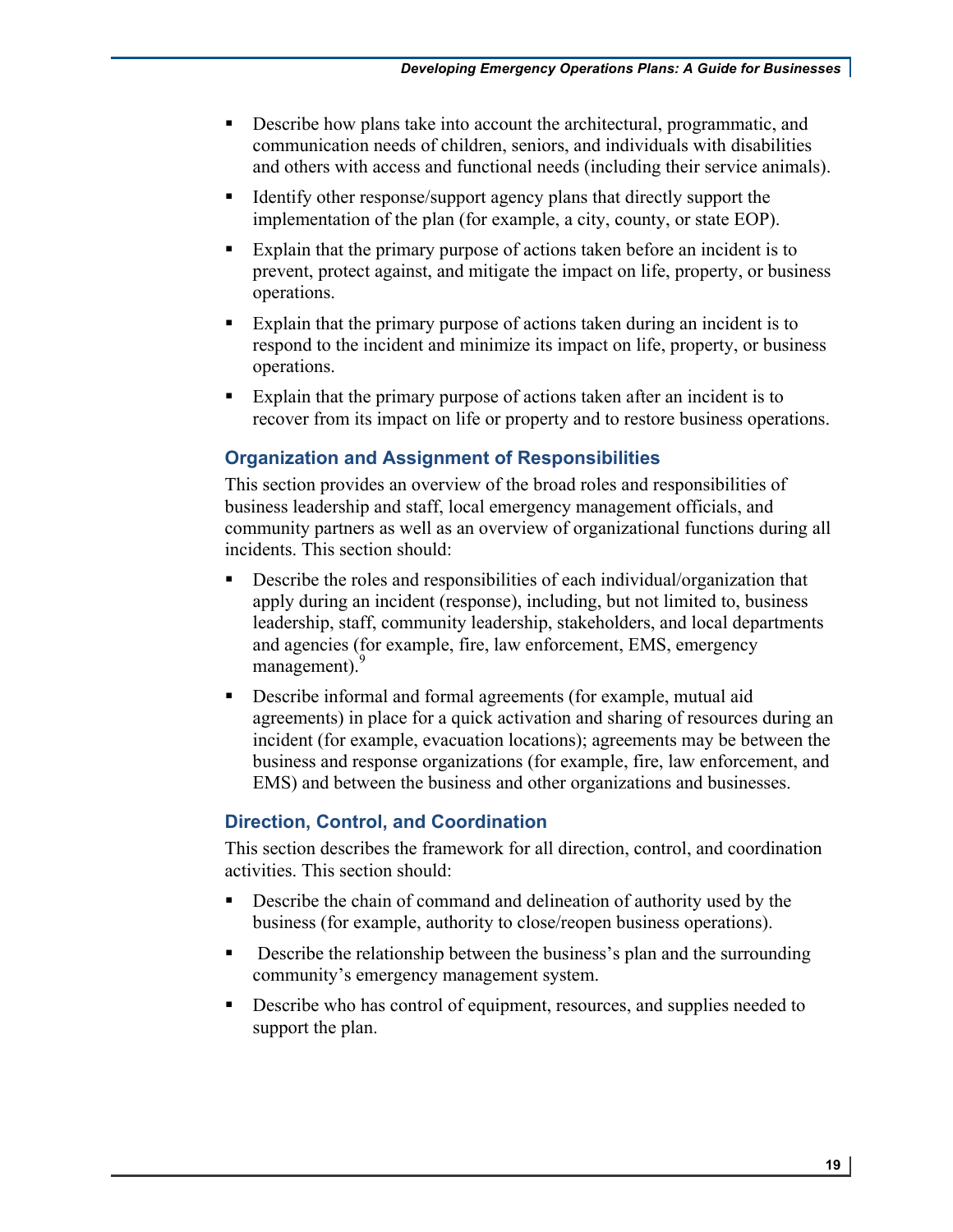#### **Information Collection, Analysis, and Dissemination**

 activities that occur before, during, and after an incident. The section should: This section addresses the role of information in the successful implementation of

- Identify the type of information in the successful implementation of the activities that occur before, during, and after an emergency, such as:
	- Weather reports, law enforcement alerts, intelligence, National Oceanic and Atmospheric Administration radio alerts, and crime reports for activities that occur before an incident.
	- recovery for activities that occur after an incident. • Web sites and hotlines for mental health agencies, emergency management agencies, and relief agencies assisting in all aspects of
- Provide answers to the following questions for each of the identified types of information:
	- What is the source of the information?
	- Who analyzes and uses the information?
	- How is the information collected and shared?
	- What is the format for providing the information to those who will use it?
	- When should the information be collected and shared?

# **Training and Exercises**

 This section describes the critical training and exercise activities the business will frequency to ensure that business stakeholders understand roles, responsibilities, exercises to be conducted by the business. Content may be informed by federal requirements, best practices, and local-level requirements. use in support of the plan. This includes the core training objectives and and expectations. This section also establishes the expected frequency of

# **Sharing Information with First Responders**

 The planning process is not complete until the business's EOP is shared with first documented site assessment first responders can rely on for assistance. These materials should include internal and external building schematics, to include photos of the schematics. Emergency responders also should have advance responders. Planning should include preparing an up-to-date and wellinformation about entrance and exits, as well as locks and access controls, and information on where individuals are likely to be sheltering or evacuating along accessible routes. Building strong partnerships with law enforcement, fire, and EMS includes ensuring they also know the location of available public address systems, two-way communications systems, security cameras, and alarm controls. Equally important is information on access to utility controls, medical supplies, and law enforcement equipment.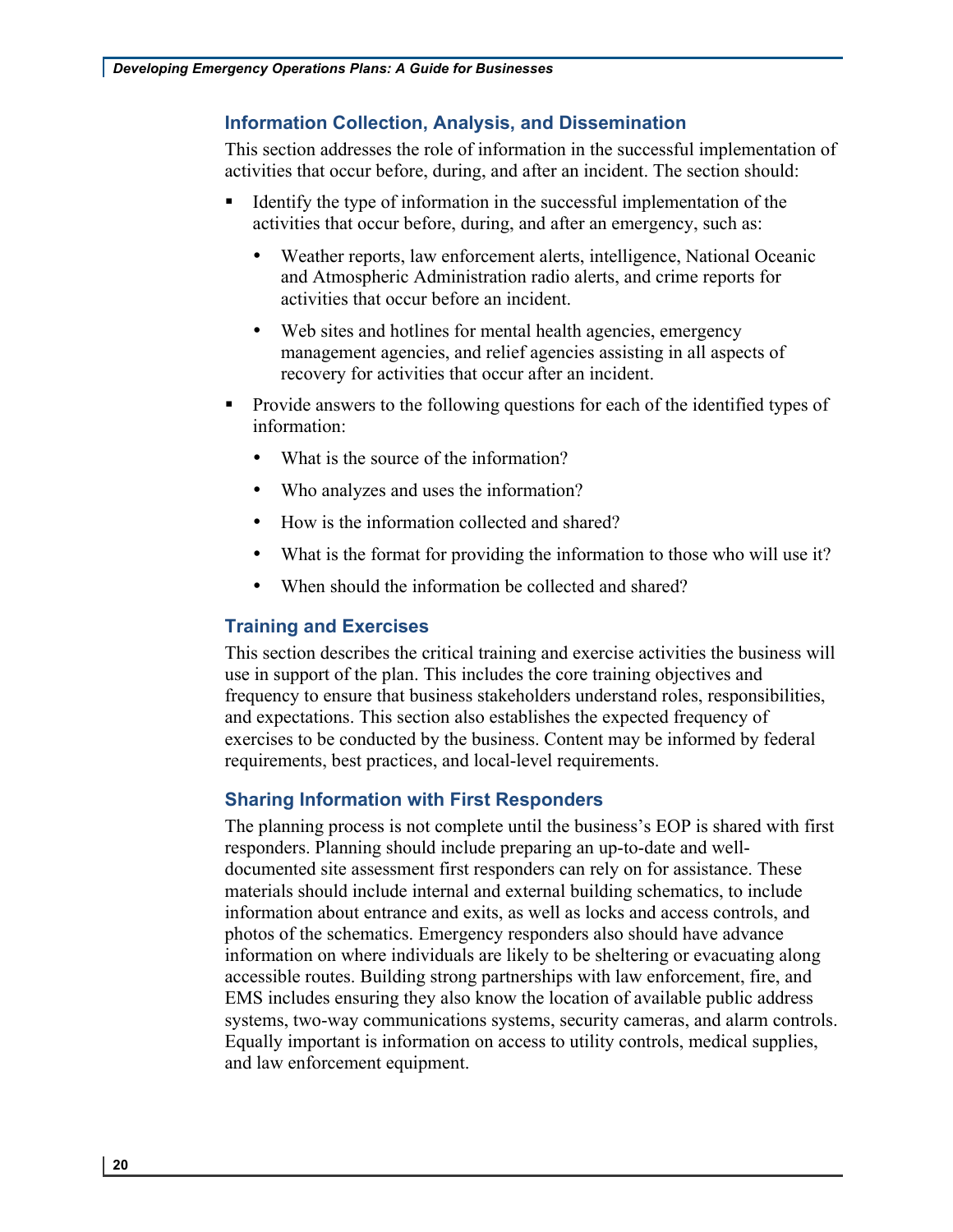through the business's facilities and grounds, ensure areas are safe, and tend to Providing detailed information to first responders allows them to rapidly move those in need. It is critically important to share this information with law enforcement and other first responders before an emergency occurs so that they have immediate access to the information. Law enforcement agencies have secure Web sites where these items already are stored for many schools, businesses, public venues, and other locations. All of these can be provided to first responders and viewed during drills, exercises, and walk-throughs.

 locations where designated staff for the business can immediately provide them to individuals to ensure ready access in an emergency. Every business should have Technology and tools with the same information should be maintained in secured responding officials or where first responders can directly access them. The locations of these materials should be known by and accessible to a number of more than one individual charged with meeting first responders to provide them with the site assessment, the EOP, and any other details about facility safety and concerns $10$ 

## **Administration, Finance, and Logistics**

 outside of the plan. This section should: This section covers general support requirements and the availability of services and support for all types of incidents, as well as general policies for managing resources. It should identify and reference policies and procedures that exist

- Identify administrative controls and requirements that will be used to provide resource and expenditure accountability.
- Briefly describe how the business will maintain accurate logs of key activities.
- Briefly describe how vital records will be preserved.
- Identify sources for replacement of assets.
- • Identify general policies for keeping financial records, tracking resource needs, monitoring the source and use of resources, acquiring ownership of resources, and other compensation concerns related to the response.

#### **Plan Development and Maintenance**

 development and maintenance responsibilities. The section should: This section discusses the overall approach to planning and the assignment of plan

- plan and annexes) are coordinated prior to an incident. • Describe the planning process, participants in that process, and how development and revision of different sections of the plan (for example, basic
- Assign responsibility for the overall planning and coordination to a specific position or person.
- Provide for a regular cycle of training, evaluating, reviewing, and updating the plan.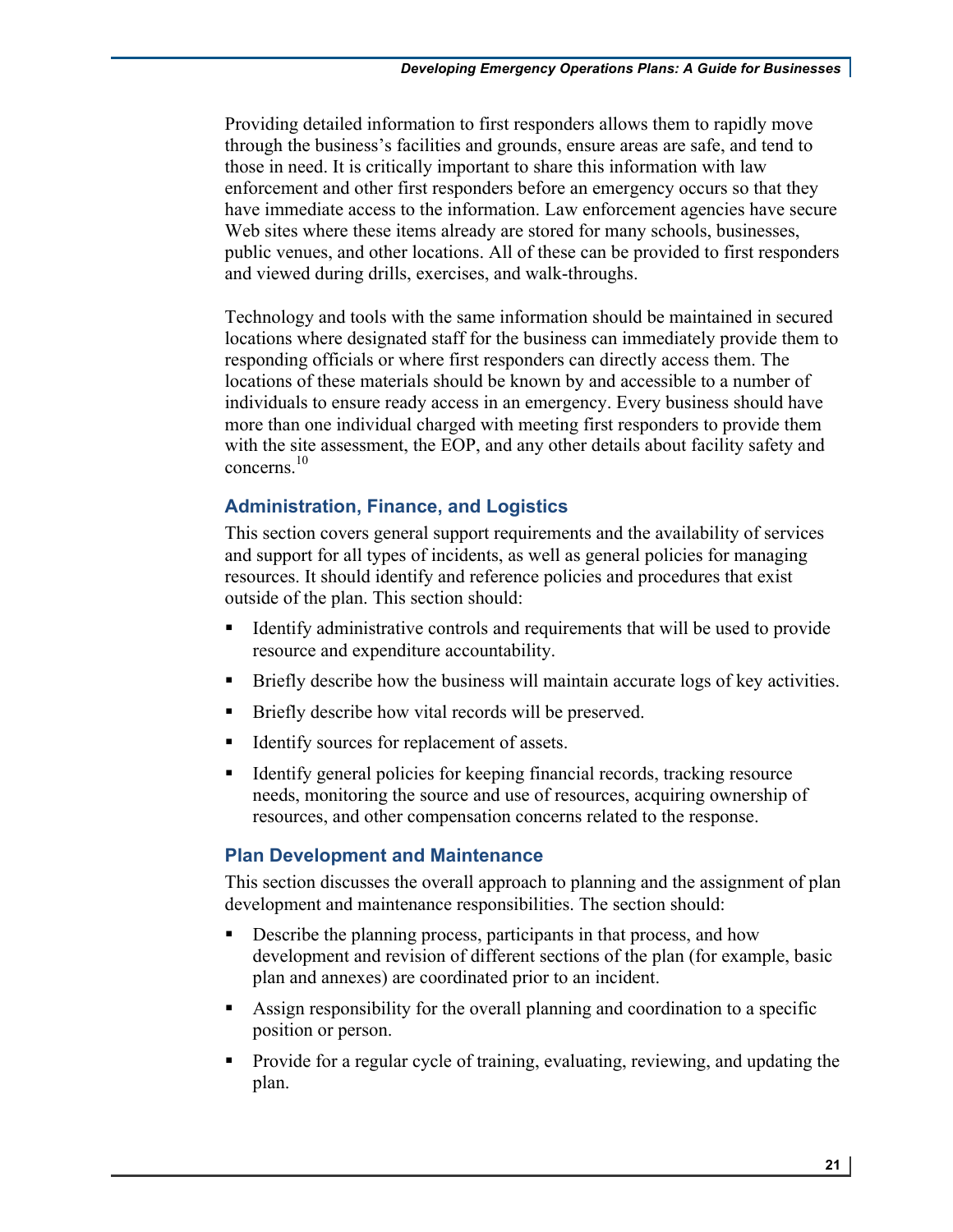#### **Authorities and References**

This section provides the legal basis for emergency operations and includes:

- Lists of laws, statutes, ordinances, executive orders, regulations, and formal agreements relevant to emergencies in businesses.
- control to ensure that critical emergency functions can be performed in the absence of the business's senior leadership. • Provisions for the succession of decision-making authority and operational

# **Functional Annexes**

 action developed to carry them out. This section describes functional annexes the business should develop as part of the plan. As the planning team assesses the develops goals, objectives, and courses of action for these functions. These are Functional annexes focus on critical operational functions and the courses of business's needs, it may need to prepare additional or different annexes. Also included in this section are issues the planning team should consider as it some of the most important issues, but this is not meant to be an exhaustive list.

 course of action in one functional annex if it appears in a second functional annex. Functions may occur consecutively or concurrently, depending on the incident. While functions build upon one another and overlap, it is not necessary to repeat a

#### **Evacuation Annex**

 This annex focuses on the courses of action that the business will execute to evacuate buildings and grounds. The evacuation plan should include public and When developing goals, objectives, and courses of action, the planning team employee-only areas, storage areas and, potentially, areas adjacent to the building. Business stakeholders should be familiar with designated evacuation routes. should consider the following:

- How to safely direct and move persons to designated safe assembly areas from buildings and outside areas, including curbs and roadways.
- How to evacuate when the primary evacuation route is unusable.
- How to evacuate children who are not with a parent or guardian.
- How to evacuate seniors and individuals with disabilities (along with service animals and assistive devices) and others with access and functional needs, including those with language, transportation, and medical needs.

#### **Lockdown Annex**

 This annex focuses on the courses of action the business will execute to secure buildings, parking lots/ramps, roadways, and other grounds during incidents that pose an immediate threat of violence in or around the business. The primary objective of a lockdown is to ensure all persons are secured quickly in areas away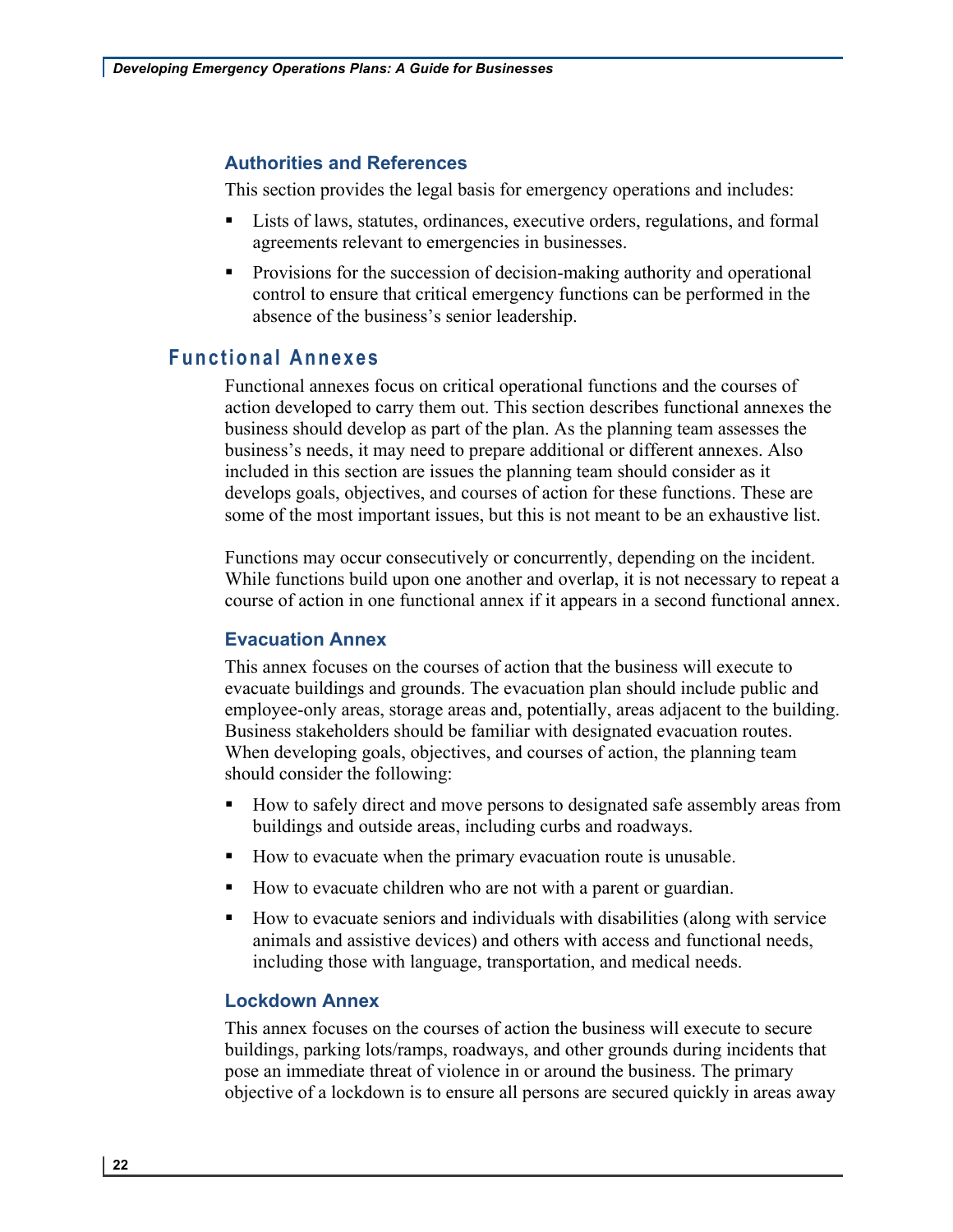from immediate danger. When developing goals, objectives, and courses of action, the planning team should consider the following:

- • How to lock appropriate exterior, interior, and gate doors and when it may or may not be safe to do so.
- How to secure the exterior perimeter.
- How to secure all modes of transportation in and out of the building.
- • How particular building characteristics (for example, windows and storefront security grates) affect possible lockdown courses of action.
- What to do when a threat materializes inside or outside the building.
- When to use the different variations of a lockdown.

# **Shelter-in-Place Annex**

 Businesses provide unique environments where customers and other pedestrian traffic involve transient personnel who may not be familiar with the detailed physical layout of the business. Further complicating the business location is that security may require that potential shelter-in-place locations be inaccessible to the general public. In addition, many transient people may not speak fluent English, making communicating emergency actions even more challenging.

 The shelter-in-place annex is extremely critical for a business. This annex focuses extended period, because it is safer inside the business than outside. Depending on the threat or hazard, persons may be required to move to areas that can be sealed (such as in the event of a chemical or biological hazard) or that lack windows (such as in the event of an active shooter), or relocate to a weather shelter (such as action, the planning team should determine: on courses of action when persons are required to remain indoors, perhaps for an in the event of a tornado). When developing goals, objectives, and courses of

- What locations are accessible to sheltering-in-place.
- The capacity of these locations as compared to the maximum business population; if population exceeds capacity, determine available options to safely exit to the outside.
- • What supplies will be needed to seal the area and provide for personal needs (for example, water).
- How to communicate with potential non-English speaking victims.
- How sheltering in place can affect individuals with disabilities and others with access and functional needs, such as persons who require the regular administration of medication, those with durable medical equipment, and those with personal assistant services.
- How to move persons when the primary route is unusable.
- How to locate and move children who are not with a parent or guardian.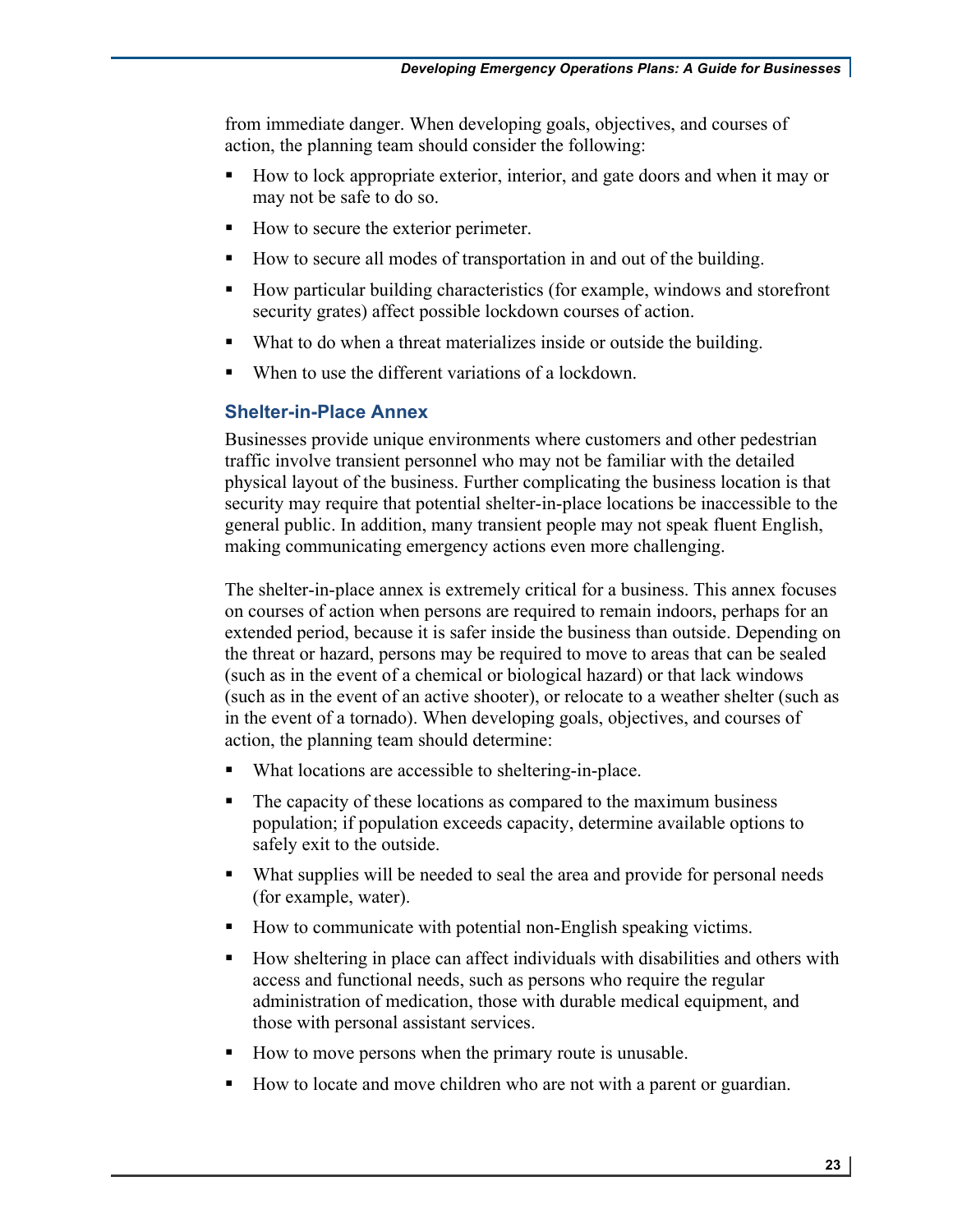• How to locate and move seniors and individuals with disabilities (along with service animals and assistive devices) and others with access and functional needs, including those with language, transportation, and medical needs.

# **Continuity of Operations Annex**

 This annex describes how the business can develop a plan to continue essential operations after an emergency. The aim of this process is to enable the business to make an informed and intelligent judgment regarding the best option to take during disruption. The scope should, therefore, set a limit on the information required and identify the appropriate stakeholders who are needed to gather tribal, and federal standards that affect continuity of operations. Those standards information. Business leadership should research and review any local, state, may include the following:

- Ensuring the continuation of essential functions during emergencies until normal operations can be resumed and the capability to be fully operational at alternate sites.
- Generating succession orders and preplanned devolution of authority.
- Safeguarding and providing access to vital resources, facilities, and records.
- Obtaining the resources necessary to continuity operations.
- Planning for redundancy in critical communications at alternative sites with stakeholders.
- Having the capability to reconstitute, recover, and resume normal operations after disruptions.
- • Ensuring that capable personnel are assigned, trained, and prepared to manage operational relocation.

#### **Recovery Annex**

 This annex describes how the business will recover from an emergency. The four fundamental types of recovery include services, physical, fiscal, and psychological and emotional. When developing goals, objectives, and courses of action, the planning team should consider the following:

- Services Recovery
	- Who has the authority to close and reopen the business and when?
	- • What temporary space(s) may be used if buildings or roadways cannot be immediately reopened?
	- • Do alternate business services need to be provided if the business provides potentially essential services to the community (for example, prescription distribution, medical services, and groceries) in the event physical recovery cannot be restored?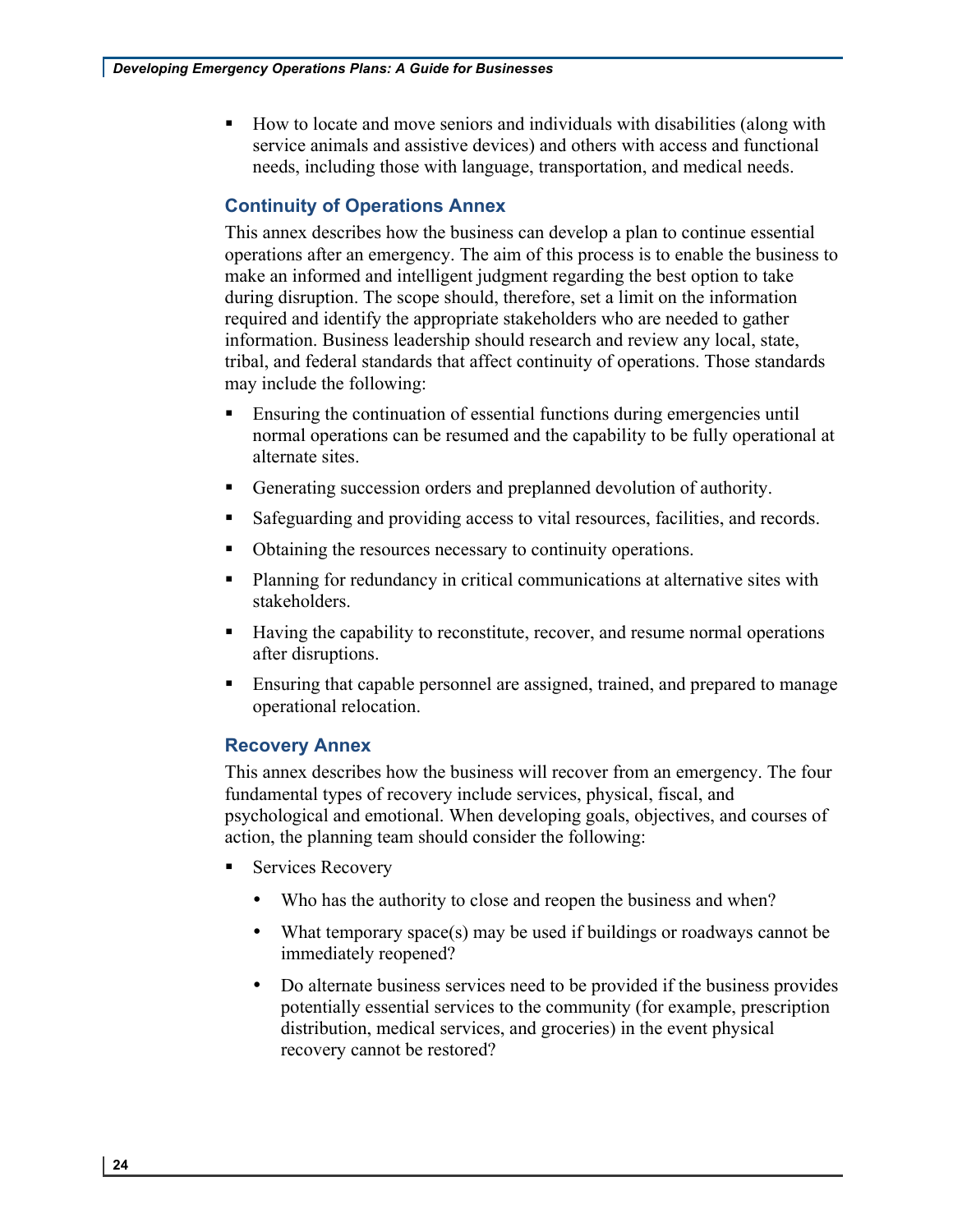- Physical Recovery
	- • How will post-event damage assessments of facilities and equipment be documented, including physically accessible business facilities?
	- Which personnel have expert knowledge of the assets and how and where will they access records to verify current assets after an emergency?
	- • How will the business work with utility and insurance companies before an emergency to support a faster recovery?
- Fiscal Recovery
	- • How will staff receive timely and factual information regarding returning to work?
	- What sources may the business access for emergency relief funding?
- • Psychological and Emotional Recovery
	- Where will counseling and psychological first aid be provided?
	- • How will business leadership create a calm and supportive environment for the business and share basic information about the incident?
	- Who will identify persons who may need crisis counseling and provide a trained counselor to address immediate-, short-, and long-term counseling needs?
	- • How will commemorations, memorial activities, permanent markers and memorial structures (if allowed) be handled? What will happen to notes/tributes? How will business stakeholders be informed in advance?
	- • How will memorial activities strike a balance among honoring the loss, resuming routines and schedules, and maintaining hope for the future?

#### **Security Annex**

 This annex focuses on the courses of action that the business will implement on a routine, ongoing basis to secure the business from criminal threats, including efforts done in conjunction with law enforcement.

#### **Crisis Communications Annex**

 Crisis communications are critical and complex. Business leadership should detail its plan as part of its EOP. The planning team should consider placing are just a few items to consider placing in the business EOP: communications information and associated detailed checklists in the EOP annexes to allow for quicker reference in an emergency response. The following

#### **Public Affairs Plan**

 The public affairs plan should provide significant details on joint information processes that will be followed during an emergency. A coordinated joint approach will ensure timely, accurate, accessible, and consistent messaging across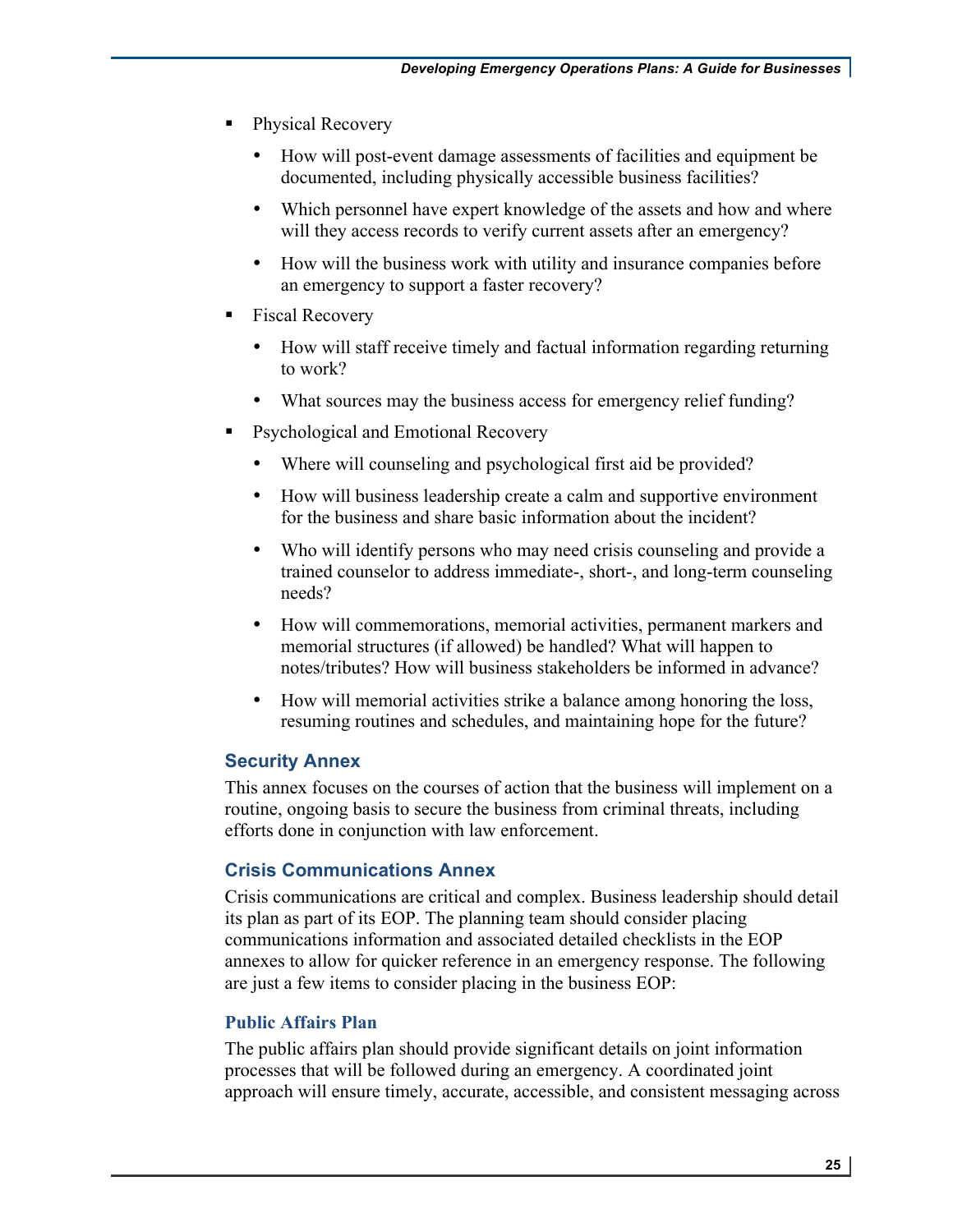multiple stakeholders, jurisdictions, and/or disciplines; minimize confusion; and dispel rumors quickly. A central clearinghouse will minimize duplication of effort and provide one location for public information users to find the best, most reliable and authoritative information regarding the event or incident.

 media. The agency will likely designate a single spokesperson or public physical or virtual location, to track and maintain public affairs records and During an emergency with a criminal or national security nexus, the lead law enforcement agency will coordinate public messaging and engagement with the information officer and may establish a joint information center, either in a information.

Additional information pertaining to criminal–related emergencies is provided in the upcoming section titled *A Closer Look: Active Shooter/Targeted Violence and Other Mass Casualty Situations*.

#### **Employee Communications Plan**

 The Crisis Communications Annex should also include a robust employee employees and their families to follow during an emergency. Consider tailoring Items to consider include: communications plan. The plan should provide detailed instructions for instructions for various employees (for example, employees working near the front of the store, near communication systems, and in other building areas).

- What instructions should various employees in the affected building follow?
- What instructions should employees not in the affected building follow?
- • What instructions should employees not at work at the time of the incident follow?
- country/world call to obtain information regarding their loved ones? • What crisis number can family members located in a different part of the
- Who will provide family information and counseling?
- In how many different languages should emergency instructions be provided?
- What alternatives to verbal communications are available?

# **Threat- and Hazard-Specific Annexes**

 annex need not be repeated in a threat- or hazard-specific annex. A business will threats and hazards, they should consider the local, state, tribal, and federal regulations or mandates that often apply to a specific hazard. Table 2 provides example threats and hazards for which a business may need to plan. The threat- and hazard-specific annexes describe the courses of action unique to particular threats and hazards. Courses of action already outlined in a functional develop these based on the prioritized lists of threats and hazards determined during the planning process. As planning teams develop courses of action for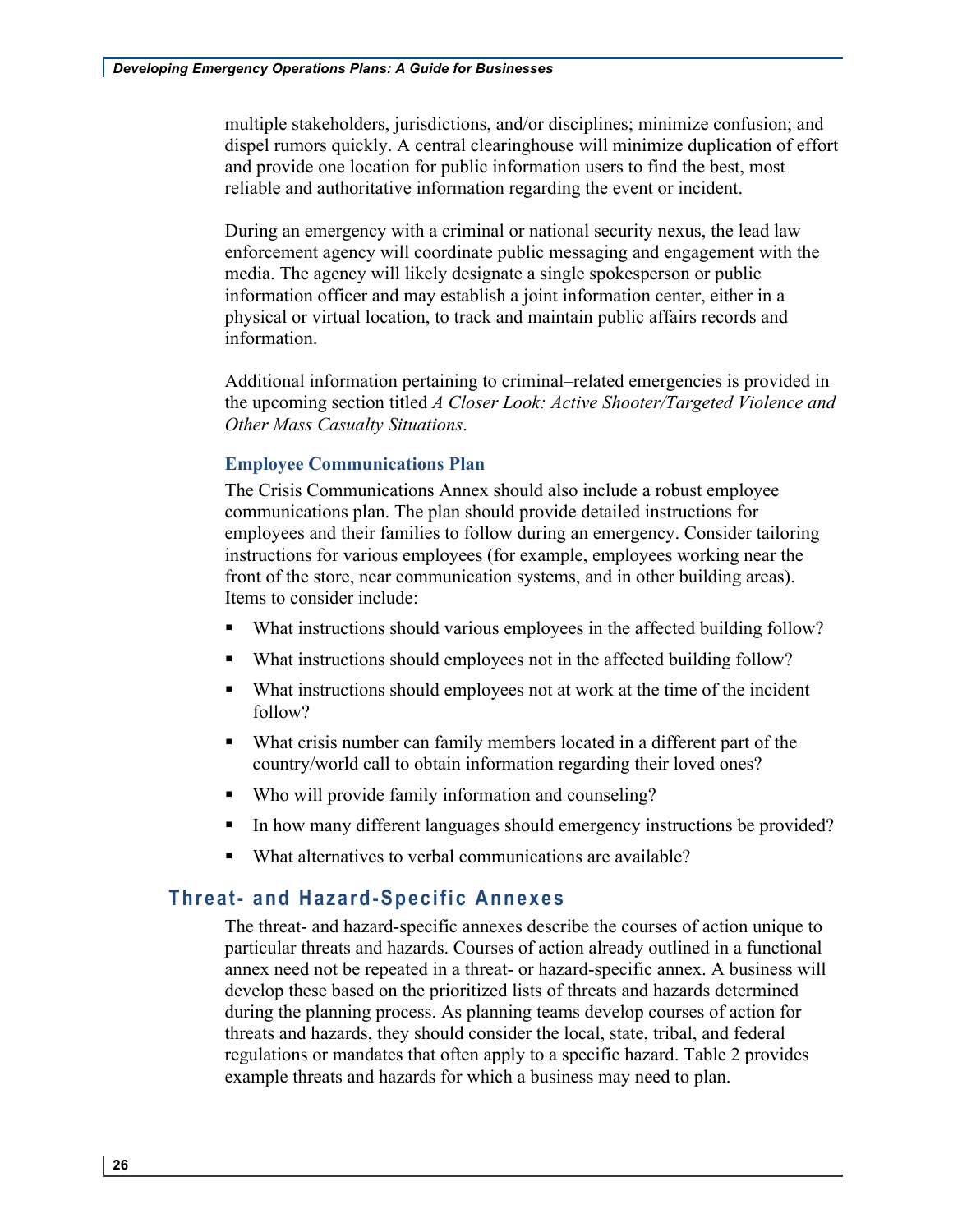| <b>Threat/Hazard Type</b>    | <b>Examples</b>                                               |
|------------------------------|---------------------------------------------------------------|
| <b>Natural Hazards</b>       | Earthquakes<br>٠                                              |
|                              | Tornadoes                                                     |
|                              | Lightning                                                     |
|                              | Severe wind                                                   |
|                              | <b>Hurricanes</b>                                             |
|                              | Floods                                                        |
|                              | Wildfires<br>٠                                                |
|                              | Extreme temperatures                                          |
|                              | Landslides or mudslides<br>٠                                  |
|                              | Tsunamis                                                      |
|                              | Volcanic eruptions                                            |
|                              | Winter precipitation                                          |
| <b>Technological Hazards</b> | Explosions or accidental releases from industrial plants<br>٠ |
|                              | Hazardous materials releases from major highways or railroads |
|                              | Radiological releases from nuclear power stations             |
|                              | Dam failure                                                   |
|                              | Power failure                                                 |
|                              | Water failure                                                 |
| Adversarial and Human-       | Active shooter<br>٠                                           |
| <b>Caused Threats</b>        | Arson                                                         |
|                              | Criminal or gang violence                                     |
|                              | Violence related to domestic disputes                         |
|                              | Explosives                                                    |
|                              | Cyber attacks                                                 |

## **Table 2: Example Threats and Hazards**

 If there is a functional annex that applies to one of the threat- or hazard-specific annexes, the threat- or hazard-specific annex will include it by reference.

# **Violence and Other Mass Casualty Situations A Closer Look: Active Shooter/Targeted**

 Police officers, firefighters, and EMS personnel (that is, first responders) who respond to 911 or other emergency calls involving gunfire face a daunting task. Though the objective of protecting lives remains the same, the threat associated with an active shooter incident is different from responding to a natural disaster or many other emergencies. In the same way, these emergencies are different for citizens.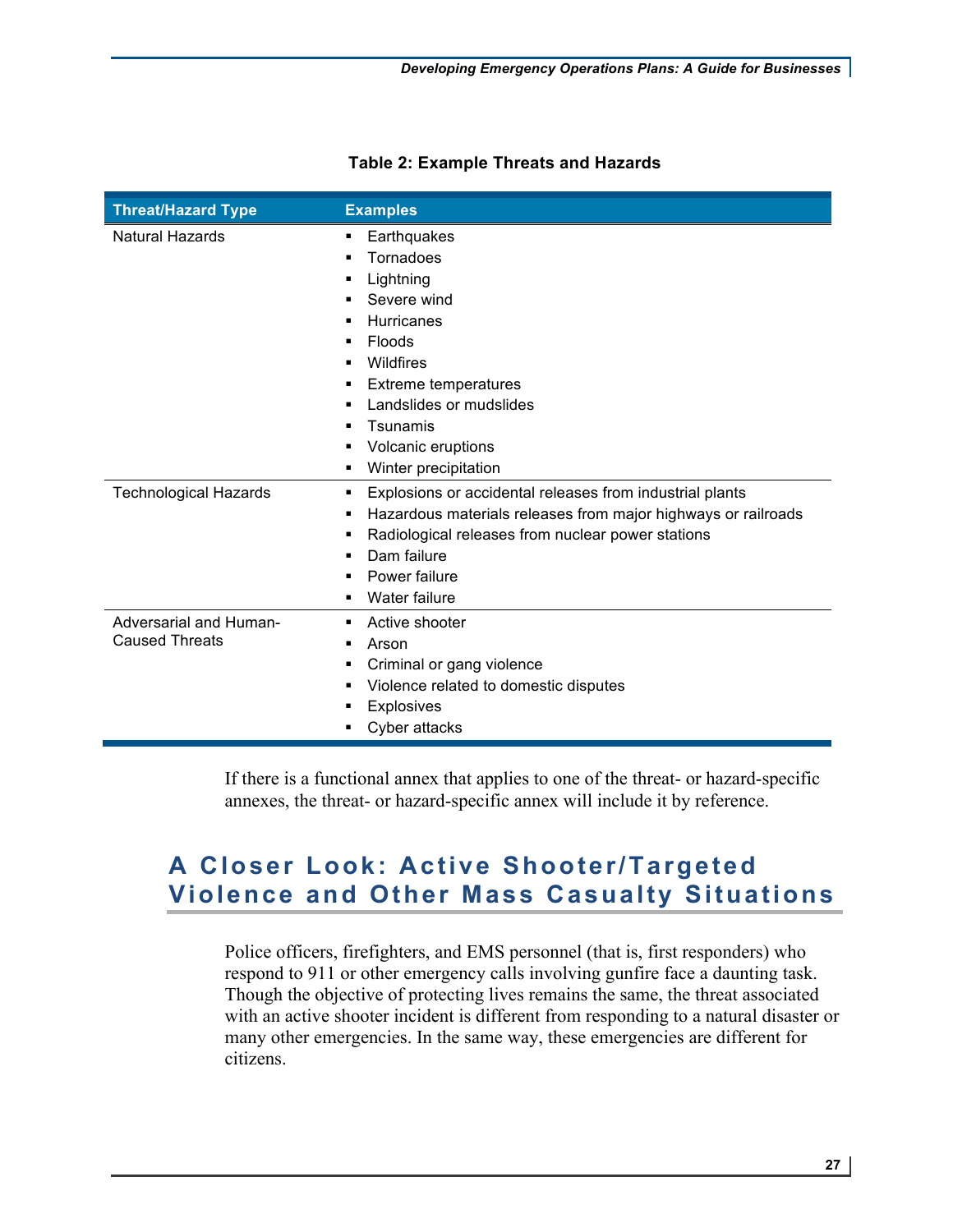The agreed-upon definition of an active shooter by U.S. Government agencies is "an individual actively engaged in killing or attempting to kill people in a confined and populated area." $11$ The FBI has extended this definition to include individuals since some incidents involve two or more shooters. In addition, the FBI omits the word *confined*, as the term could exclude incidents that occur outside a building.

 Businesses are not immune to an active shooter tragedy. In *A Study of Active*  identified 160 active shooter incidents, of which nearly half, 73 (45.6 percent), *Shooter Incidents in the United States Between 2000 and 2013<sup>12</sup>*, the FBI occurred in a commercial environment.

Owners and/or managers of a business are faced with unique challenges that differentiate the business from other venues when a shooting occurs.

 The sooner first responders and those working and visiting the business are able to discern these threats and react swiftly, the more lives may be saved. This is information from emergency notifications or emergency calls. Working with particularly true in an active shooter situation, where law enforcement has limited emergency management officials and community partners, businesses can develop a plan to better prepare their staff and stakeholders in prevention, reaction, and response to an active shooter incident.

 Active shooter situations are dynamic and evolve quickly. Because of this, policies and procedures should include a consideration that individuals must be prepared to deal with an active shooter situation *before* law enforcement arrives on the scene. In the FBI's study of active shooter incidents, more than 60 percent of the incidents ended before police arrived on the scene.

# **Preparing for an Active Shooter**

 the ultimate goal. Because of that, before detailing unique planning considerations for an active shooter or intentional mass casualty, this guide will briefly address prevention strategies. Though this guide is focused on preparing for and recovering from an emergency, in cases where an emergency is not brought on by a natural disaster, prevention is

 or former employees of the business; four were fired the day of the shooting. Knowing from where the threat may come is a valuable start. FBI research divided commerce into three distinct locations: malls, businesses open to pedestrian traffic, and businesses closed to pedestrian traffic. Of note, data on those businesses closed to pedestrian traffic identified 22 of 23 shooters as current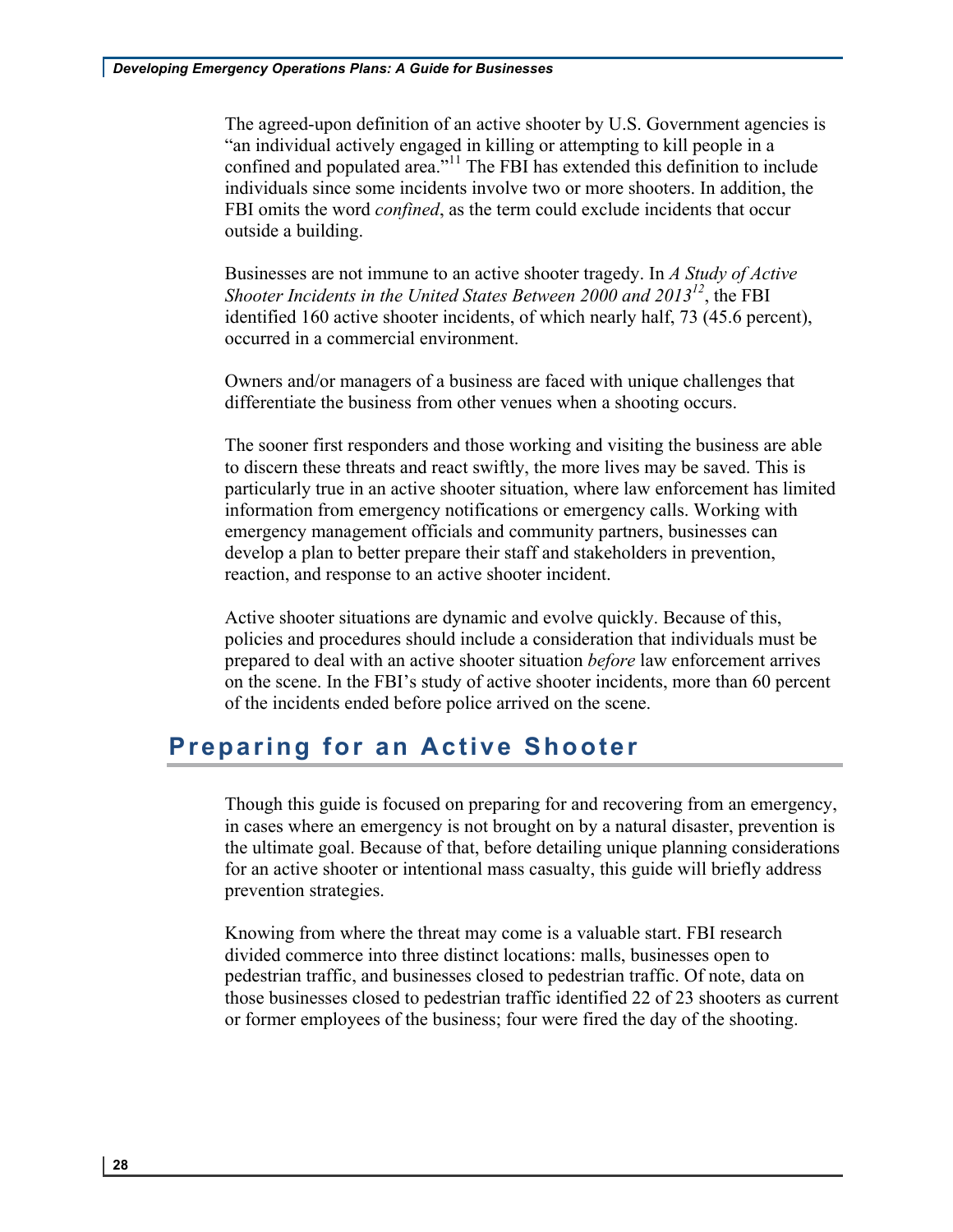# **Preventing an Active Shooter Incident**

# **Warning Signs**

 No profile exists for an active shooter; however, research and experience indicate there may be signs or indicators of potential violent intent. Businesses can collaborate with law enforcement to educate employees to signs of a potentially volatile situation and help proactively seek ways to prevent an active shooting.

 of violence, including active shooter incidents. Several agencies within the federal identify these potential "warning signs." By highlighting common pre-attack behaviors displayed by past offenders, federal researchers have sought to enhance the detection and prevention of tragic attacks government continue to explore incidents of targeted violence in an effort to

 Threat Assessment Center [BTAC]/Behavioral Analysis Unit [BAU] at Quantico, of concern in a variety of settings (for example, schools and workplaces) who appear to be on a trajectory toward a violent act. Specialized entities in the federal government (such as the FBI's Behavioral Virginia) continue to support behavior-based operational assessments of persons

disruption of a planned attack.<sup>13</sup> In 2002 the FBI's BAU published a monograph telegraph violent ideations and plans.<sup>14</sup> In 2017 the FBI's BAU published a monograph on threat assessment and management. In it the authors discuss how future, planned violence.<sup>15</sup> A review of current research, threat assessment literature, and active shooter incidents, combined with the extensive case experience of the BTAC, suggests that there are observable pre-attack behaviors that, if recognized, could lead to the on workplace violence, including problematic behaviors of concern that may law enforcement officers and others may identify, assess, and manage the risk of

 business officials. These behaviors may include: While checklists of various "warning signs" are often of limited use in isolation, and may include constitutionally protected activities, multiple behavioral indicators, taken together and viewed in the totality of circumstances presented, might prompt further exploration and attention from law enforcement and/or

- Contextually inappropriate and recent acquisitions of multiple weapons.
- Contextually inappropriate and recent escalation in target practice and weapons training.
- Contextually inappropriate and recent interest in explosives.
- Contextually inappropriate and intense interest or fascination with previous shootings or mass attacks.
- A significant real or perceived experience of personal loss in the weeks and/or months leading up to the attack, such as a death, breakup, divorce, or loss of a job.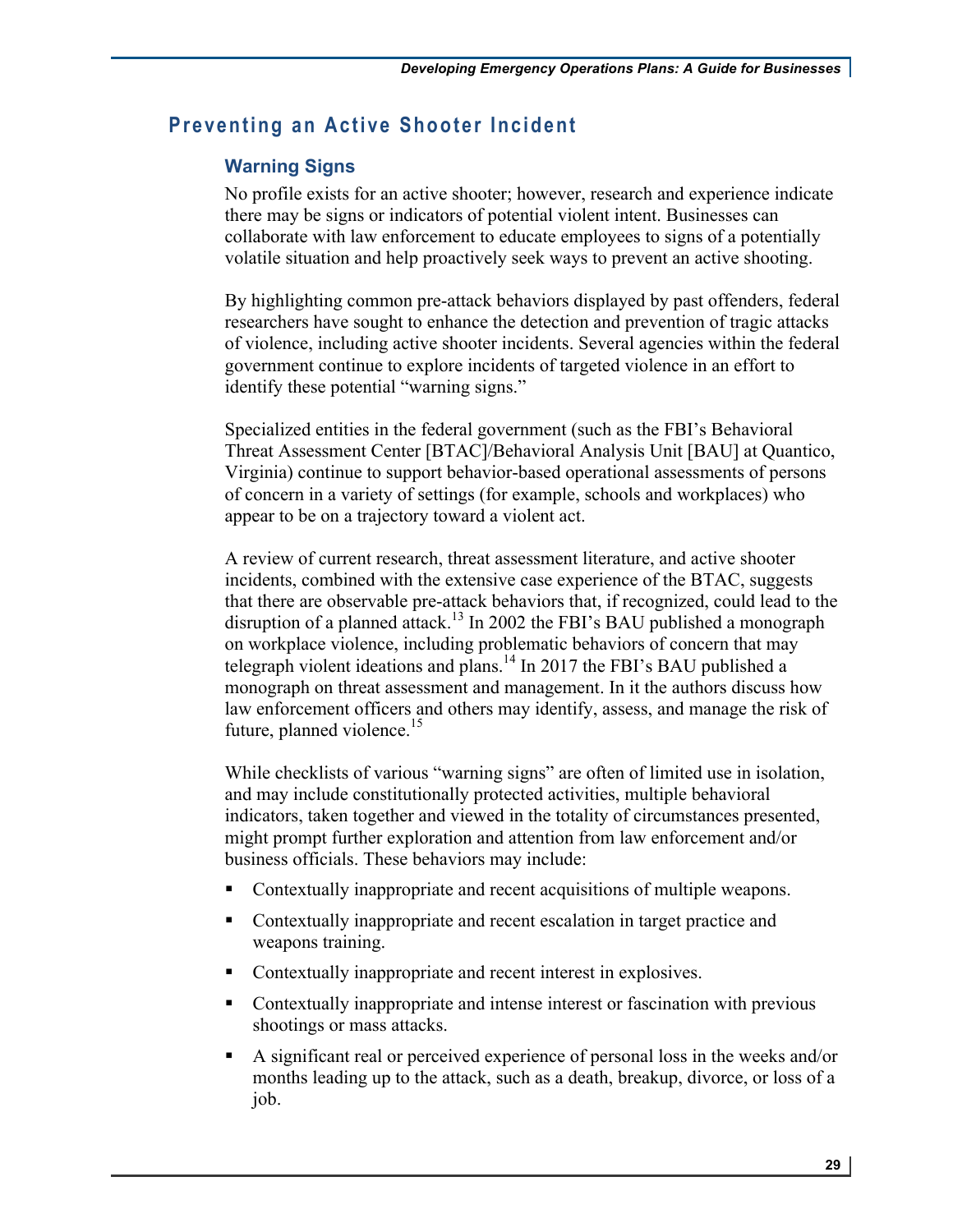These behaviors listed above may be useful in identifying some of the behaviors of individuals of potential concern.<sup>16</sup>

#### **Threat Assessment Teams**

As described in the previous section, research shows that perpetrators of targeted acts of violence engage in both covert and overt behaviors preceding their attacks. They consider, plan, prepare, and, in some cases, move on to action.

 Virginia Polytechnic Institute and State University (Virginia Tech) in Blacksburg, legislation to mandate that institutions of higher learning create and sustain One way of evaluating persons who may pose a potential threat is through the use of threat assessment teams (TATs). TATs have been increasingly established in college and university settings, particularly following the 2007 shooting at Virginia, where 32 individuals were killed. In some states, there has even been TATs.<sup>17</sup> Beyond colleges and universities, however, a growing number of corporations, government agencies, and schools are recognizing the value in using TATs to help mitigate potential acts of targeted violence before they occur.

 patterns of concerning behaviors from persons who might otherwise "slip through Generally, a TAT serves as a central convening body with representation from a variety of community stakeholders with training in threat assessment and threat management. Having a centralized team minimizes the chance that problematic behaviors will be considered isolated incidents. A TAT can assist in recognizing the cracks." Using structured professional judgement, the TAT works to assess whether or not the person of concern truly poses a threat of violence and what steps can be taken by the host organization to mitigate the risk of harm. A TAT typically is most effective when staffed with a diverse array of stakeholders, such as health care professionals, corporate security personnel, human resource specialists, general counsel/legal, and other key representatives from with the corporate structure.

 TATs review troubling or threatening behavior of persons via a holistic assessment and development of a management strategy that considers the many alone, a TAT assessment involves an overall analysis of dynamic and static behaviors, considering such areas as threats made, security concerns, stressors, varied aspects of the person's life. More than focusing on warning signs or threats conflicts, family issues, and work and relationship problems. After assessing the concerning behavior, a TAT can develop a course of action to mitigate the threat whether through law enforcement/security action, counseling, or other intervention. Guiding a person of concern away from violence does not typically rely upon a single solution, but instead involves strategic and collaborative interventions that are tailored for the individual within his or her particular life circumstances.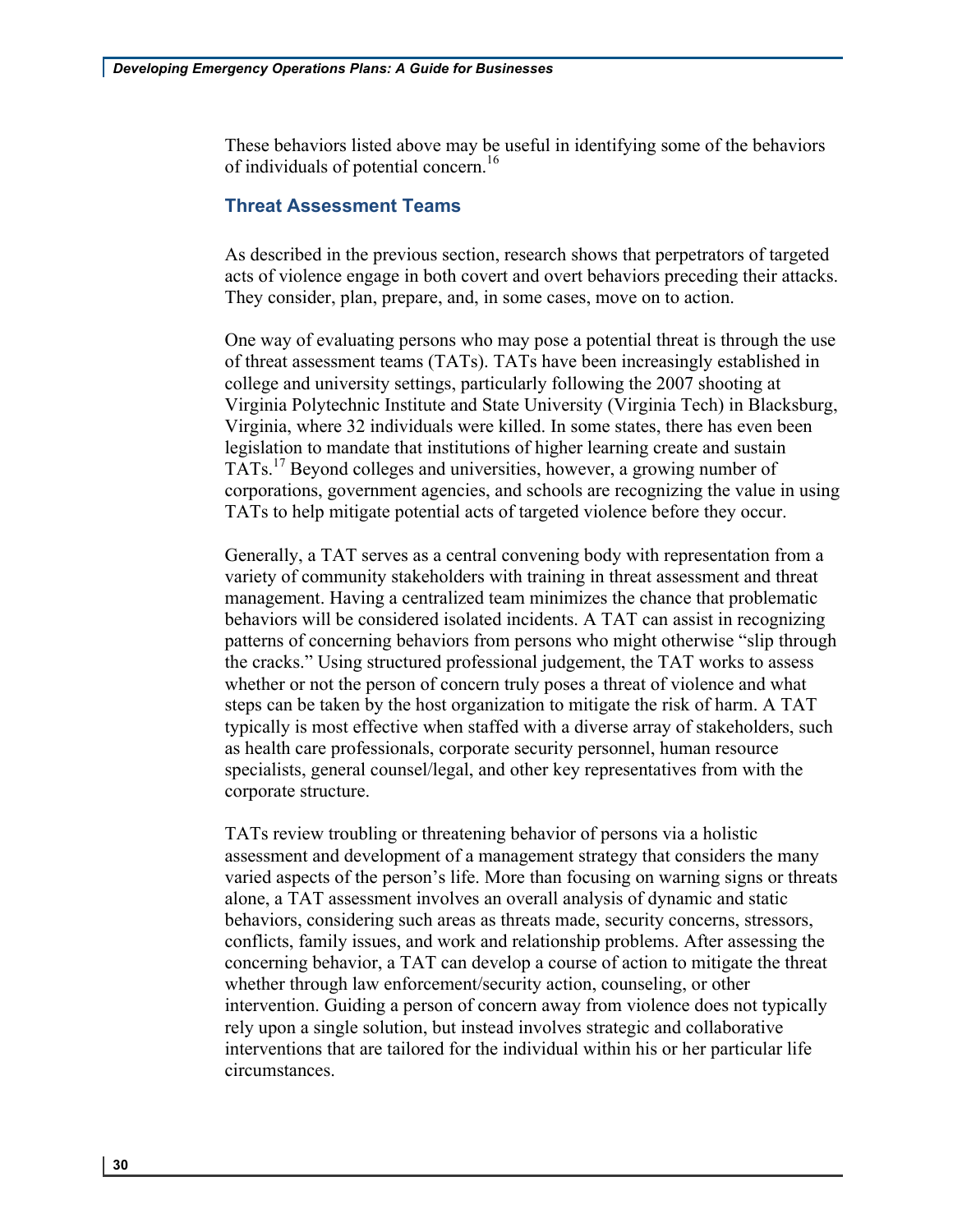enforcement professionals who can help assess reported threats or troubling The FBI's behavioral experts in the BTAC are available to work with TATs and TATs should seek to establish communication with local, state, and federal law behavior and access additional resources to support violence reduction efforts. develop threat mitigation strategies for persons of concern. BTAC members rely upon extensive research and operational experience to assist in identifying, assessing, and managing persons of concern who may become violent. BTAC services can be accessed by contacting the BAU Coordinator in any of the FBI's 56 field offices located throughout the United States.

#### **Law Enforcement Resources**

Sometimes information on potential threats and employees is outside the scope of a business's expertise. Reliance on law enforcement resources can assist. For example, many state and major urban areas have fusion centers and FBI-led JTTFs. Fusion centers are owned and operated by local and state entities and are designed to empower front-line law enforcement, public safety, fire service, emergency response, public health, and private sector security personnel to lawfully gather and share threat-related information. The FBI coordinates and manages JTTFs, which primarily focus on terrorism-related investigations. Both fusion centers and JTTFs rely on expertise and information derived from all levels of government to support their efforts to gather information that may prevent a crime from occurring.

Collaborative efforts to prevent violence begin by identifying, assessing, and managing potential threats.

# **Planning for an Active Shooter Incident**

 As with any threat or hazard that is included in a business's EOP, the planning team will establish goals, objectives, and courses of action for an active shooter annex. These plans will be affected by the evaluations conducted at the outset of the planning process and updated as ongoing intelligence assessments occur. As courses of action are developed, the planning team should consider a number of issues, including, but not limited to:

- How to implement initial active shooter response plans and procedures.
- How to evacuate or lock down the business.
- How to address disability-related accessibility concerns when advising on shelter sites and evacuation routes.
- How to evacuate when the primary routes are unusable.
- communication devices, and duress alarms). • How to select effective shelter-in-place locations (optimal locations have thick walls, solid doors with locks, minimal interior windows, first aid/emergency kits,
- • How to notify that there is an active shooter incident underway by using a combination of familiar terms, sounds, lights, and electronic communications, such as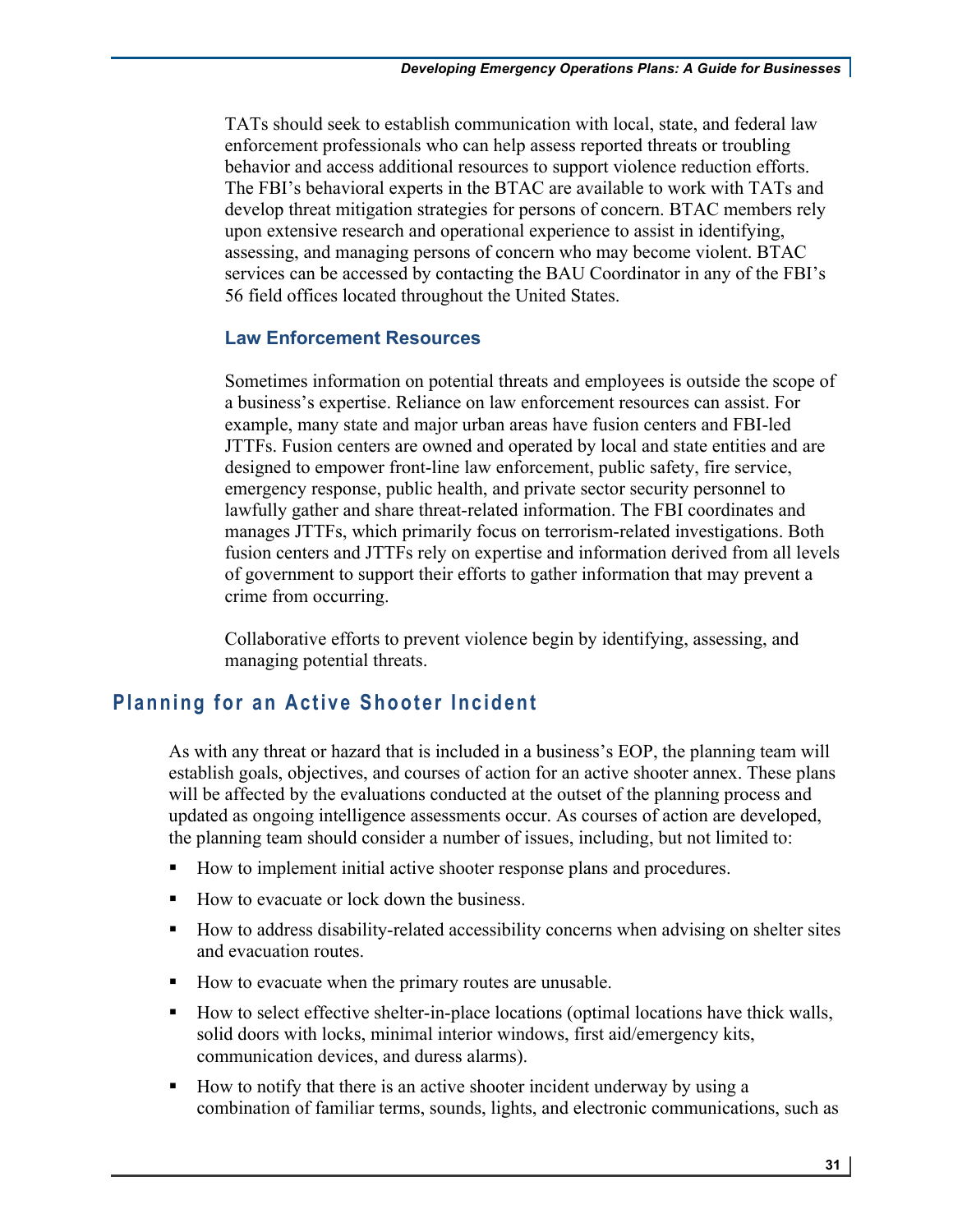text messages or e-mails. Planners should consider how to communicate with those communicate with hearing-impaired individuals. Planners should make sure this sending out or broadcasting an announcement. Rapid notification of a threat can save who have language barriers or need special accommodations, such as visual signals to protocol is readily available and understood by those who may be responsible for lives by keeping people out of harm's way.

- How to alert everyone when buildings and grounds are safe.
- How to account for personnel.
- How operations will be restored.

 addressed in other functional annexes. For example, evacuation will likely be different The planning team may want to include functions in the active shooter annex that are also during an active shooter situation than it would be for a fire.

# **Training**

 When an active shooter incident occurs, civilians will look to authority figures for guidance. They will not make a distinction between law enforcement officers or other uniformed personnel who are employees. All employees should receive basic training in civilian techniques on responding to active shooter events using the *Run. Hide. Fight.*  model. When applicable, employees should know how to lead or direct the public to the nearest evacuation routes (run) and identified secure areas (hide).

Early identification of an active shooter event is critical to establishing an effective response. All employees should receive training in agreed upon methods of notification and common terminology.

# **Exercising the Plan**

Evacuation drills for fires and protective measures for tornadoes may be part of routine activities for a business, but far fewer facilities practice for active shooter situations. To be prepared for such an incident, businesses should train employees, as appropriate, in what to expect and how to react.

 people know their roles as well as the roles of others at the scene. These exercises should include a walk-through of the business to allow law enforcement to provide input on Proper planning includes conducting drills that involve first responders. Exercises with these valued partners are one of the most effective and efficient ways to ensure that shelter sites as well as familiarize first responders with the location.

# **Planning a Scalable Emergency Exercise**

Planning for an EOP exercise may include the following phases: initial planning conference, venue selection, midterm planning conference, advanced ICS workshop, final planning conference, controller and evaluator briefing, emergency exercise, controller and evaluator debriefing, recovery and restoration tabletop exercise, and after-action conference and lessons learned follow-up.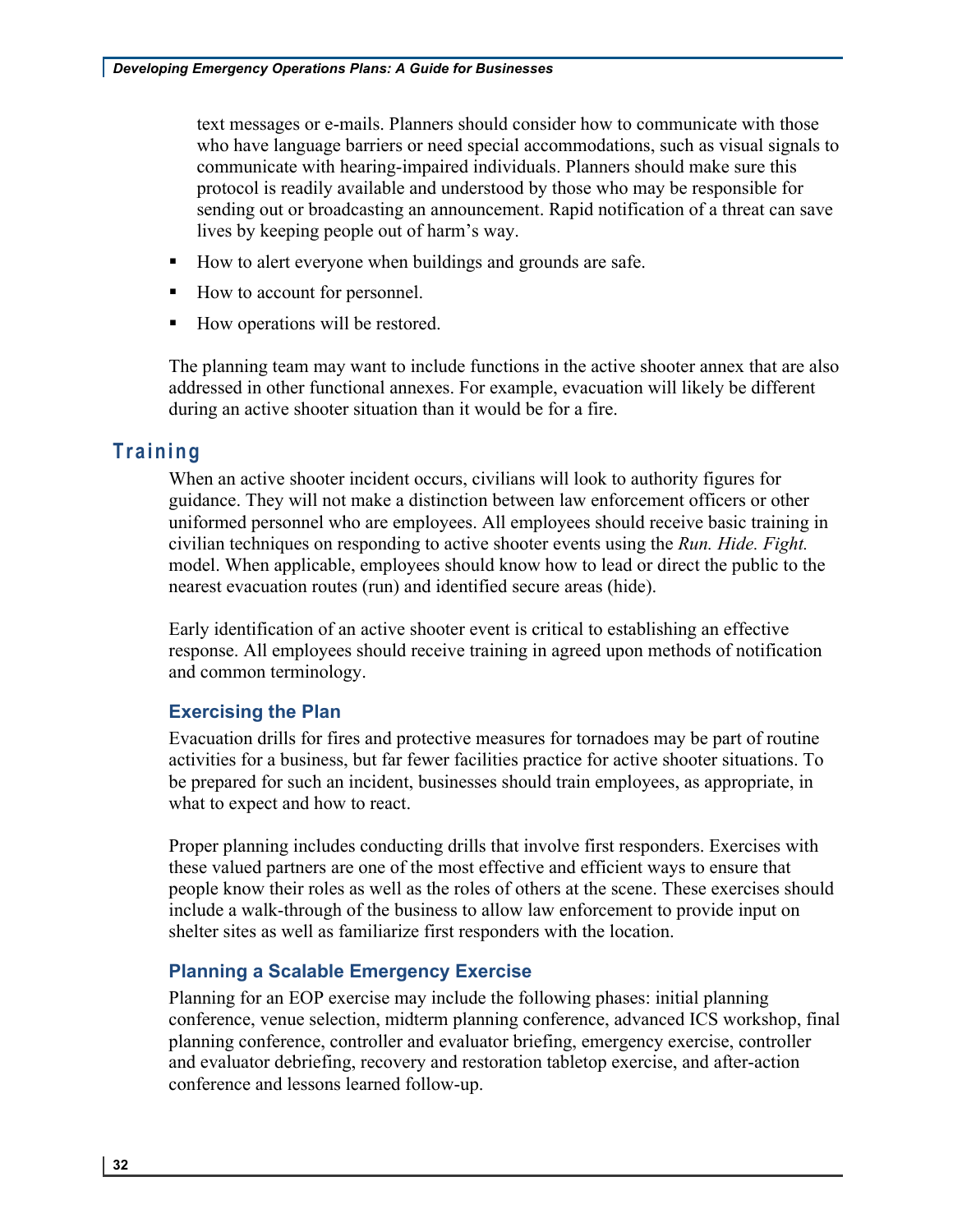# **Responding to an Active Shooter Incident**

 Each business's EOP should describe how both employees and citizens who may be at the business can most effectively respond to an active shooter situation. Training and discussing this with employees at all levels of a business is essential.

Though an unlikely occurrence, as are hurricanes, floods and fires, when an active shooter incident occurs, the affects can be devastating for personnel, and long lasting and expensive for business recovery.

 Research shows it is highly unlikely law enforcement officers will be present when a shooting begins; therefore, those present must decide what to do.<sup>18</sup>

 individual knows his or her options for response and can react decisively can save valuable time and lives. Depicting scenarios and considering response options in advance will assist individuals and groups in quickly selecting their best courses of action. No single response fits all active shooter situations; however, making sure each

 topic can help allay fears and make personnel more at ease. They may also find it reassuring to know that, as a whole, their business is thinking about how best to deal with This can be a sensitive topic and make some personnel uncomfortable. However, though there is no single answer for what to do, helping personnel build a survival mindset can increase the odds of surviving. Scheduling time for an open conversation regarding the this situation.

 highly trained, is to be startled, feel fear or anxiety, and even experience initial disbelief some of what has been learned, and commit to action. During an active shooter situation, the natural human reaction, even for those who are and denial. Noise from alarms, gunfire, explosions, and people shouting and screaming should be expected. Training provides the means to regain composure, recall at least

some of what has been learned, and commit to action.<br>There are three basic response options: *Run. Hide. Fight*. Individuals can run away from the shooter, seek a secure place where they can hide and/or deny the shooter access, or incapacitate the shooter in order to survive and protect others from harm.

 As the situation develops, it is possible an individual may need to use more than one While they should follow preplanning efforts and any instructions given during an option. During an active shooter situation, individuals will rarely have all of the information they need to make a fully informed decision about which option is best. incident, they will often have to rely on their own judgment when deciding which option will best protect lives.

#### **Respond Immediately**

It is common for people confronted with a threat to first deny the possible danger rather than respond. An investigation by the National Institute of Standards and Technology (2005) into the collapse of the World Trade Center towers on September 11, 2001, found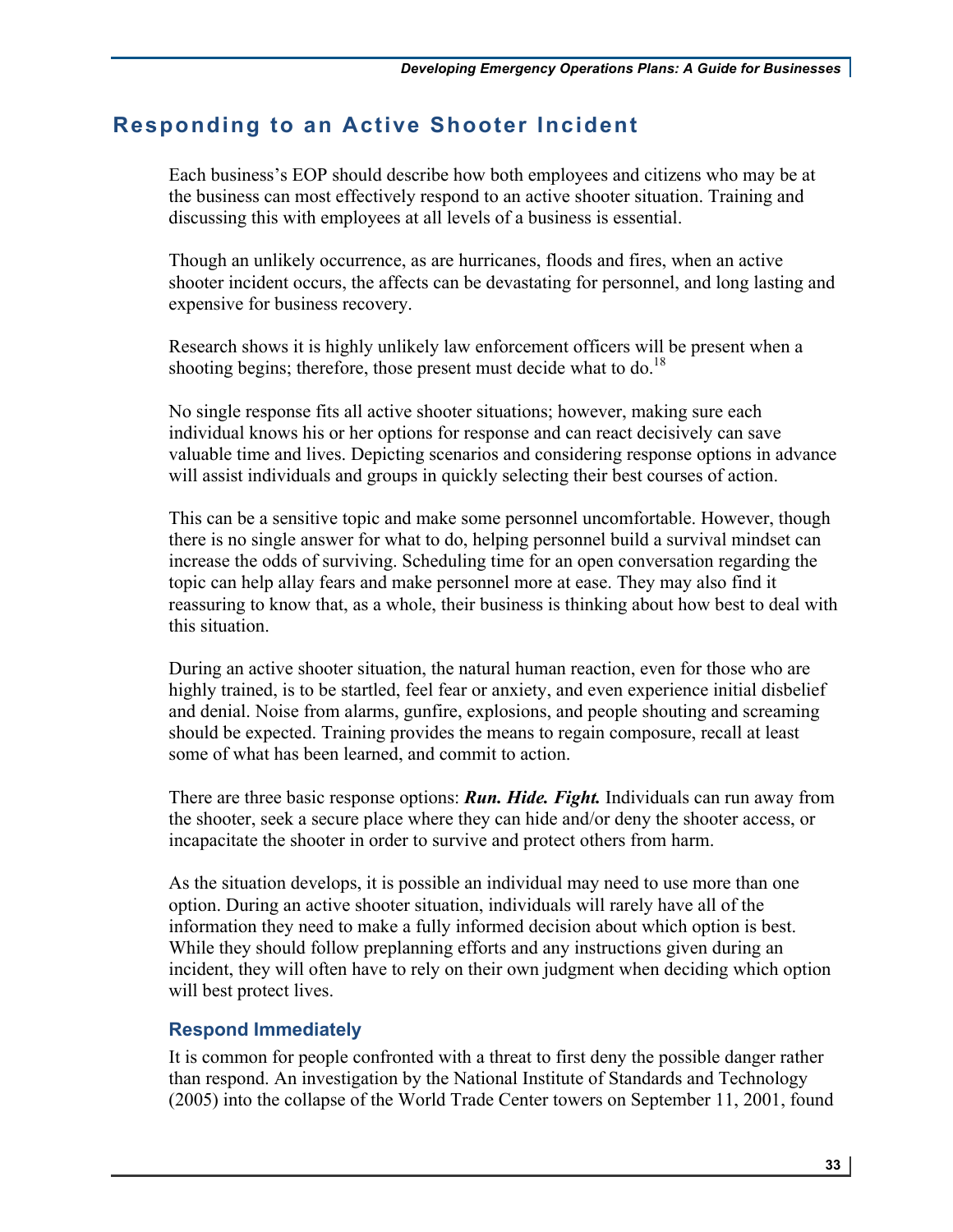responded to the shooting with varying degrees of urgency.<sup>20</sup> These studies support this delayed response or denial. For example, some people reported hearing firecrackers, when in fact they heard gunfire. Train personnel to skip denial and to respond that people close to the affected floors waited longer to start evacuating than those on unaffected floors.<sup>19</sup> Similarly, during the Virginia Tech shooting, individuals on campus immediately.

 a communications system should communicate the danger and necessary action. Train personnel to recognize the sounds of danger, act, and forcefully communicate the danger and necessary action (for example, "Gun! Get out!"). In addition, those closest to Repetition in training and preparedness shortens the time it takes to orient, observe, and act. If safe, contacting 911 or the business emergency number with clear and accurate information can help responding law enforcement find and eliminate the threat, thereby saving lives.

 Business emergency planners should create a threat annex for the *Run. Hide. Fight.*  in the *Run. Hide. Fight.* sections below and the role business personnel could or should play in leading the public and other nonemployees who may be at risk. As part of its  minute, simple-to-understand video on the *Run. Hide. Fight* concept. Its Web site has the Houston (Texas) region.<sup>21</sup> All of these items are available free-of-charge. scenario. When developing this annex, consider, at a minimum, the questions contained preparedness mission, the City of Houston's program, *Ready Houston*, produced a sixsupporting handouts and training materials to promote preparedness among residents of

 Here is a brief summary of *Run. Hide. Fight*.

# **Run**

 Undertake, if safe to do so, the first course of action: Run out of the building and far away until in a safe location. Employees should be trained to:

- Leave personal belongings behind.
- Visualize possible escape routes, including physically accessible routes for individuals with disabilities.
- Avoid escalators and elevators.
- Take others with them, but do not stay behind because others will not go.
- Call 911 when safe to do so.
- Let someone know they are safe.

When training to run, consider whether:

- **•** Escape routes have been identified.
- **•** Employees have rehearsed the use of escape routes.
- Escape routes provide enough distance, cover, and concealment to provide safety.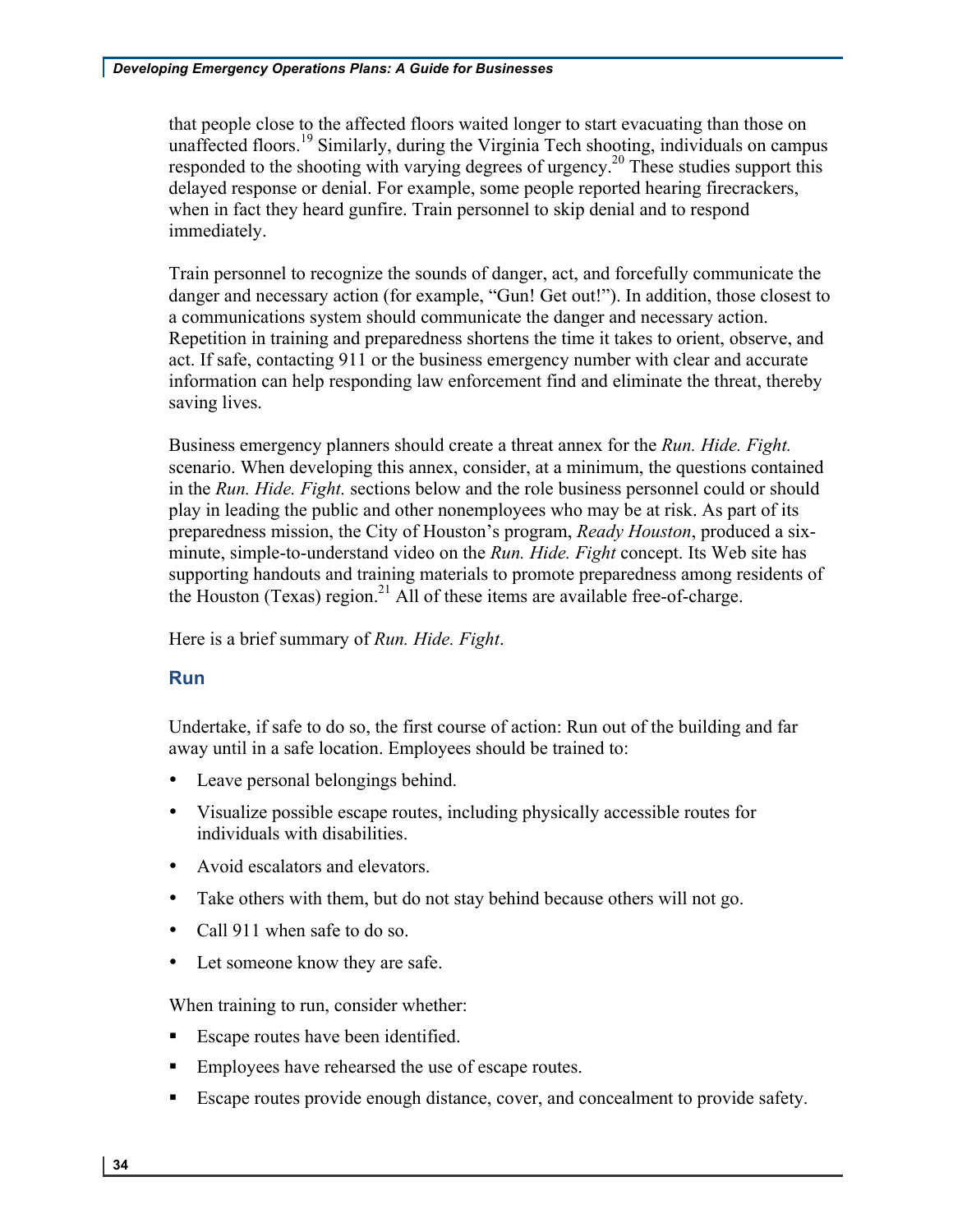• A system has been developed to account for all personnel when it is safe to do so.

## **Hide**

 If running is not a safe option, hide in as safe a place as possible. Employees and staff should be trained to:

- Hide in a location where the walls might be thicker and have fewer windows.
- Lock the door
- Barricade the doors with heavy furniture.
- Close and lock windows and close blinds or cover windows.
- Turn off lights.
- Silence all electronic devices.
- Remain silent.
- emergency responders to indicate the status of the room's occupants). • Use strategies, if possible, to silently communicate with first responders (for example, in rooms with exterior windows, make signs to silently signal law enforcement and
- for an ambush of the shooter and for possible escape if the shooter enters the room). • Hide along the wall closest to the exit but out of the view from the hallway (allowing
- Remain in place until given an all clear by identifiable law enforcement.

When training to hide, consider whether:

- Shelter-in-place locations have been identified and properly marked.
- There is a method to secure the access to these locations.
- Employees rehearsed moving to and positioning within these locations.
- Communication methods have been established within these locations.

# **Fight**

 shooter, individuals in immediate danger may consider trying to disrupt or incapacitate extinguishers and chairs, can aid these actions. In a study of 160 active shooter incidents, 21 (13.1 percent) incidents ended when unarmed citizens safely and successfully restrained the shooter. In another 5 (3.1 percent) incidents, the shooting ended after If neither running nor hiding is a safe option, as a last resort, when confronted by the the shooter by using aggressive force. Items in the environment, such as fire armed individuals who were not law enforcement personnel exchanged gunfire with the shooter.<sup>22</sup> Those individuals were a citizen with a valid firearms permit and armed security guards at a church, an airline counter, a federally managed museum, and a school board meeting.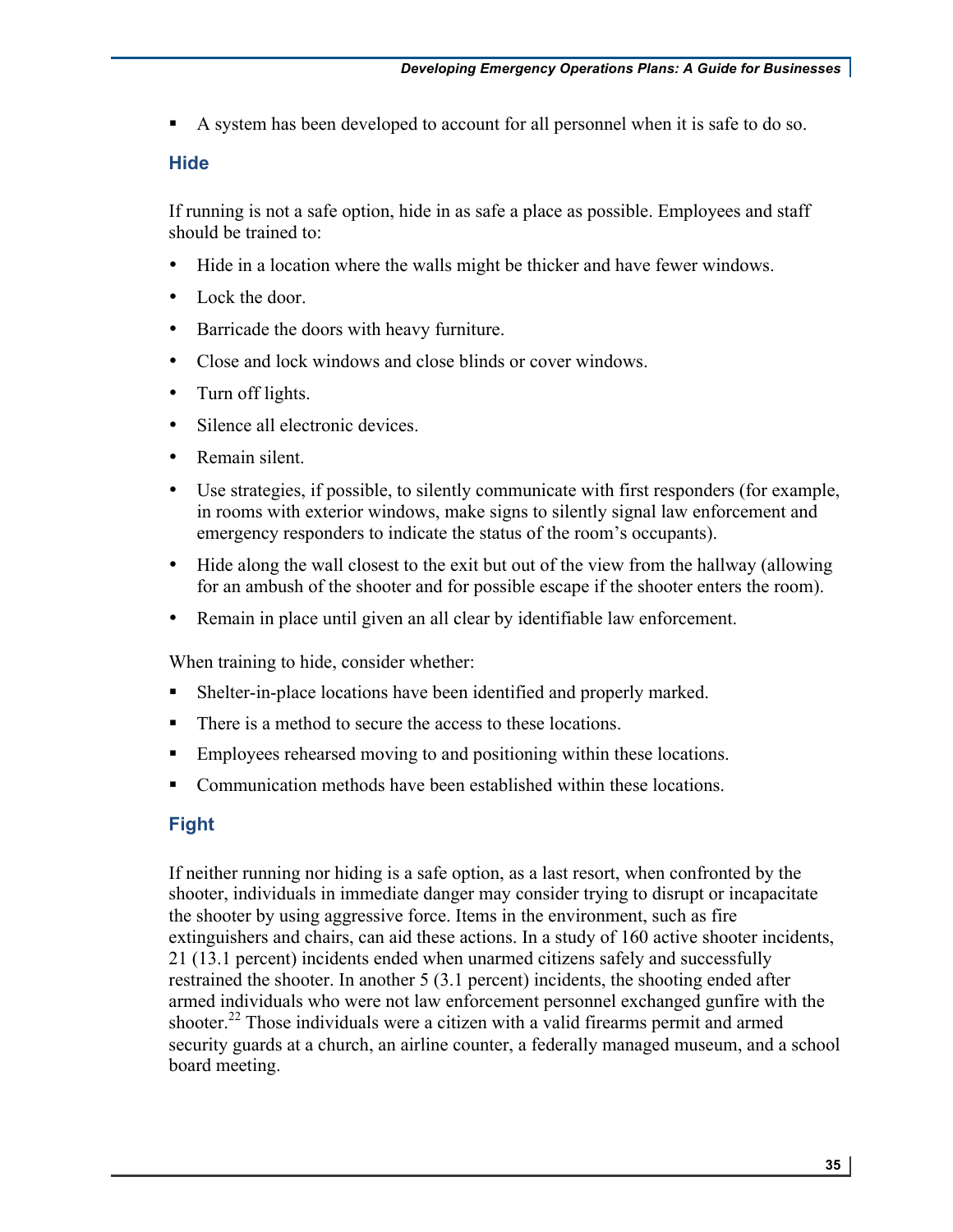should know that they might be able to successfully take action to save lives, but this the control and presence of weapons in the business, as permitted by law. Talking about confronting a shooter may be daunting and upsetting for some. They should be tempered with a clear explanation that no corporate policy requires such action. How each individual chooses to respond if directly confronted by an active shooter is up to him or her. Each employer must determine, as part of its planning process, policies on

When training to fight, consider whether:

- Employees have available common, nearby items to be used to assist in their defense.
- The concepts of superiority of numbers, speed, surprise, and violence of action are relevant.

# **Interacting with First Responders**

 If a shooting occurs, the business stakeholders should be trained to understand and expect that law enforcement's first priority must be to locate and neutralize the threat; all other situations a law enforcement officer may face. In the FBI's comprehensive study on threat in 45 of 160 instances. In 21 of those incidents, or 46.7 percent of the time, a law enforcement officer was either wounded or killed.<sup>23</sup> actions are secondary. Active shooter situations can be one of the most dangerous active shooters, law enforcement arrived on the scene and engaged the shooter to end the

 Business employees should be trained to cooperate, not interfere, with first responders. may instruct everyone to place their hands on their heads or get on the ground. When They should display empty hands with open palms and anticipate that law enforcement running, employees should be trained to exit in the direction law enforcement entered.

 procedures (SOPs) established by myriad responding agencies should be based on the acronym *THREAT,* a method of prioritization articulated by the American College of Surgeons and key federal partners at the Hartford Consensus Conference on April 2, *Events: the Hartford Consensus*.<sup>24</sup> The consensus was an acknowledgement that lives **H**emorrhage control, **R**apid **E**xtrication to safety, **A**ssessment by medical providers, and **T**ransport to definitive care. Law enforcement's first priority is to ensure the scene is safe. Then, within the scene, they will turn their focus to lifesaving efforts. Business personnel and resources also can contribute to these efforts where training and equipment permit. The standard operating 2013, and documented in a concept paper titled *Improving Survival from Active Shooter*  could be saved if priority to incidents was given in this order: **T**hreat suppression,

# **Roles and Responsibilities**

Law Enforcement, fire, emergency response personnel and other first responders have detailed plans for responding to and recovering from such incidents. Businesses can blend into this response and aid in recovery by having resources available such as building plans, location of employees, utility access, and control over cameras, locks and alarms.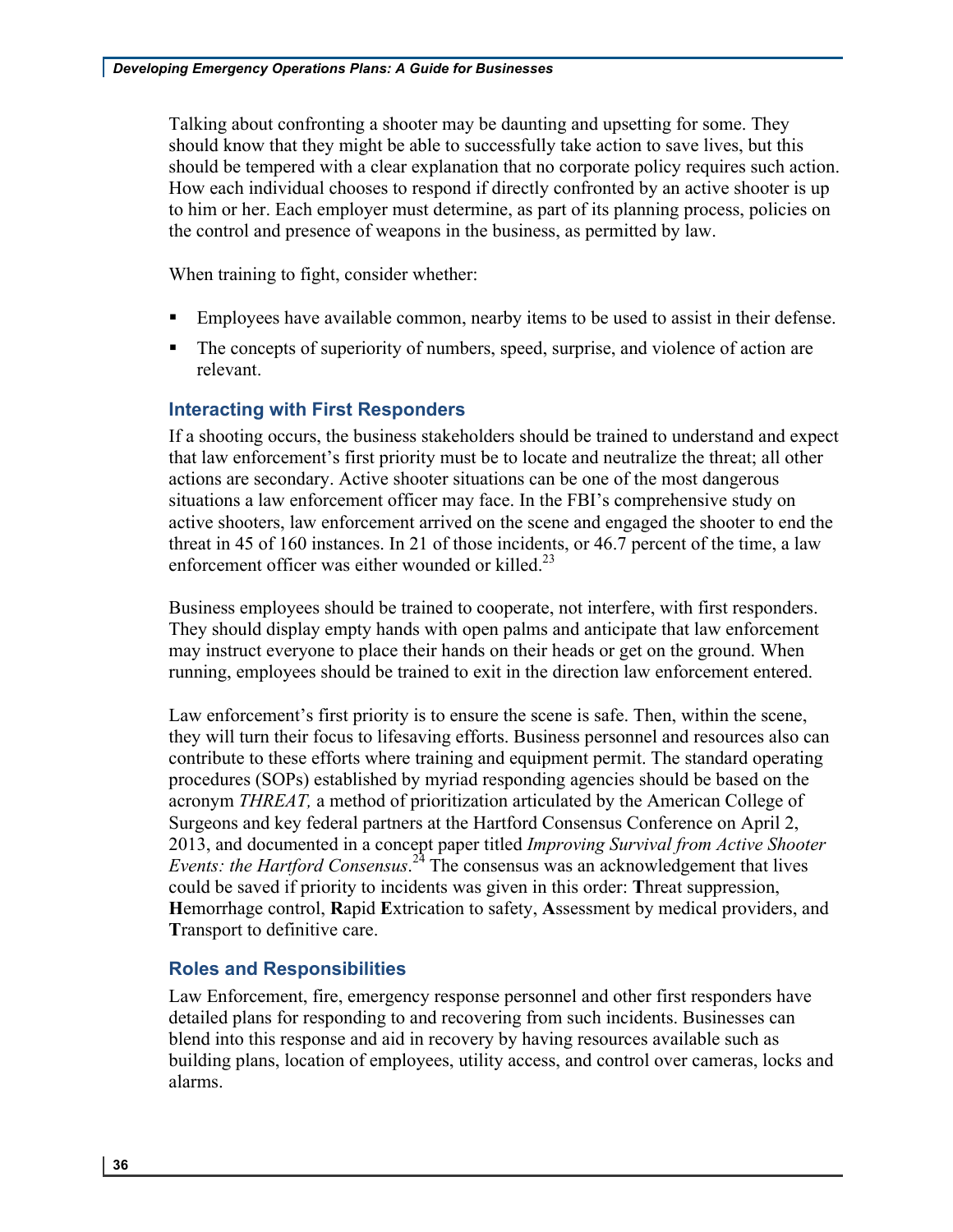# After an Active Shooter Incident<sup>25</sup>

 Once the scene is secured, first responders will work with the business personnel and victims on a variety of matters. This will include transporting the injured to a higher level of care, interviewing witnesses, securing the crime scene, and initiating the investigation.

### **Public Crisis Communication Plan**

 First responders routinely coordinate messaging to assure the public that the scene is safe facts of the incident, road closures, media staging areas, available resources for those should be used. To ensure consistency, businesses should coordinate with on-scene allows seamless integration of business information into communications including details about the business itself (for example, size, history, products, and employees). opportunity to provide information to affected business employees, reduce pressure on and secure, and to provide valuable, practical information about such things as known affected, and plans going forward. Traditional news media as well as social media outlets unified command communications personnel before releasing information. Business communications' personnel are an integral resource to this joint effort. Preplanning Integrated statements by business ownership, or participation at press events, are an corporate phone lines, and directly express corporate statements regarding the incidents.

# **Survivor/Victim/Family Communication Plan**

 When the immediate reunification of loved ones is not possible during an ongoing and/or evolving emergency, providing family members with timely, accurate, and relevant information is paramount. Having family members wait for long periods for information about their loved ones adds to their stress and frustration, and can escalate the emotions of the entire group.

Essential steps to help establish trust and provide family members with a sense of control can be accomplished by:

- • Identifying a safe location where family members can gather separate from distractions, the media, and the general public, but close enough to allow family members to feel connected in proximity to their loved ones.
- Scheduling periodic updates, even if no additional information is available.
- with their loved ones. • Being prepared to speak with family members about expectations when reunified
- Ensuring effective communication with those who have language barriers or need other accommodations, such as sign language interpreters for the hearing impaired.

 how and when this information is provided to families and loved ones is critical. Before an emergency, the planning team should determine how to convey this information. Law When reunification is not possible because an individual is missing, injured, or killed, enforcement typically takes the lead on death notifications, but all parties should understand their roles and responsibilities. This will ensure that families and loved ones receive accurate and timely information in a compassionate way.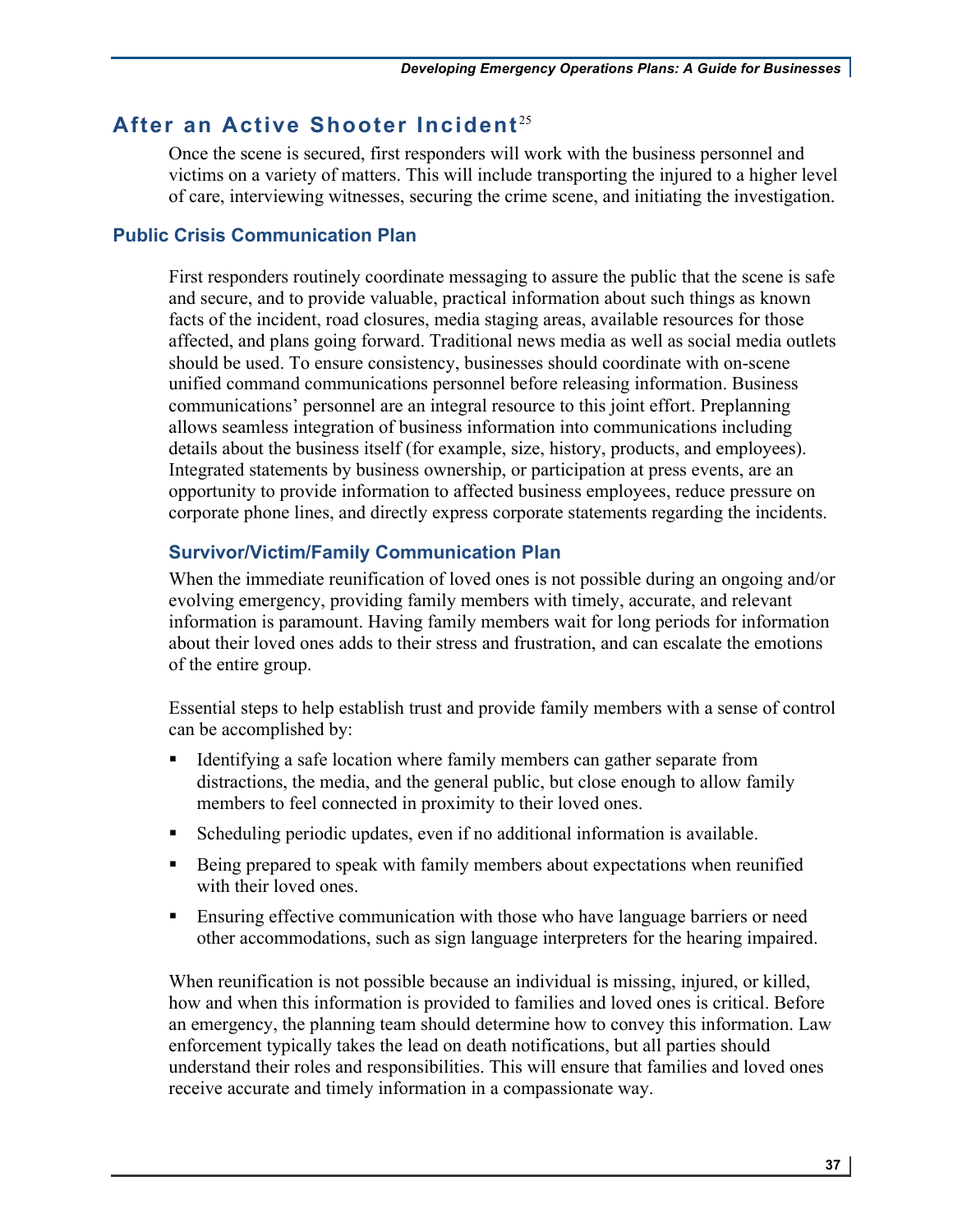should receive accurate information as soon as possible. Having trained personnel on hand or readily available to talk to family members concerning the death or injury of their loved ones can ensure the notification is provided to family members with clarity and While law enforcement and medical examiner procedures must be followed, families compassion. Counselors should be on hand to immediately assist family members.

 The business's EOP should include identified points of contact (for example, federal, state, county and local victim assistance personnel, counselors, and police officers) to work with and support family members. These points of contact should be connected to families as early in the process as possible, including while an individual is still missing, but before any victims have been positively identified. After an incident, it is critical to confirm that each family is getting the support it needs, including long-term support.

 The business's EOP should include printed and age-appropriate resources to help families experience during and after an emergency. It is critical that families and loved ones are supported as they both grieve their loss and support their surviving family members. Extensive federal and state resources exist to help the planning team develop a process for assisting families during an emergency; all the preparation can be done prior to any recognize and seek help for a variety of reactions that they or their loved ones may incident.

 the media separate from families while the emergency is ongoing and providing support The business EOP also should explicitly address how affected stakeholders will be supported if they prefer not to engage with the media. This includes strategies for keeping for stakeholders who may experience unwanted media attention at their homes.

# **Recovery Operations**

Execute the Recovery Annex.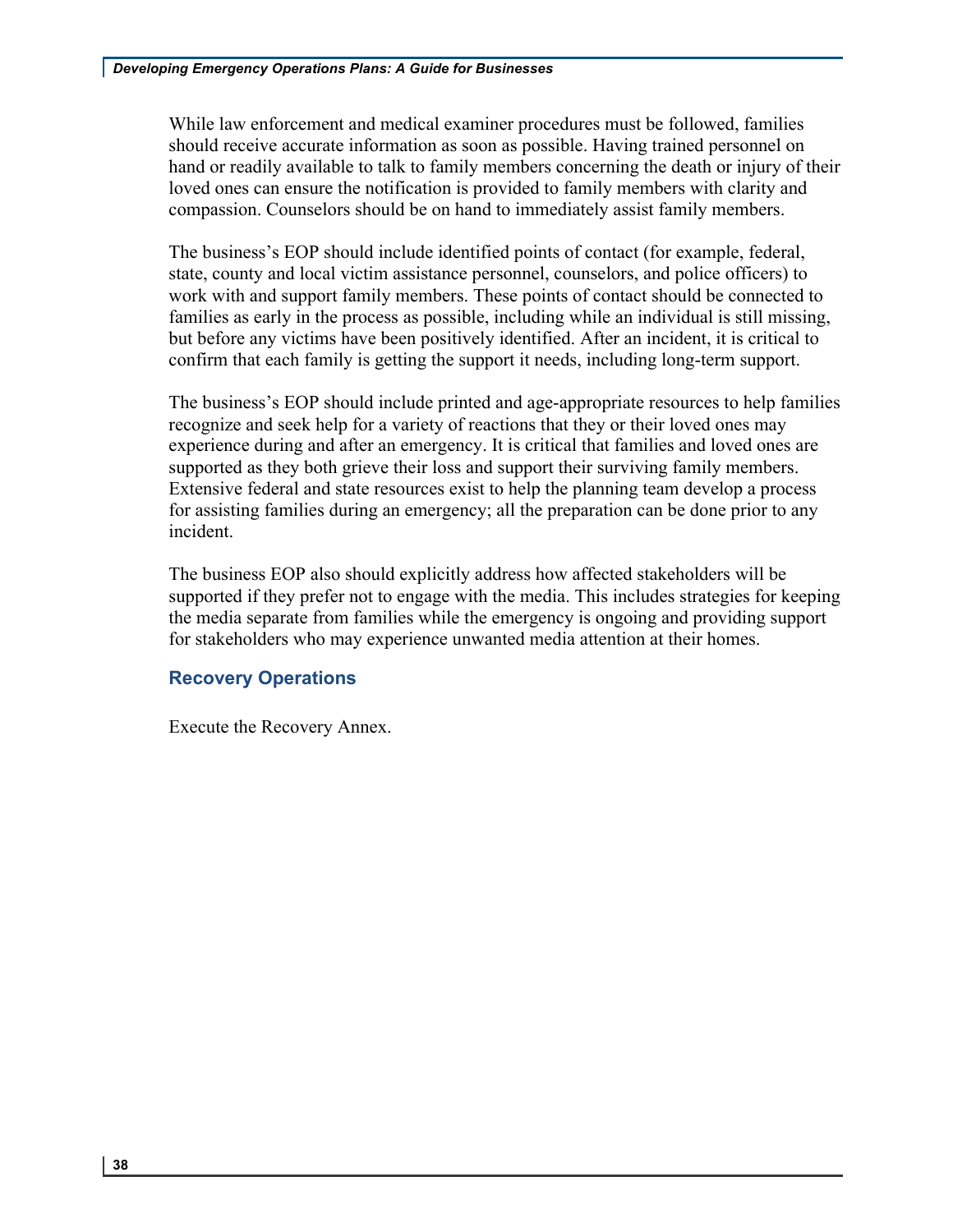# **Appendix A: The Planning Process Checklist**

# **Form a Collaborative Training Team**

Identify Core Planning Team.

Form a Common Framework.

 Define and Assign Roles and Responsibilities.

Determine a Regular Schedule of Meetings.

# **Understand the Situation**

Identify Threats and Hazards.

Assess Risk Posed by Identified Threats and Hazards.

Prioritize Threats and Hazards.

# **Determine Goals and Objectives**



 Develop Goals and Objectives.

# **Plan Development**



 Identify Course of Action.

Identify Resources.

Identify Information and Intelligence needs.

#### í **Plan Preparation, Review, and Approval**



 Write the Plan. Format the Plan.

 Review the Plan.

Approve and Share the Plan.

# **Plan Implementation and Maintenance**



 Train Business Stakeholders on the Plan and Their Roles.

Exercise the Plan. 

Review, Revise, and Maintain the Plan.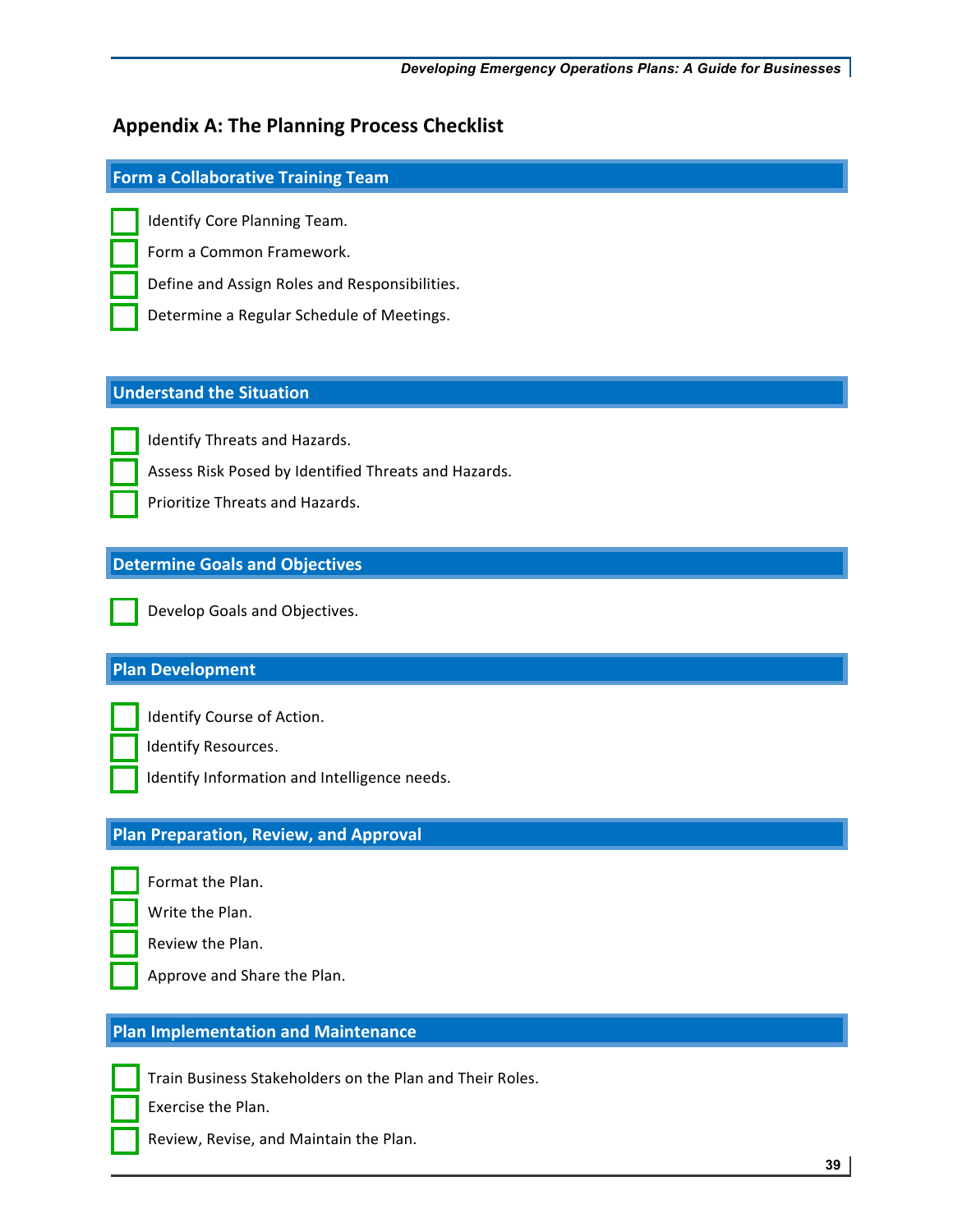# **Appendix B: The Content Checklist**

#### **Basic Plan**

 Organization and Assignment of Responsibilities Information Collection, Analysis, and Dissemination Training Exercises and officer with First Decorer developed Administration, Finance, and Logistics Plan Development and Maintenance Authorities and References Introductory Material Purposes and Situation Overview Concept of Operations Direction, Control, and Coordination Sharing Information with First Responders

#### **Critical Operational Functional Annexes** \_\_\_\_\_ l

Evacuation Annex

 $\mathbf{r}$   $\mathbf{r}$   $\mathbf{r}$   $\mathbf{r}$   $\mathbf{r}$   $\mathbf{r}$   $\mathbf{r}$   $\mathbf{r}$   $\mathbf{r}$   $\mathbf{r}$   $\mathbf{r}$   $\mathbf{r}$   $\mathbf{r}$   $\mathbf{r}$   $\mathbf{r}$   $\mathbf{r}$   $\mathbf{r}$   $\mathbf{r}$   $\mathbf{r}$   $\mathbf{r}$   $\mathbf{r}$   $\mathbf{r}$   $\mathbf{r}$   $\mathbf{r}$   $\math$ Lockdown Annex

- Shelter-in-Place Annex
- Continuity of Operations Annex

l, Recovery Annex

Security Annex

Crisis Communications Annex

# **Threat-and Hazard-Specific Annexes**



 $\mathcal{L}(\mathcal{L}^{\text{max}}_{\mathcal{L}})$ Natural Hazards

Technological Hazards

Adversarial and Human-Caused Threats (Including Active Shooter Incidents)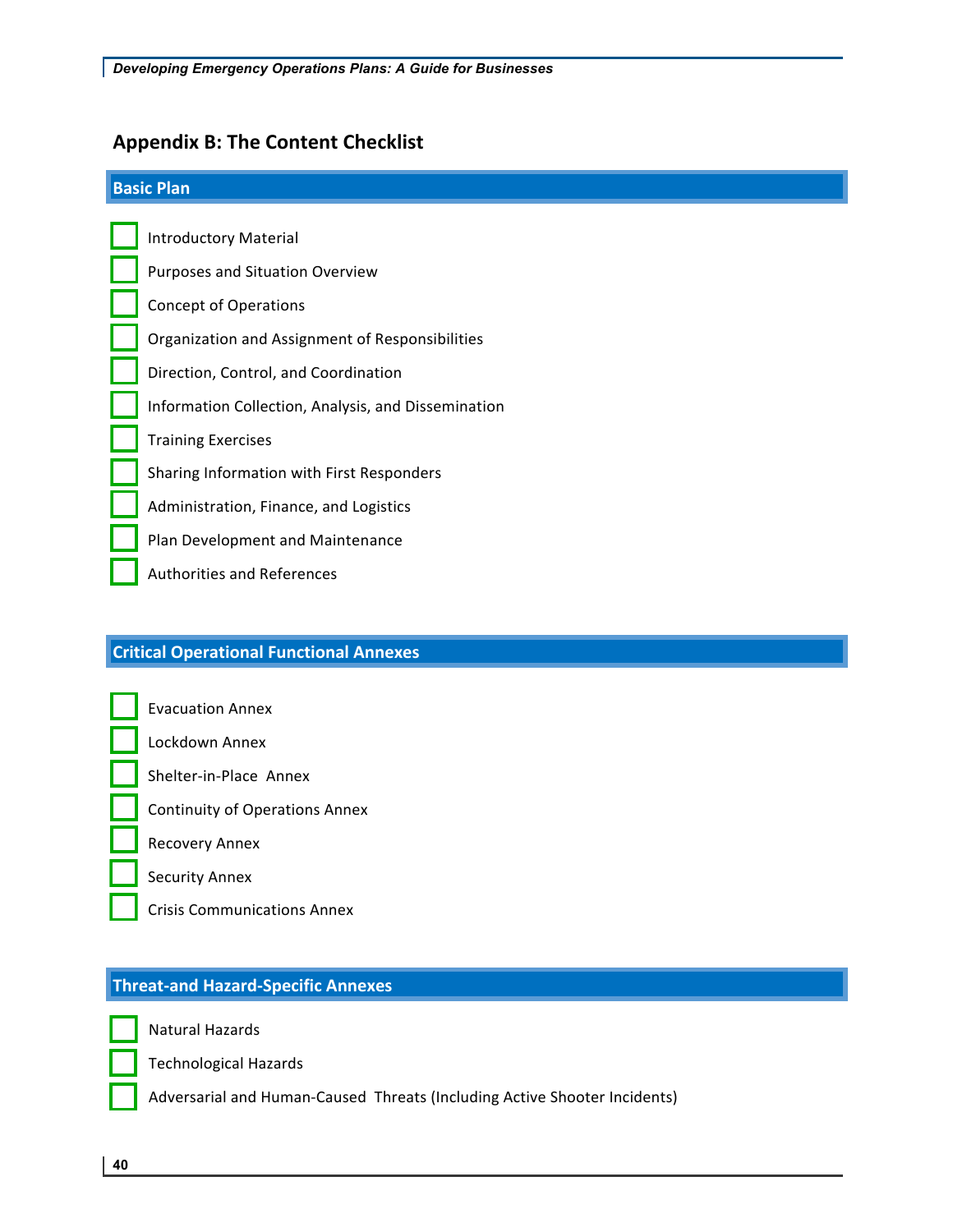$\overline{a}$ 

 $<sup>5</sup>$  For more information on the threat and hazard identification and risk assessment process, please see</sup>  *Comprehensive Preparedness Guide (CPG) 201: Threat and Hazard Identification and Risk Assessment Guide* (U.S. Department of Homeland Security, 2012, http://www.fema.gov/plan).

<sup>6</sup>*Vulnerabilities* are characteristics that could make the business more susceptible to threats and hazards.

<sup>7</sup> The term *annex* is used throughout this guide to refer to functional, threat- and hazard-specific, or other supplements to the basic plan. Some plans may use the term *appendix* in the same fashion.

<sup>8</sup> For additional information on conducting exercises, please see the Homeland Security Exercise and Evaluation Program Web site, https://www.fema.gov/hseep.

 $9<sup>9</sup>$  If the planning team considers the information critical to the successful implementation of the plan, it may identify roles and responsibilities of one or more individuals/organizations before and after an incident in addition to during an incident.

 $10$  For additional information, please see http://www.ready.gov.

<sup>11</sup> Department of Homeland Security (DHS). 2008. Active Shooter: How to Respond. Washington, DC (DHS, http://www.dhs.gov/xlibrary/assets/active\_shooter\_booklet.pdf.) Note: Some gun-related incidents are not defined as active shooter incidents because they do not meet the active shooter definition. Instead, they may involve a single shot fired, accidental discharge of a weapon, or incidents that are not ongoing.

<sup>12</sup> Blair, J. Pete and Schweit, Katherine W. (2014). *A Study of Active Shooter Incidents, 2000-2013* (Texas State University and Federal Bureau of Investigation, U.S. Department of Justice, Washington D.C. 2014, https://www.fbi.gov/file-repository/active-shooter-study-2000-2013-1.pdf/view).

<sup>13</sup> For more information, please see *Contemporary Threat Management: A Practical Guide for Identifying, Assessing, and Managing Individuals of Violent Intent* (Specialized Training Services, 2003); *The Handbook for Campus Threat Assessment and Management Teams* (Applied Risk Management, 2008); *Threat Assessment: An Approach to Prevent Targeted Violence* (U.S. Department of Justice, 1995); and *Rethinking Risk Assessment: The MacArthur Study of Mental Disorder and Violence* (Oxford University Press, 2001).

<sup>14</sup> Federal Bureau of Investigation. 2002. *Workplace Violence: Issues in Response*, (FBI, Quantico, VA, http://www.fbi.gov/stats-services/publications/workplace-violence).

 <sup>15</sup> Federal Bureau of Investigation. 2017. *Making Prevention a Reality: Identifying, Assessing, and Managing the Threat of Target Attacks* (FBI, Quantico, VA, https://www.fbi.gov/file-

repository/making\_prevention\_a\_reality\_identifying\_assessing\_managing\_threats\_of\_ta.pdf/view).

 <sup>16</sup>For information on warning signs of violence at schools, please see *The Final Report and Findings of the Safe School Initiative: Implications for the Prevention of School Attacks in the United States* (U.S. Secret Service and U.S. Department of Education, 2004, https://www2.ed.gov/admins/lead/safety/preventingattacksreport.pdf ) and  *Threat Assessment in Schools: A Guide to Managing Threatening Situations and to Creating Safe School Climates*  (U.S. Secret Service and U.S. Department of Education, 2002,

 https://www2.ed.gov/admins/lead/safety/threatassessmentguide.pdf). Additionally, in 2007, the U.S. Secret Service, FBI, and U.S. Department of Education initiated an examination of attempted and committed homicidal acts of violence on American college campuses from 1900 to 2008, *Campus Attacks: Targeted Violence Affecting Institutions of Higher Education* (U.S. Secret Service, et al., 2010, http://www2.ed.gov/admins/lead/safety/campus- attacks.pdf). A second phase of the project focuses exclusively on grievance-based attacks that occurred from 1985 to 2010.

**41**

 $<sup>1</sup>$  All Web sites listed in this guide were accessible as of March 1, 2018.</sup>

<sup>&</sup>lt;sup>2</sup> In the broader PPD-8 construct, the term *prevention* refers to those capabilities necessary to avoid, prevent, or stop a threatened or actual act of terrorism. The term *prevention* refers to preventing imminent threats.

 $3$  For more information on NIMS and ICS, please see http://www.fema.gov/national-incident-management-system.

 <sup>4</sup>For more information, please see *Developing and Maintaining Emergency Operation Plans (Comprehensive Preparedness Guide [CPG] 101), Version 2.0* (Federal Emergency Management Agency, 2011, http://www.fema.gov/plan).